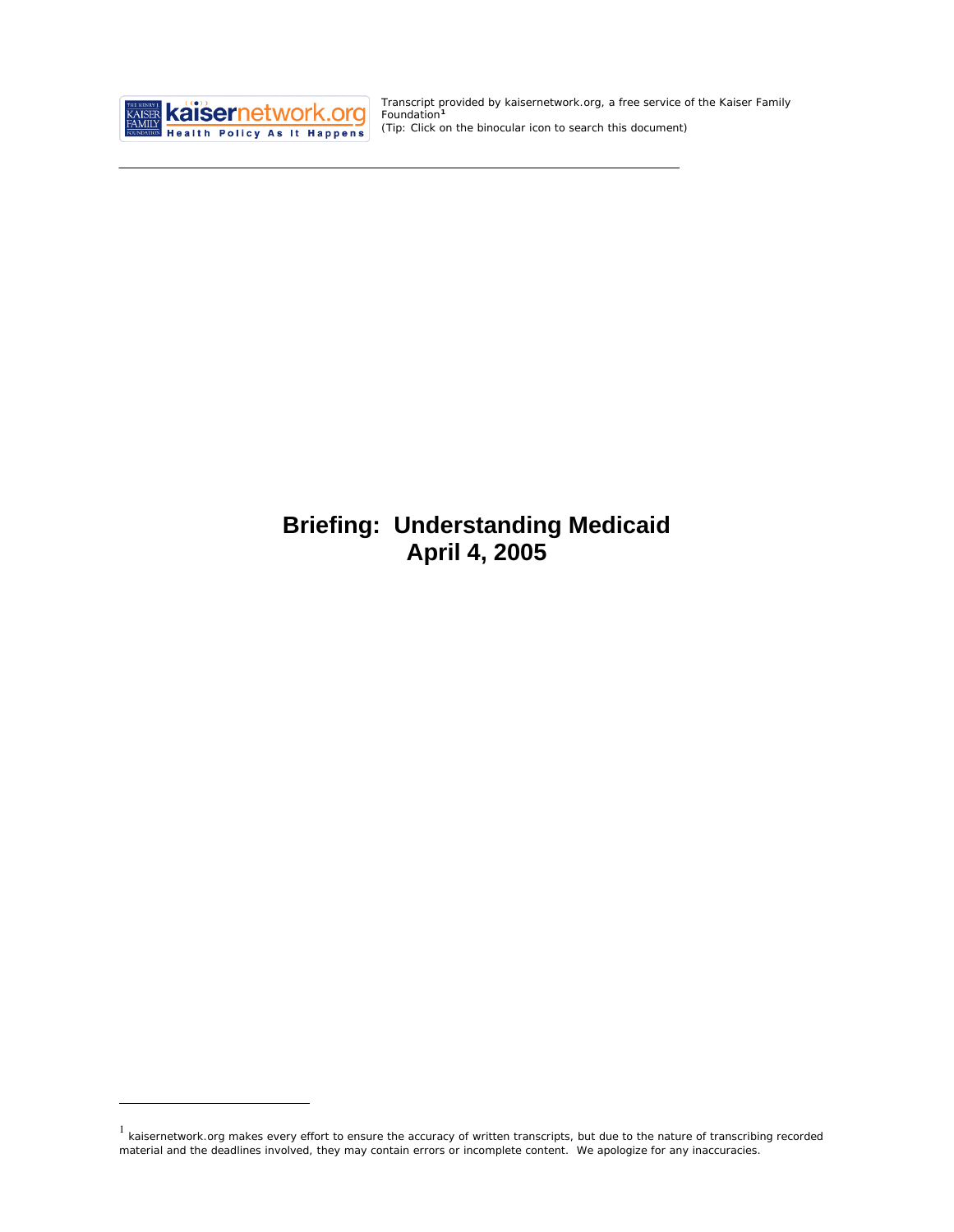#### [START RECORDING]

**ED HOWARD:** It's almost 12:15, why don't we get started here? Hi, I'm Ed Howard with the Alliance for Health Reform. Welcome to our program on the basics of the biggest health insurance program in America, Medicaid. We not only welcome those of you who are here in the Dirkson Senate Office Building but also those of you in congressional district and state offices around the country, and actually we have some reporters also in different parts of the country who are either listening via conference call or watching the webcast from <www.kaisernetwork.org>or some combination thereof. Our partner in today's program is the Kaiser Family Foundation, we're happy to have Diane Rowland who is the executive vice president of the foundation with us, and we'll hear from her in a moment. We are very pleased to have with us the Chairman of the Alliance for Health Reform, Senator Jay Rockefeller. It's really fitting that he should be here today. He is, after all, a former governor of West Virginia where he had to wrestle with Medicaid questions everyday. He is also the principle proponent of both the State Children's Health Insurance Program which has definite Medicaid connections, and the emergency increase in the Medicaid Federal Match of a couple of years ago to states that helped them weather the drop in revenues resulting from the recent recession. So, Senator, thanks for being with us, and we're very pleased to have you in charge.

 $1$  kaisernetwork.org makes every effort to ensure the accuracy of written transcripts, but due to the nature of transcribing recorded material and the deadlines involved, they may contain errors or incomplete content. We apologize for any inaccuracies.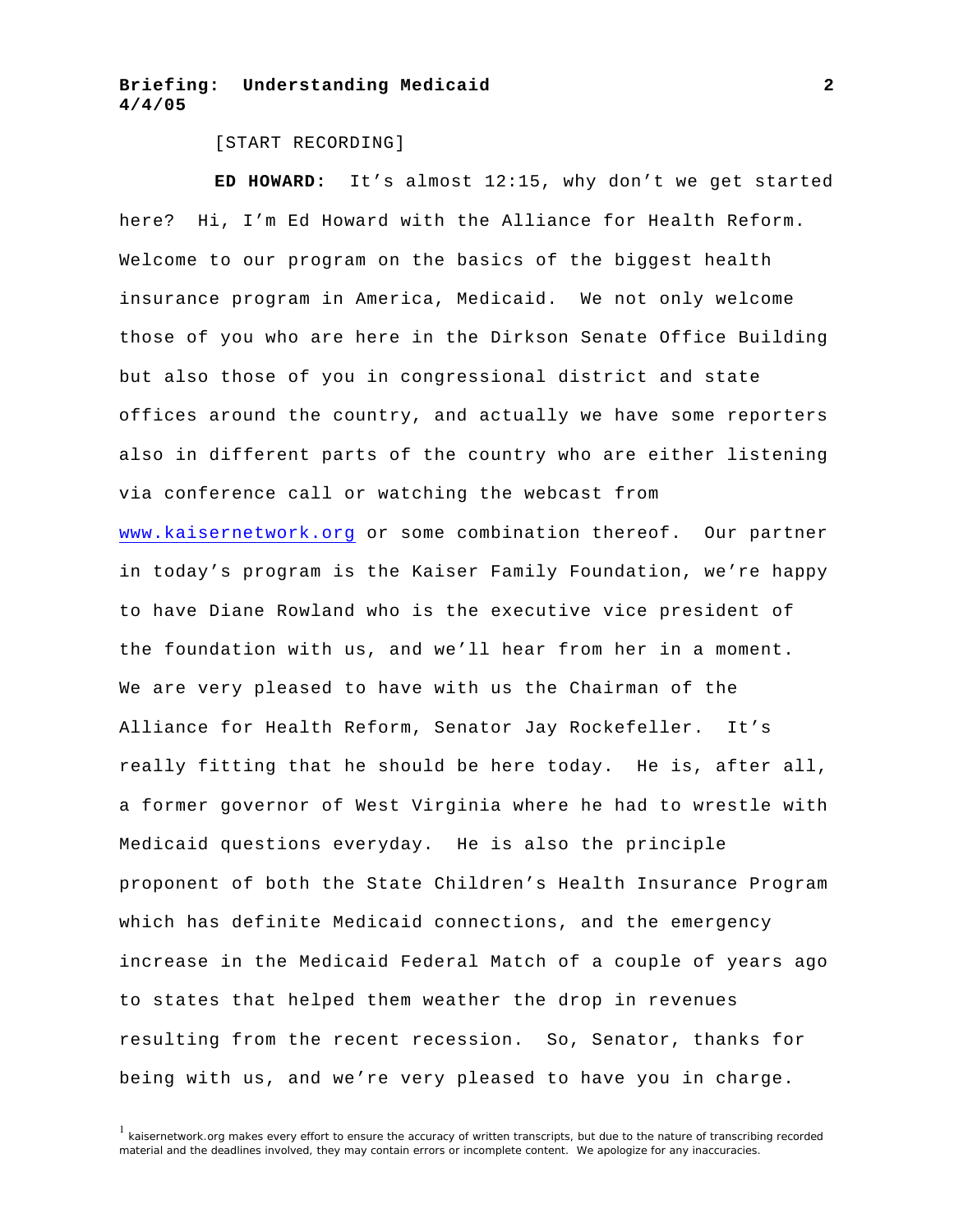**SENATOR JAY ROCKEFELLER:** Thank you Ed, very much, and obviously I thank above all Diane Rowland who with me, I guess this is about the thirteenth year we've been doing this, thirteenth consecutive year we've been doing the Alliance for Health Reform. It started out with Senator Danforth, Senator Jack Danforth and Nancy Kassebaum. And it's gone on from that, I've remained sort of constant and Bill Frist has been now been doing it with me for the last number of years. And it is bipartisan; if any congressman or senator shows up he or she will immediately be lifted up and carried out and deposited outside the hearing room because this is only for staff and there's a reason for that. That is that the theory, as you've heard me say many times, is that when staff gets engaged in something particularly so huge as Medicaid there are senators and there are congressmen who are into that subject, but there are many who are not into that subject, and because it's so complicated it's when their health staff become committed to it and engaged in it or further committed to it and further engaged in it that they march in and say "Look, you've got to be more of a player in this, you may not be in on Ways and Means to finance or whatever, but there are a lot of things you could do to help and that's what you ought to be doing." So, I'm grateful to the Kaiser Commission on Medicaid and the Uninsured, which is Diane Rowland, who is our next speaker. It's also an institution, but you're basically it Diane, as far

 $1$  kaisernetwork.org makes every effort to ensure the accuracy of written transcripts, but due to the nature of transcribing recorded material and the deadlines involved, they may contain errors or incomplete content. We apologize for any inaccuracies.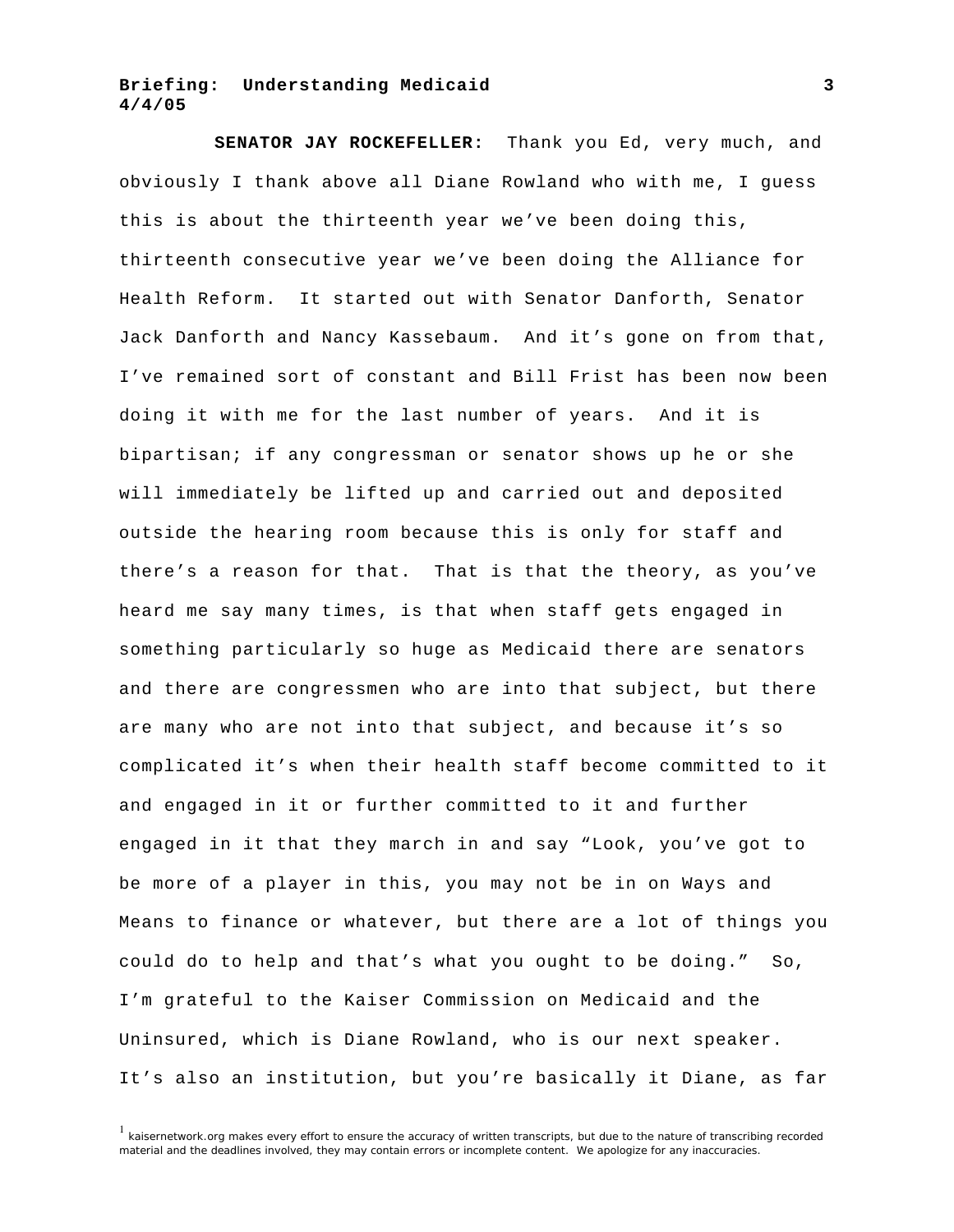as I'm concerned. And their partnership has been for thirteen years too, so we're very grateful for that.

Medicaid, just to start this off very quickly not using any power slides, is as Ed said, the absolute bedrock of our healthcare system but often doesn't get the credit for that. It's viewed by many as kind of a niche program for people with special problems, and they don't understand it's the largest insurance program in the country. It is the fulfillment of the promise that the federal government made a long time ago to our nation's most vulnerable citizens that they will have access to affordable healthcare. It's also bailed us out on many occasions. It provides pregnant women, and children, and the elderly, and the disabled with access to healthcare. It finances nearly 40% of all births in the United States. In West Virginia it's 50% of all births are paid for by Medicaid, which will tell you something about what we deal with. Without that, obviously, pregnant women would forego prenatal visits, pregnancy related care, and other important aspects of that healthcare. One in five of our nation's children healthcare coverage, otherwise they obviously would not be covered. It pays for half of all nursing home care. It is the largest purchaser of long-term care services. Our country, for reasons which are mystical, and not impressive, has never had a longterm care policy, except through Medicaid and then there's the whole question of do people spend down in order to get eligible

 $1$  kaisernetwork.org makes every effort to ensure the accuracy of written transcripts, but due to the nature of transcribing recorded material and the deadlines involved, they may contain errors or incomplete content. We apologize for any inaccuracies.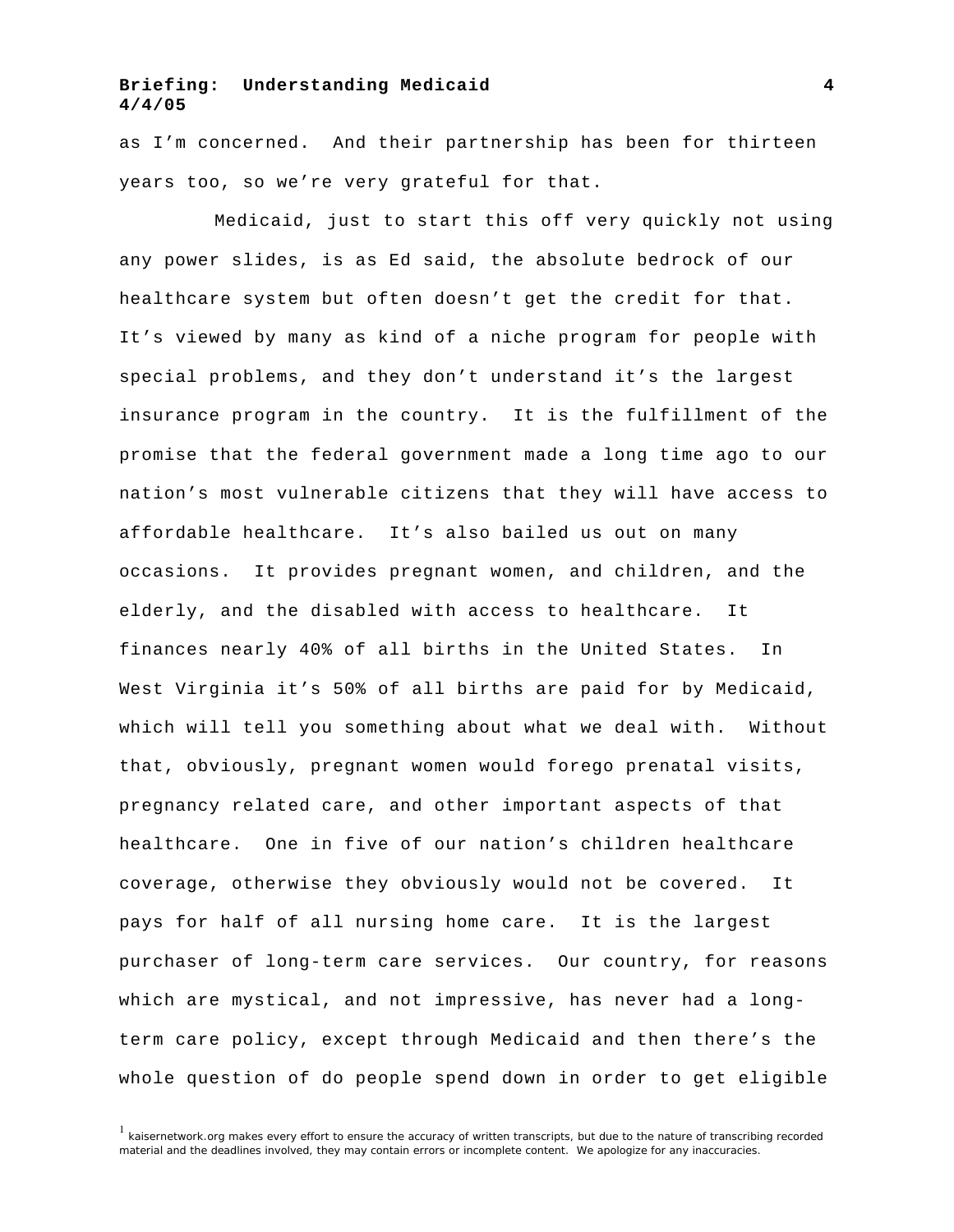for Medicaid. The Veteran's Administration, interestingly enough—we did initiate an outpatient long-term care policy there, which is gradually taking effect, but there is no longterm care, and we've seen a good deal of the effects of that in the last couple of weeks. In every state throughout our nation, Medicaid keeps our hospitals, providers and others operating. In my state of West Virginia, the average hospital, 85 percent of all revenues come from either Medicaid or Medicare.

So, I'm sure that I speak on behalf of Senator Bill Frist, our Vice–Chairman when I say that Medicaid is a focal point for congressional agenda this coming year. This is due in part, obviously, to the fiscal pressures on the states as well as the rapidly rising costs of healthcare. But let a word be said about that: If it weren't for Medicaid, there wouldn't be 44 million uninsured Americans, there would be 50 million uninsured Americans, and Medicaid turns out, in fact, to be an incredibly efficient program, as compared to anything else comparable. The only program I know which is more efficient is Social Security which has a one percent overhead. Some say one and a half percent, some say a half percent, but it's very, very low. Between 2000-2004 when all kinds of explosions were taking place, Medicaid was four and a half percent it cost to run it, and when you think of all the states, all the distribution, that's not bad. Medicare was 7, 7.1 percent, and

<sup>1</sup> kaisernetwork.org makes every effort to ensure the accuracy of written transcripts, but due to the nature of transcribing recorded material and the deadlines involved, they may contain errors or incomplete content. We apologize for any inaccuracies.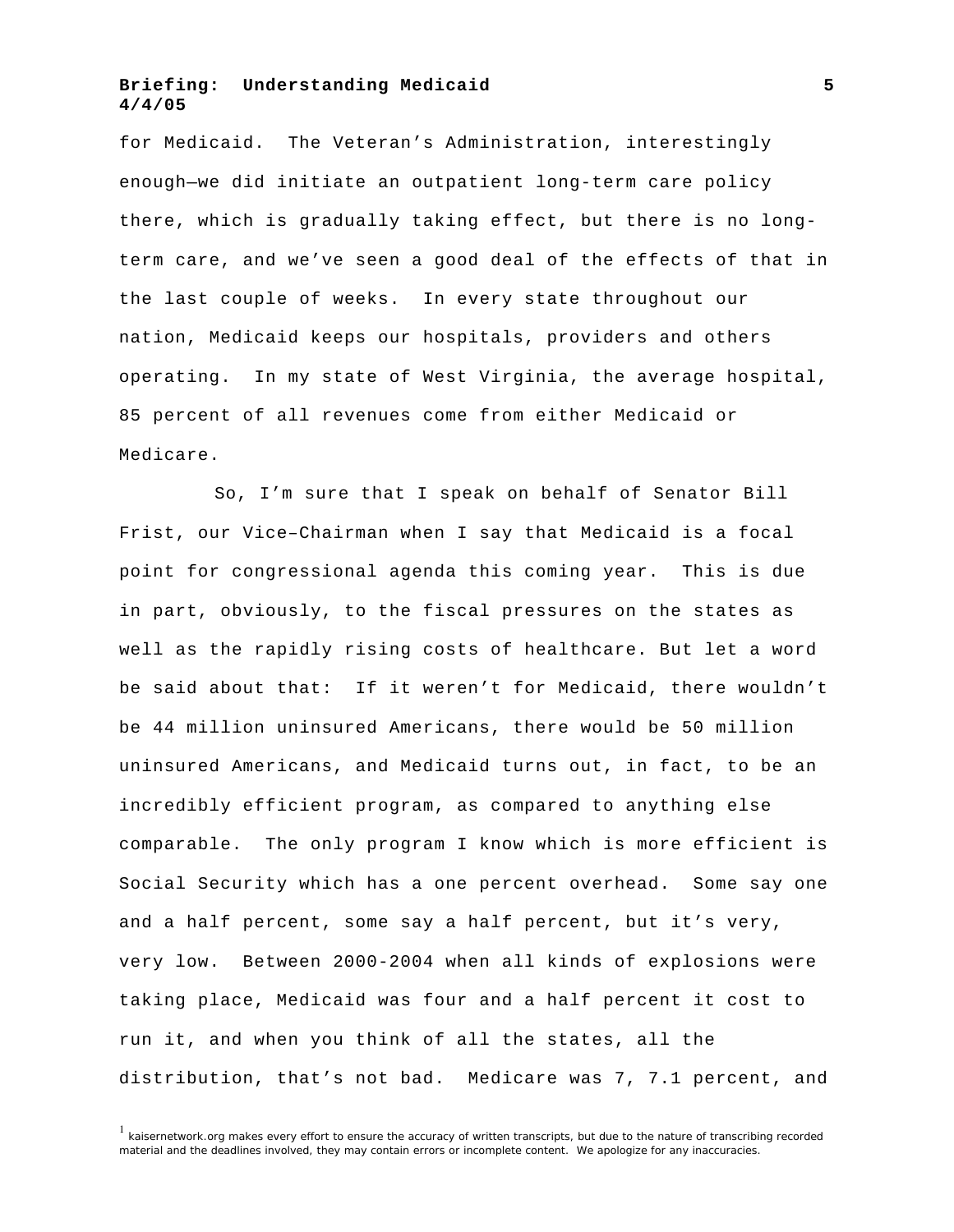the private sector averaged twelve and a half percent, 12.6 percent to be precise, so, when you think of Medicaid, you have to think that it's efficient, and it's not a particular waste. It's also important to mention that the two main factors contributing to the Medicare cost grow are the decrease, which has been going on over a period of years of employer-sponsored healthcare coverage. People are just more and more easily walking away from that, or in some cases using bankruptcy as a means not to do it, or they simply can't afford it. In any event, it's been cut back or copayments on the part of workers are going up or it just stops altogether.

And then the other thing is the question of long-term care. Long-term care has just risen humongously. Just to make the point about the uninsured, between 2000 and 2003, 4.8 million people lost their employer healthcare coverage, 4.8 million. During the same period, Medicaid enrollment increased by 5.8 million, which kept that number of uninsured in this country at 45 rather than the approximately 50 that it would have been. The long-term care I've already discussed. The Medicaid program actually spent nearly \$40 billion on uncovered Medicare services in 2002, so Medicaid just scoops up all kinds of things and does them, and doesn't get a lot of credit for it.

In addition to healthcare costs, the Medicaid debate also is what kind of flexibility will governments have? As Ed

 $1$  kaisernetwork.org makes every effort to ensure the accuracy of written transcripts, but due to the nature of transcribing recorded material and the deadlines involved, they may contain errors or incomplete content. We apologize for any inaccuracies.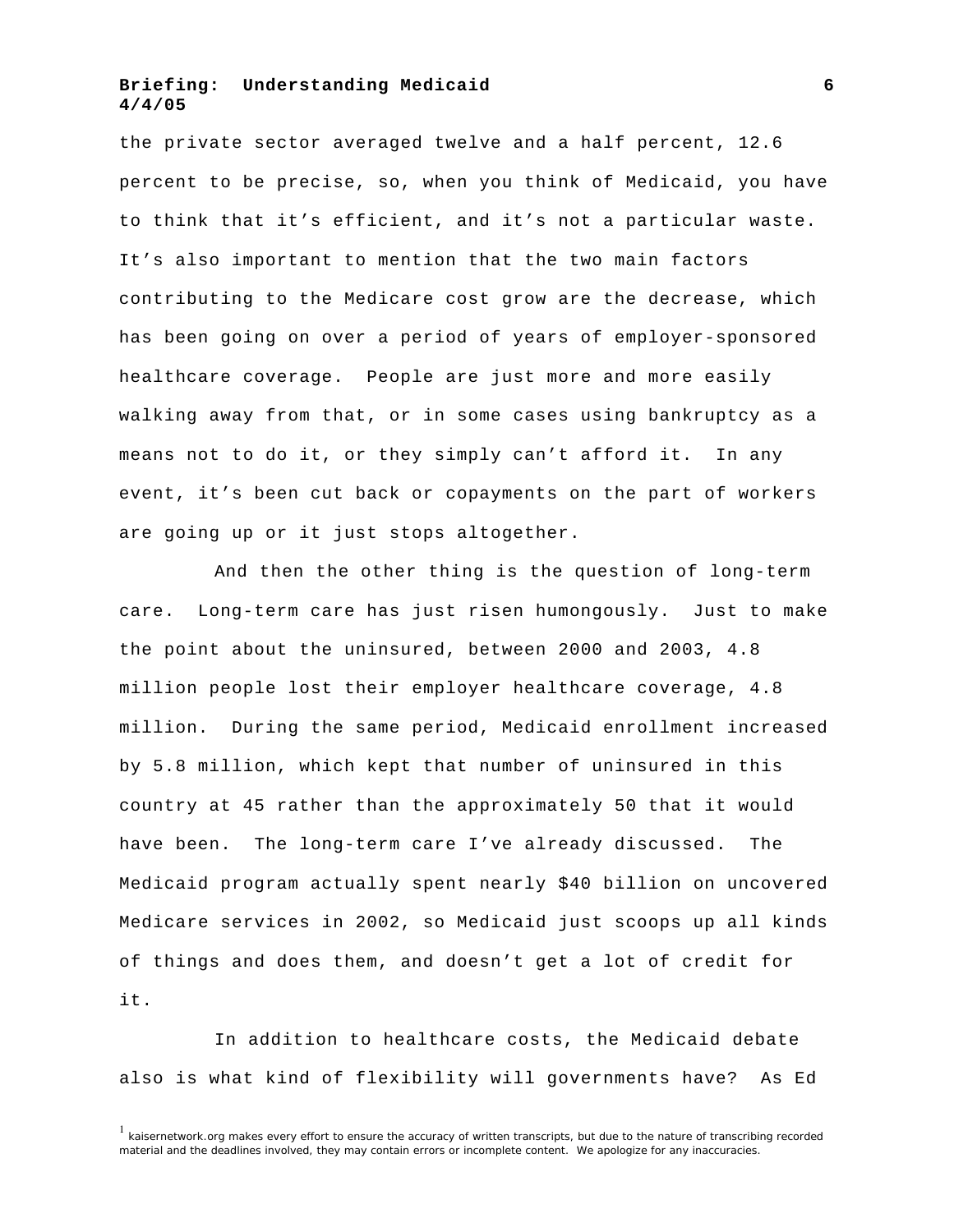indicated, I was a former governor, and I certainly understand the need for flexibility, and the need for flexibility is particularly good when you have money to spend. There aren't many governments that have much money to spend, and there is something called the Department of Health and Human Services Waiver process, which is used broadly and widely by states and they have been able to do this, so they have a certain flexibility. Speaking on a personal basis, Senator John Chafee, the father of present Senator Lincoln Chafee, and several of his. . . wrote the Children's Health Insurance Program, and at that time the governors came in and pleaded for their being able to control it, i.e., state flexibility or state ownership. John Chafee and I were just adamantly against that because we knew that there were some governors who cared about it, and some who didn't care about it, and we were quite right. It should have gone directly to Medicaid. The S-CHIP program should have gone directly to Medicaid, which would immediately put it out across all the states without any increase anywhere, and in our state and a number of states, it's taken a number of years to get that going successfully.

Today, I think the briefing will shed a lot of light on a lot of aspects of the Medicaid program, but the briefing will also offer some insights into people who benefit from this vital program. During the Senate budget debate on Medicaid, the argument was made that a \$15 billion cut to the program is

 $1$  kaisernetwork.org makes every effort to ensure the accuracy of written transcripts, but due to the nature of transcribing recorded material and the deadlines involved, they may contain errors or incomplete content. We apologize for any inaccuracies.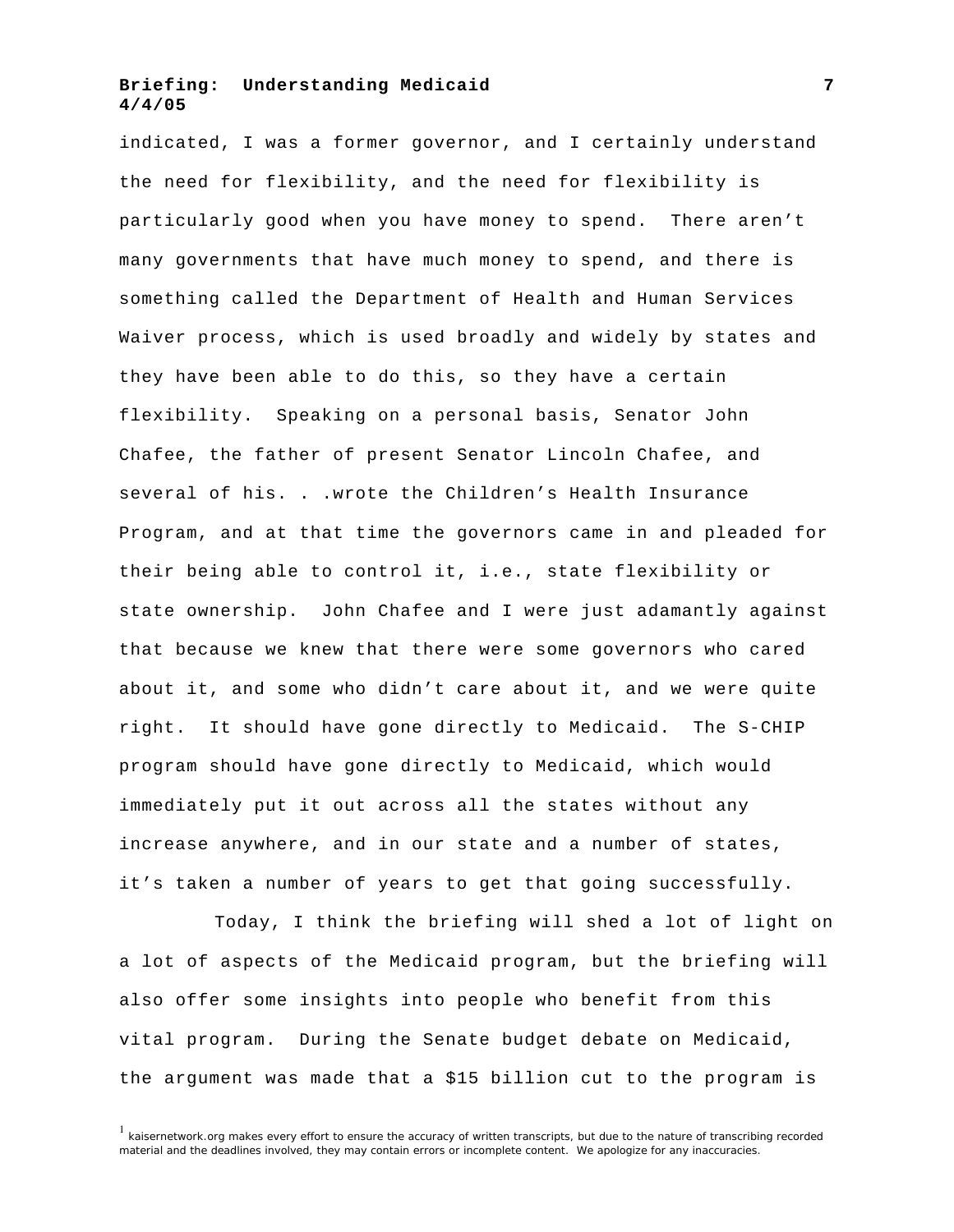insignificant because it would only reduce Medicaid spending by 1 percent. Well, in the Senate, at least, we rolled that budget cut back by a 52 to 48 vote, but the House did not, and we have yet to meet in conference. What will happen there is uncertain. So, if you just say it's one percent, then you have to turn that to, well, what people are you going to cut out or cut off? That's a lot of people, and nobody else meets their needs, and Medicaid is rising for a reason. People need it. So a cut is not as simple as a budget number, and that will be discussed by the folks here today.

I thank you all very much for attending. As you know, we have a little system where we each speak for a few minutes, and then we open up to questions and answers, and we try to get some good arguments going. I guess Ed will introduce everybody. I wanted to introduce Diane, but you seem to be in full control of that situation, so you—[laughter]. I praised Diane; you introduce her.

**ED HOWARD:** Well, Senator, I don't want to gild the lily, here. This microphone, I'm gonna have to get right up next to, it looks like. Before I introduce Diane, I just wanted to make sure that the logistics of this, which are a little different from our normal briefing, are clear to everybody. Those of you in the room can see the microphones you can go to to ask questions at the appropriate time, and there are some green question cards you can fill out, and a

 $1$  kaisernetwork.org makes every effort to ensure the accuracy of written transcripts, but due to the nature of transcribing recorded material and the deadlines involved, they may contain errors or incomplete content. We apologize for any inaccuracies.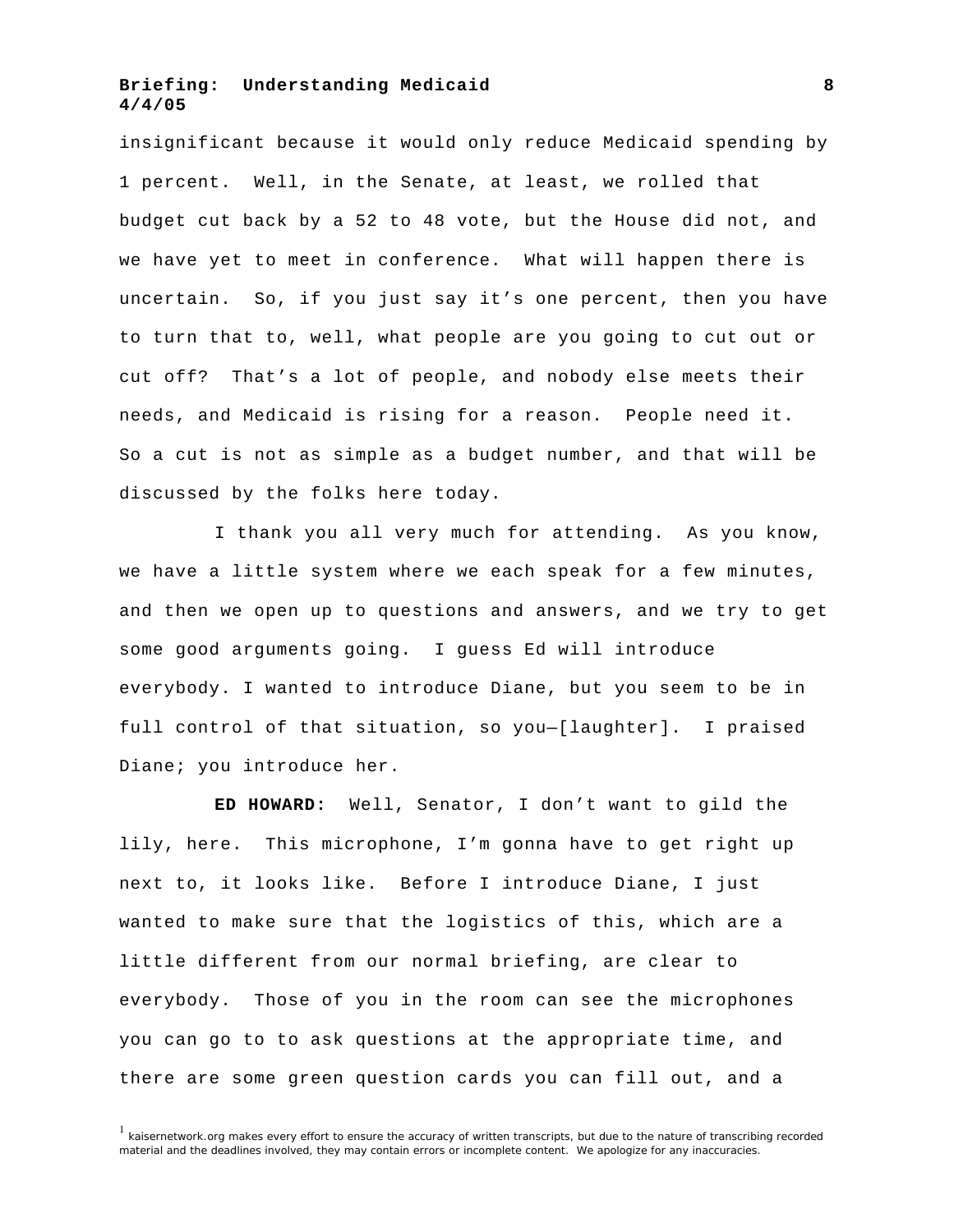blue evaluation form. I want to say to those people who are watching the webcast or listening on the conference call, that if you lose whichever one of those components you're doing with, you can switch to the other. You can go to <www.kaisernetwork.org>if you're in search of the webcast, and if you have to start listening to the conference call, the number is 1-800-256-8682. And if you go to the Alliance website at <www.allhealth.org>, all of these numbers and instructions are there, so you can click on them and not have to worry, including instructions on how you can ask questions once we begin that part of the program, which as the Senator said, is really why we're here today.

We do have Diana Rowland with us from the Kaiser Family Foundation. She's Executive Director of the Foundation as well as, as the Senator pointed out, the Executive Director of the Kaiser Commission on Medicaid, and just, oh, by the way, one of the country's leading health policy analysts, so it's very fitting that we have her there, both as cohost and expert to lead off this panel discussion. Diane?

**DIANE ROWLAND:** Thank you, Ed, and thank you Senator, for your opening remarks. I think today is a very important basic briefing on a program called Medicaid that will mark its 40<sup>th</sup> anniversary this July. It is probably not only one of our largest healthcare programs, but also one of our most complex, and we hope today to shed some light on the complexity and the

 $1$  kaisernetwork.org makes every effort to ensure the accuracy of written transcripts, but due to the nature of transcribing recorded material and the deadlines involved, they may contain errors or incomplete content. We apologize for any inaccuracies.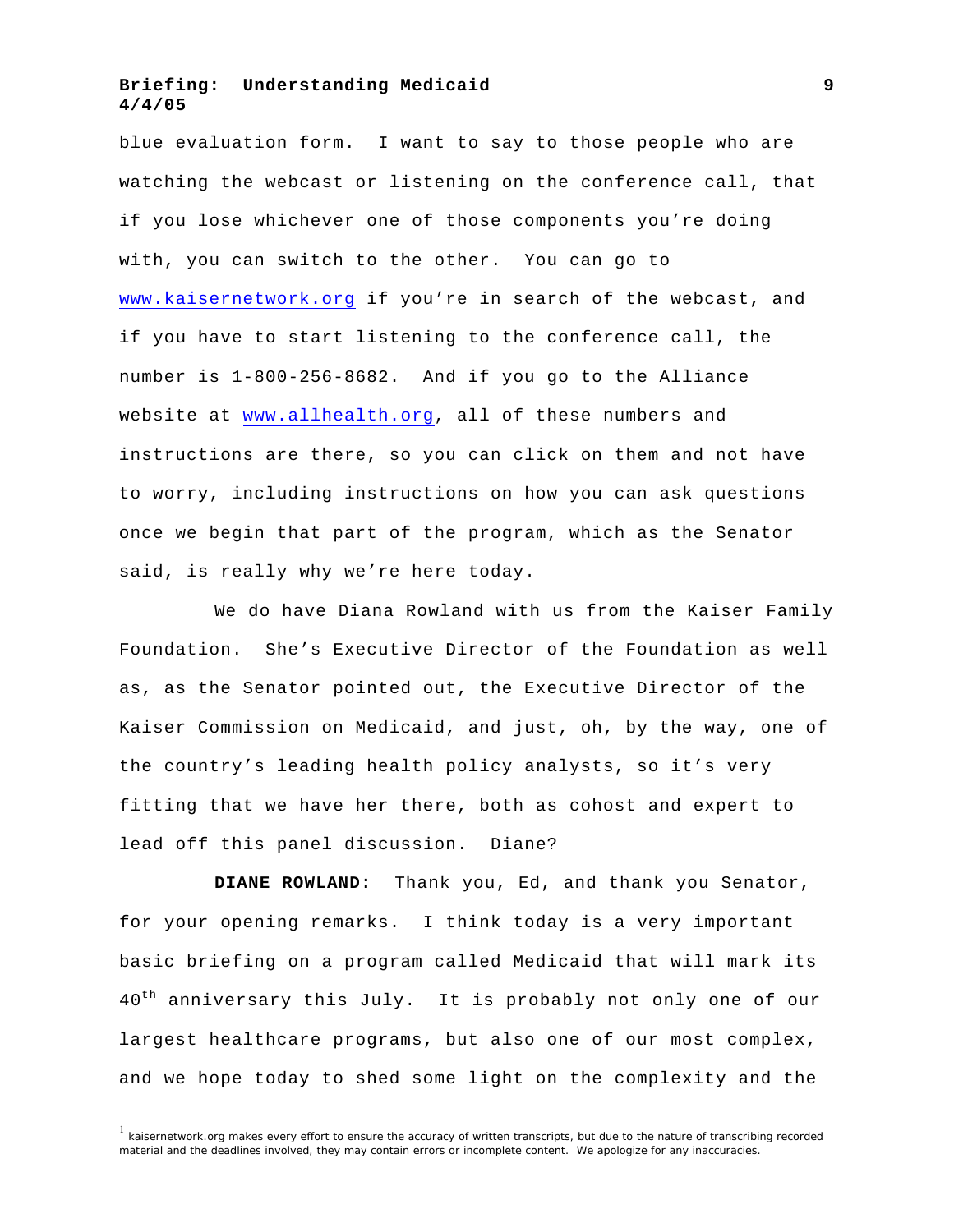organization of the program. It was enacted in 1965 as I said, as a companion to Medicare, and what you will see today is that it has been a very good companion to Medicare, filling in many of the gaps in that program, and making that program really work for some if its lowest-income beneficiaries. It is a federal matching program, giving grants to the states, so it is jointly financed by the federal government and the states, and it really began originally as a program focused on the welfare population, but has been growing tremendously in terms of filling in the many holes in our healthcare system over its 40 year history, today covering 52 million people, 39 million who depend on the program for their health insurance coverage, but another 13 million who depend on it for assistance both with their acute-care needs, and filling in some of Medicare's gaps in acute-care coverage, as well as providing essential longterm care services. Over six million people on the program are Medicare beneficiaries who rely on Medicaid as a wrap-around program, and as a program, it covers some of our sickest on most costly Americans, therefore incurring a cost of some \$300 billion. As the Senator said, it covers one in five healthcare dollars today, and one in two long-term care nursing home dollars.

If you take away the program's complex descriptions of eligibility, I think it's easier to see what a role it plays for selected populations. It covers about 40 percent of the

 $1$  kaisernetwork.org makes every effort to ensure the accuracy of written transcripts, but due to the nature of transcribing recorded material and the deadlines involved, they may contain errors or incomplete content. We apologize for any inaccuracies.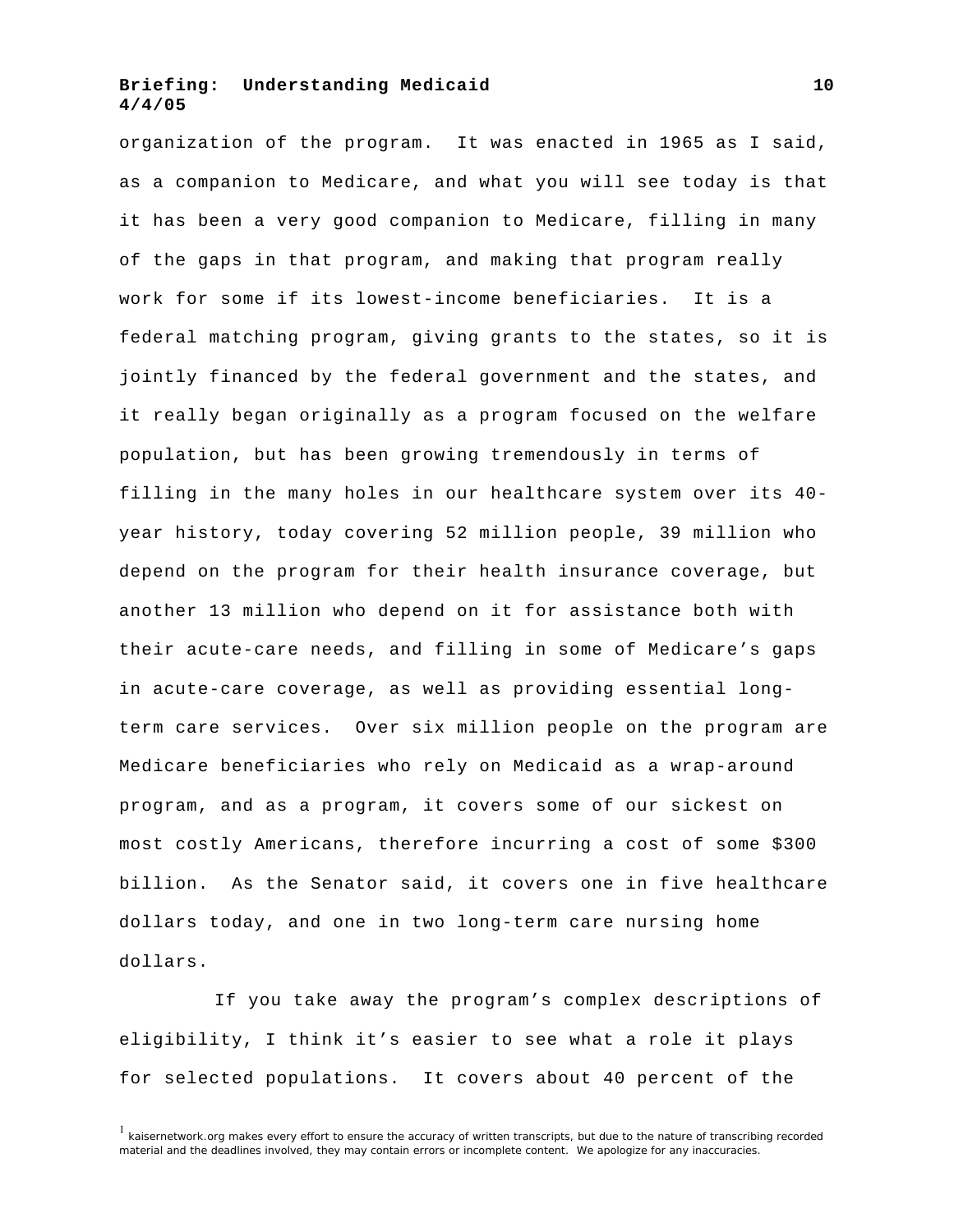poor, does not cover all of the poor because its historical welfare roots have left childless adults out as one of the groups eligible for insurance assistance. It covers over a quarter of our nation's children and 50 percent of low-income children. As the Senator mentioned, it's a major source of coverage for pregnancy and births in America. It covers 18 percent of all Medicare beneficiaries, 20 percent of people with severe disabilities. It has been a major in our efforts to deal with our domestic AIDS crisis, covering 44 percent of people living with HIV/AIDS, and today covers some 60 percent of all of the two million people in nursing homes. It is a program where the federal government requires certain groups and eligibility levels to be covered and leaves the states with options to cover others. Here you see that the income standards required for eligibility, because this is a meanstested income-related program, vary depending on the type of person or situation you have. We now require that all states cover children up to the poverty level—which is about \$9000 for a single person and \$15000 for a family of three—and cover pregnant women and young infants at a slightly higher level. Elderly people and people with disabilities are generally covered as a requirement if they are recipients of cash assistance through the Supplemental Security Income program, and that eligibility level is at about 74 percent of the federal poverty level, and as I said, unless they are disabled

 $1$  kaisernetwork.org makes every effort to ensure the accuracy of written transcripts, but due to the nature of transcribing recorded material and the deadlines involved, they may contain errors or incomplete content. We apologize for any inaccuracies.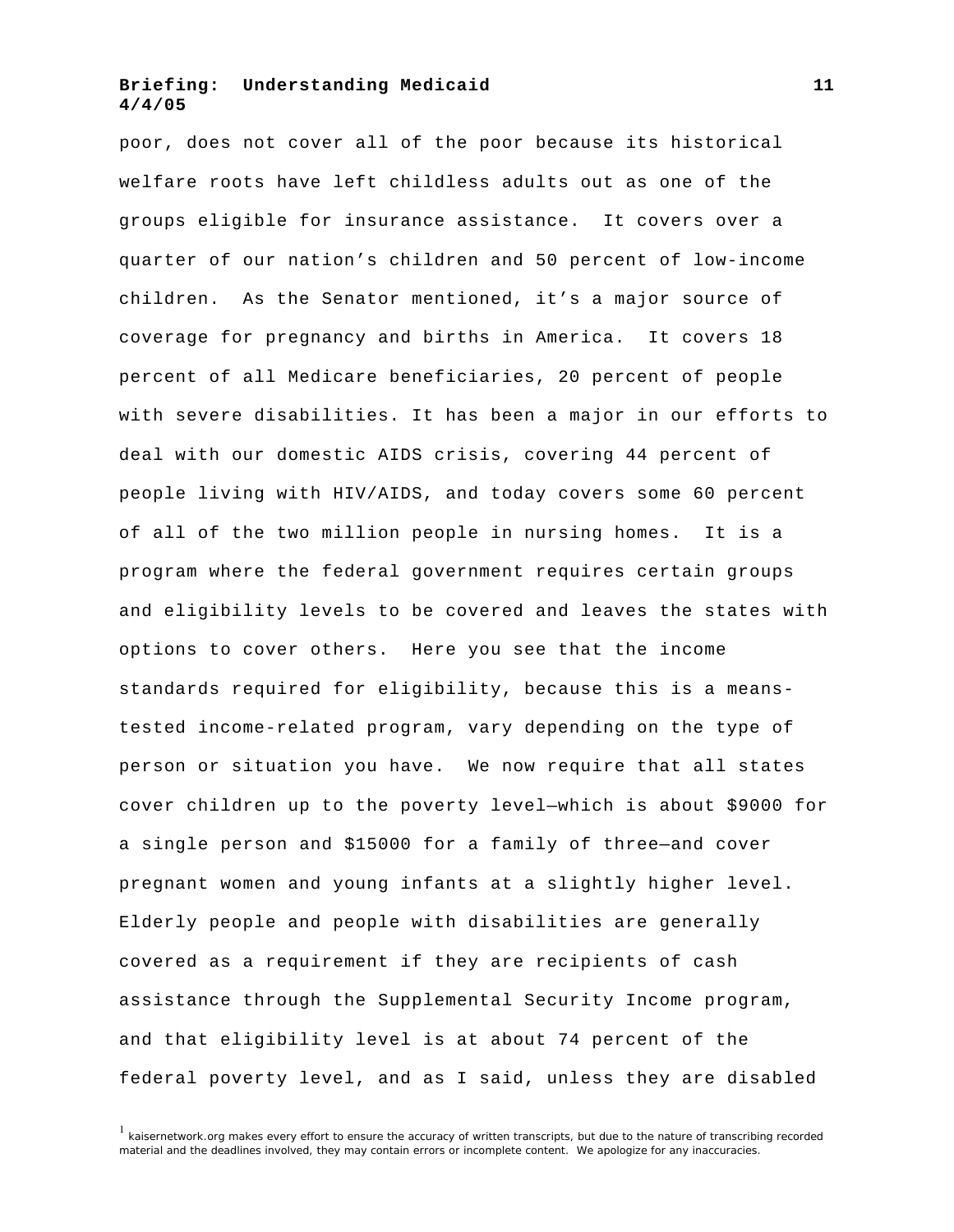individuals who are without dependent children, are generally not eligible, and certainly not required by the federal government to be covered, no matter how poor.

It is also a program that gives the states great flexibility in terms of the range of services and benefits that they can be covered, very much different than what would be available through a private health insurance plan. It covers those basic medical care services and mandatory services, such as physician services, inpatient hospital, but where it is different than private insurance is in its range of services that meet the needs of people with disabilities and the longterm care needs, so rehabilitation services, dental services, a lot of inpatient long-term care services as well as increasingly home and community-based services are all part of the benefits that Medicaid offers at state option that are not required by the federal law, but that have become essential to its role filling those gaps in long-term care where there's no other program or place for people to turn once they exhaust their means to pay for long-term care on their own.

If we think about how the program operates, we can look at the dollar expenditures, and we see here that a little over a third of all program spending is for long-term care, about 58 percent for acute care, and we are also seeing here that we're increasingly seeing payments to managed care organizations. As a component of spending, that's now about 15 percent. So while

 $1$  kaisernetwork.org makes every effort to ensure the accuracy of written transcripts, but due to the nature of transcribing recorded material and the deadlines involved, they may contain errors or incomplete content. We apologize for any inaccuracies.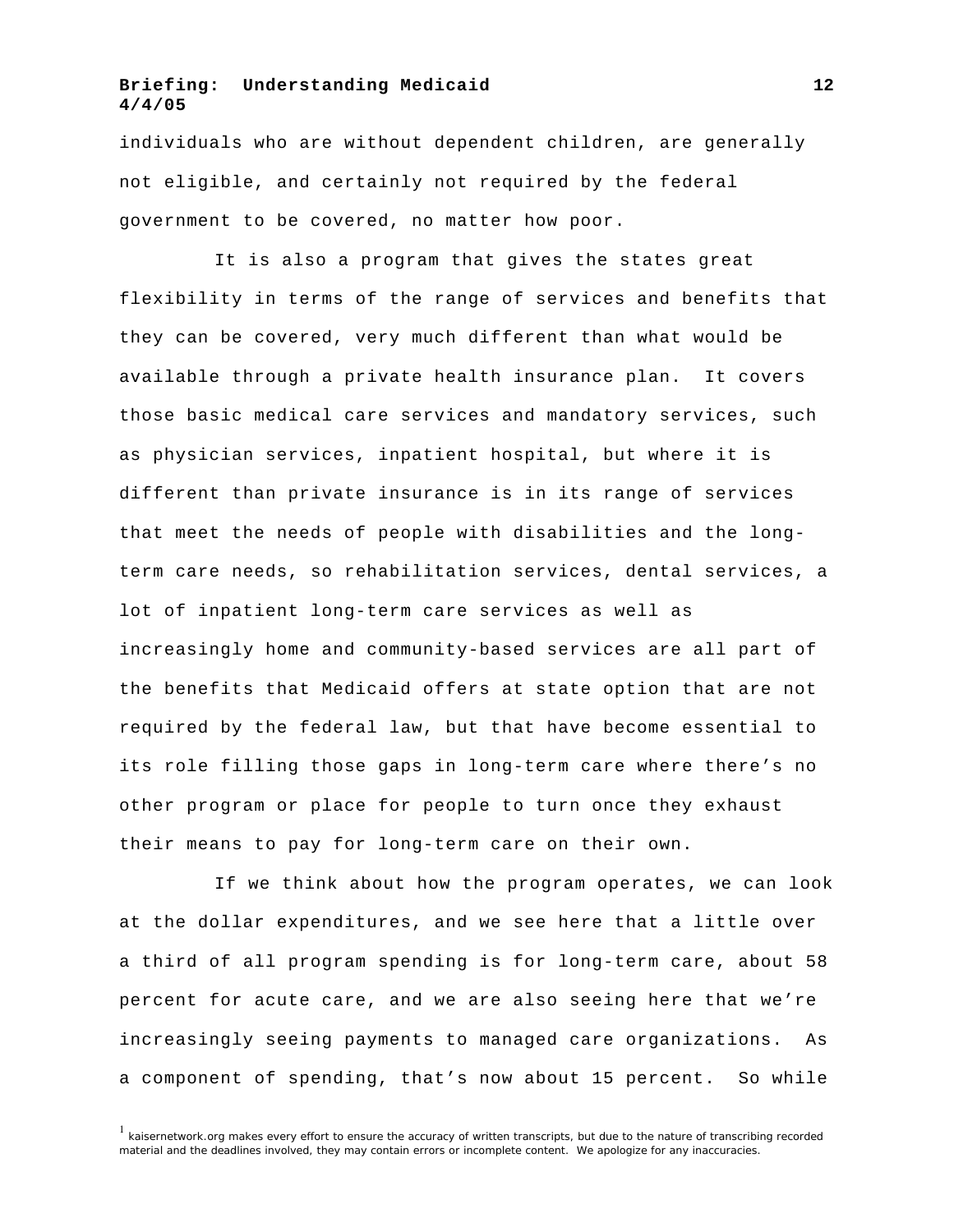Medicaid is a program that publicly finances care, much of that care is delivered through private organizations, managed care plans, as well as through payments to the private healthcare system. It is not a federally operated or state operated system of delivery; it is a financing system that is public, purchasing into the private sector.

What I like to think about when I look at this slide is, this tells us the story of the challenges in Medicaid. While half of the enrollees are the children that are covered, nearly 70 percent of the spending is for the elderly and the disabled, who account for that large percentage of spending because of their greater us of healthcare services and their long-term care needs. So when one looks at making changes in the program, you can quickly see that to reduce eligibility for children will not ultimately save you much in expenditures; where the coverage is the most expensive is for the elderly and disabled. And that's really depicted again here, if we look at individual per capita spending, where the per capita spending for a child on average is \$1700 a year, most of that for acute medical care and preventive services, and the expending per elderly person to supplement Medicare—remember Medicare for them is already providing basic medical care—is \$12800. Of that, about \$1000 is for prescription drug coverage for the low-income elderly that Medicaid provides, and that will, of course, be replace in January by Medicare, but I'll leave

 $<sup>1</sup>$  kaisernetwork.org makes every effort to ensure the accuracy of written transcripts, but due to the nature of transcribing recorded</sup> material and the deadlines involved, they may contain errors or incomplete content. We apologize for any inaccuracies.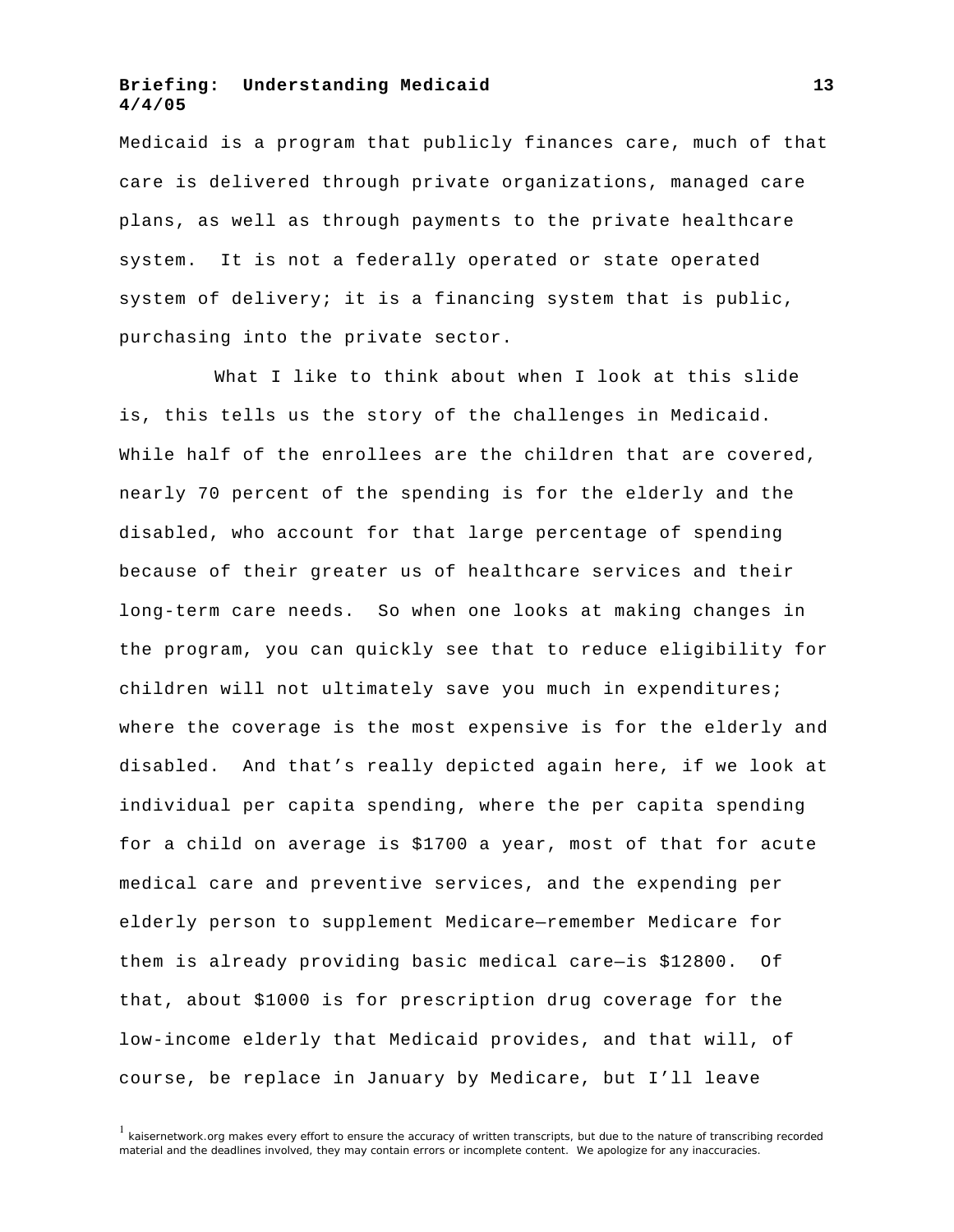Rodney to talk about some of the implications of that for the state. But nonetheless, you see what a toll long-term care takes in terms of supplementing Medicare for the elderly, where it's the major source of their per capita expenditures.

The federal government matches the state expenditures, as I said, on average picking up 58 percent of the program costs, but the rate at which the federal government matches expenditures varies by the per capita income of the state, providing greater assistance to the states with lower overall income, so that it now ranges up to the highest being 77 percent of all dollars. This means that for every dollar a state invests, it gets at least a dollar in additional financing from the federal government, which makes this a very strong economic engine in many of the states in terms of supporting the healthcare system.

Briefly, I'll just close with the three major roles of Medicaid: As we've talked about, the first role has been as the health insurer for low-income children, doing better for low-income children, but we still have more outreach and more enrollment gaps to meet—covering some of their parents, but eligibility levels for parents are extremely low compared to the standards we've seen for children with Medicaid, and then the State Children's Health Insurance Program, now covering most children up to around \$31000 for a family of three. The parents themselves are covered at less than \$8000 in many

<sup>&</sup>lt;sup>1</sup> kaisernetwork.org makes every effort to ensure the accuracy of written transcripts, but due to the nature of transcribing recorded material and the deadlines involved, they may contain errors or incomplete content. We apologize for any inaccuracies.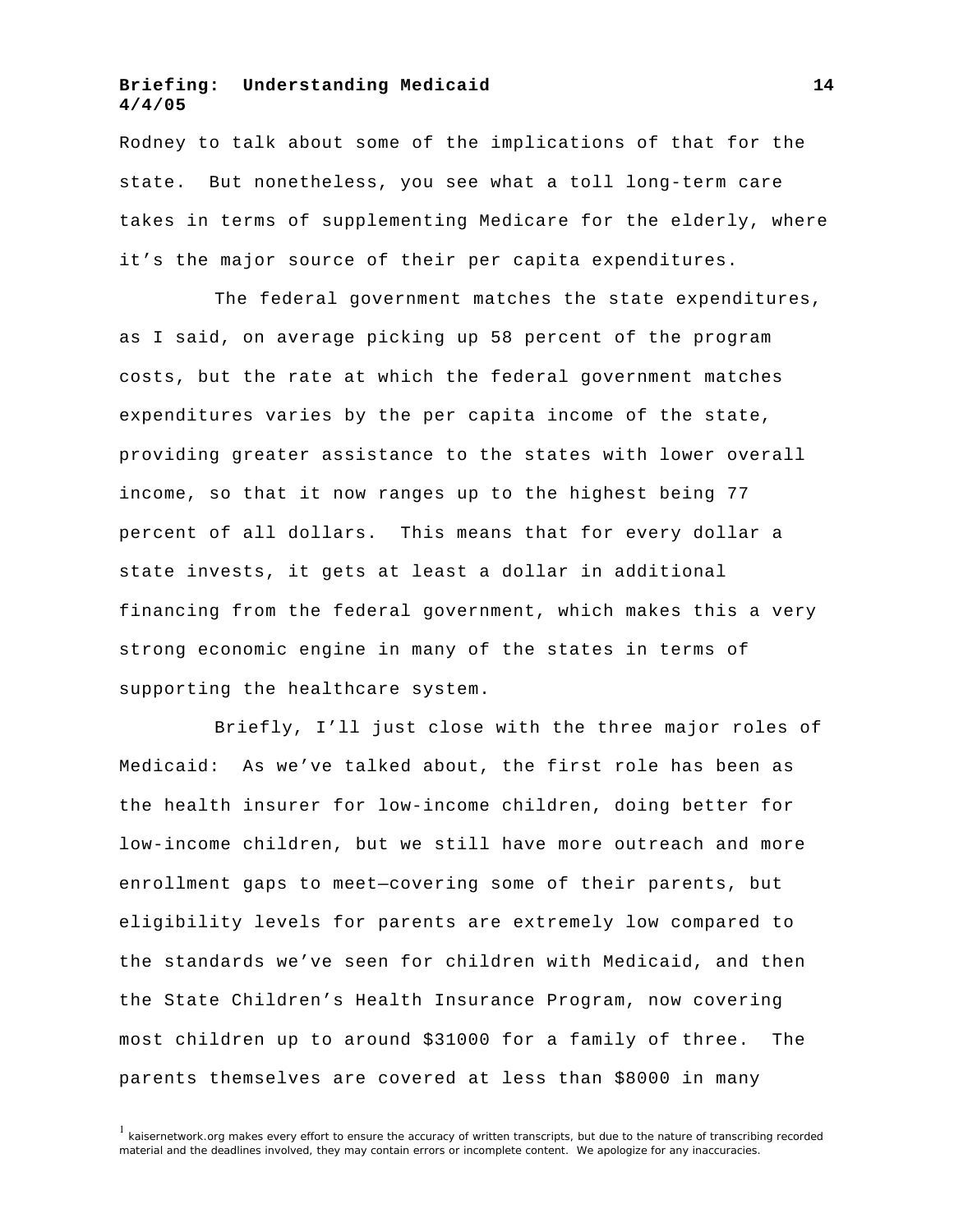states for a parent to be eligible, and very few adults without children being covered unless they qualify as people with severe and permanent disabilities.

The second role of the program has been to fill in those gaps in Medicare for Medicare beneficiaries, and you see here that it provides both coverage for dual-eligibles that are full, where it provides long-term care, medical fill-in, premiums assistance and cost-sharing, and then there are others for whom the program covers at least their premiums under Medicare and in some cases their cost-sharing, but not supplemental benefits. But this is a role that many of the states have raised as one that contributes to their costs, where they're looking at the aging of the population and concerned about what the ultimate impact of this coverage will be.

And finally, as we struggle as a nation with an aging population, we need to face the reality that we really have not got a comprehensive system for providing and meeting our growing long-term care needs. Here you see Medicaid picks up about half of nursing home care, and about a quarter of home healthcare, but it is really the only source of assistance for people who have ongoing custodial care needs, and is one in which families are required to spend down to establish their eligibility for Medicaid, leaving their resources to be used up before they can become eligible, and then continuing to

<sup>1</sup> kaisernetwork.org makes every effort to ensure the accuracy of written transcripts, but due to the nature of transcribing recorded material and the deadlines involved, they may contain errors or incomplete content. We apologize for any inaccuracies.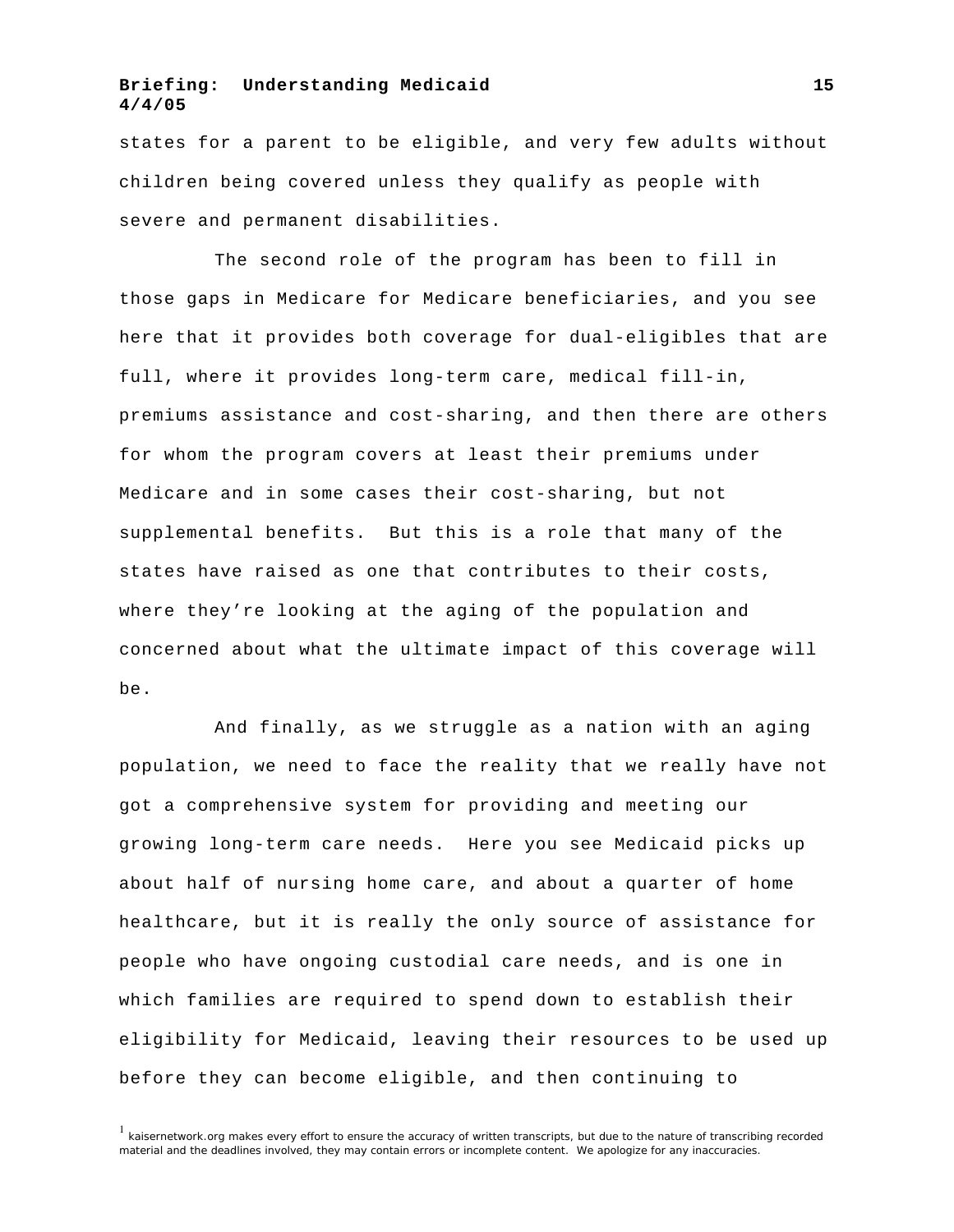contribute on a monthly basis whatever income they have available for their continued Medicaid coverage, so that, while 60 percent of the residents of nursing homes are on Medicaid, Medicaid only pays for 46 percent of the bill because they're still included in much of that out-of-pocket spending.

So it is these various roles of Medicaid that we're going to try to help you understand more, how the program came to provide this coverage, and what some of the issues are around the future. We think that you need to bear in mind that in these various roles, there are people at stake, and these people are some of the sickest, the poorest and the most in need of our assistance. I'd like to say that what Medicaid is is the program that fills the holes in our healthcare system, our lack of universal coverage, our lack of any way to support and assist people with their long-term care needs, and the gaps in the coverage of Medicare for its beneficiaries. As those holes grow bigger, the role of this program has grown in part, to answer those holes. Thank you.

**ED HOWARD:** Thanks very much, Diane. Next we turn to Rodney Whitlock, who's new to the Majority Staff of the Senate Finance Committee, but certainly not new to Medicaid and related issues. He was the Health Policy Advisor, among other things, the Deputy Chief of Staff for Representative Charlie Norwood, who's been at the heart of some recent debates on patient's rights, and Medicare Prescription Drugs and liability

<sup>&</sup>lt;sup>1</sup> kaisernetwork.org makes every effort to ensure the accuracy of written transcripts, but due to the nature of transcribing recorded material and the deadlines involved, they may contain errors or incomplete content. We apologize for any inaccuracies.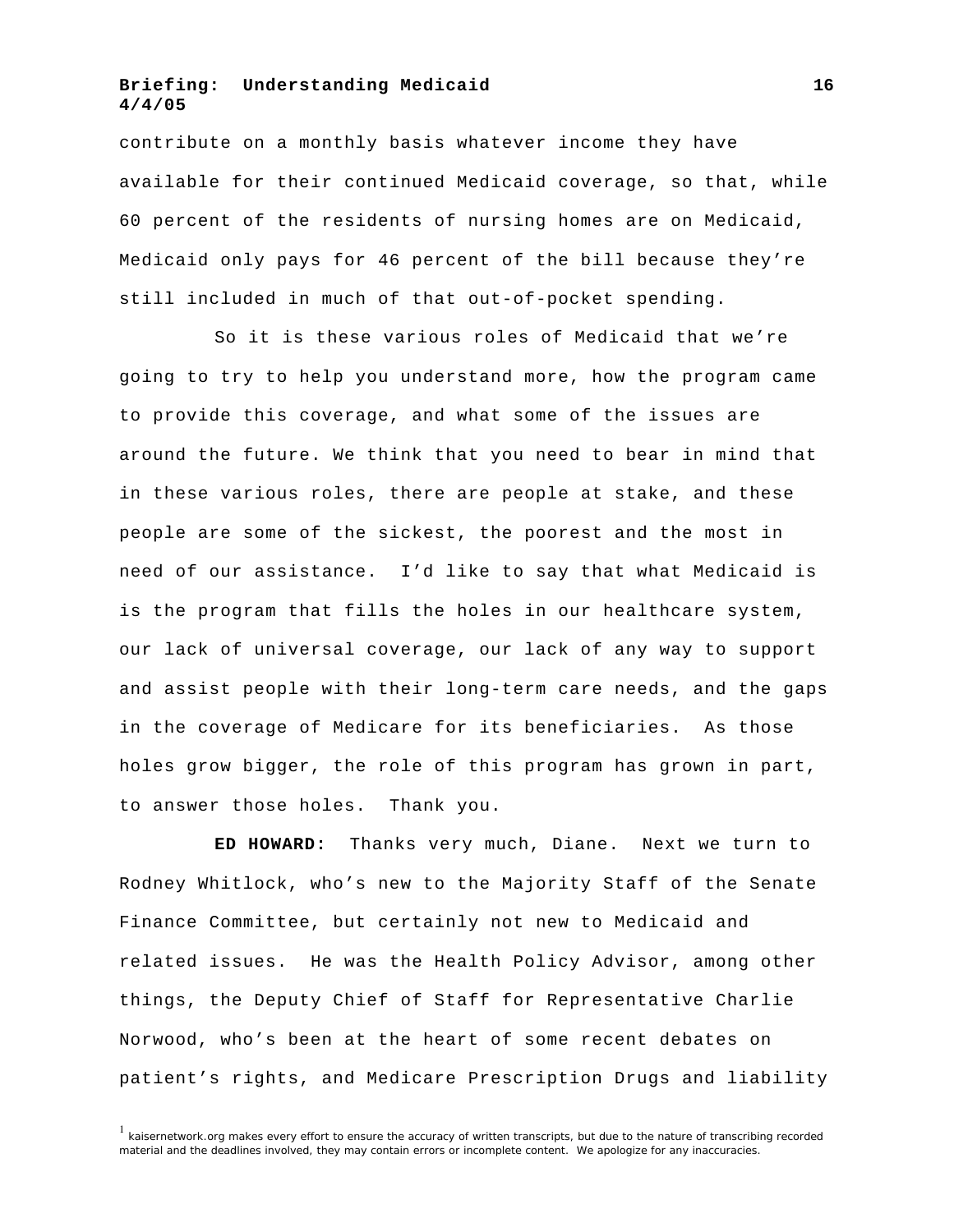reform and a whole range of other topics. Rodney, thanks very much for being with us.

**RODNEY WHITLOCK:** Thank you, very much, Ed. I'm honored to be here with you all. I'm going to try to direct most of the remarks I make today, particularly on the structure of Medicaid and the financing of Medicaid, more towards the people who are back in the states listening to this, with all due respect to the people in the room here, [clears throat] and to hopefully capture a few of the issues, particularly that you may be hearing back home about Medicaid and to give you a better understanding of some of the conflicts that often arise in Medicaid.

Medicaid, as Diane laid out, is a federal/state partnership that provides healthcare services for certain populations, and it is administered largely by the states with federal direction, funded from both the state and federal funds. It is very different from Medicare in that respect. Medicare is generally speaking, a federally directed program, with all decisions regarding the program being made at the federal level here in Washington and the mother-ship in Baltimore, where Medicare is housed. Medicaid is different in that respect. Medicaid is generally administered at the state level. The states make most of the programmatic decisions with influence from the federal government. Now, for those of you who are wondering where some of the sources of conflict arise,

 $1$  kaisernetwork.org makes every effort to ensure the accuracy of written transcripts, but due to the nature of transcribing recorded material and the deadlines involved, they may contain errors or incomplete content. We apologize for any inaccuracies.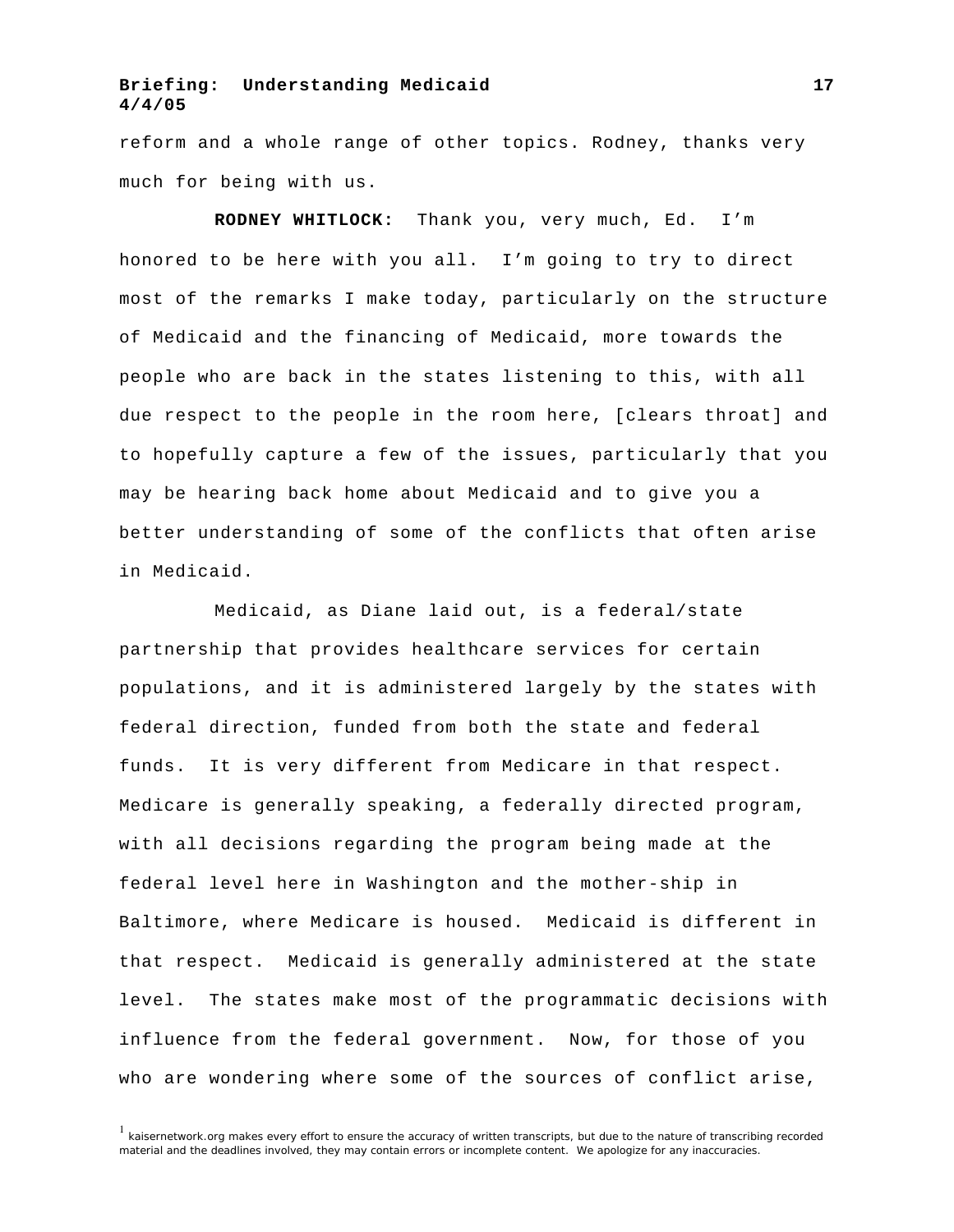there's a very early one, which is the battle between the states and the federal government over exactly how much influence the federal government should be able to exert over a program that is largely administered at the state level.

Under Medicaid, states are required to cover certain populations, and we refer to these as "mandatory populations." They also have the ability to cover populations outside of mandatory, which we refer to as "optional populations." That, again, is a source of conflict, which is, the ability of states to cover optional populations often involves input and consent from the federal government. Allen, I think, in his presentation will go into that in further degree. This is a condensed version of Diane's Page 5 Chart, just getting into some of the ideas of what is mandatory and what is optional.

Moving into the structure of how Medicaid is paid for, essentially, Medicaid is a partnership with the federal government and the states splitting the costs of the program. How much money the state receives from the federal government is determined by a formula, where the federal government will match the amount of money spent by a state. This match, as we talk about, is the Federal Medical Assistance Percentage, often known as FMAP, and it determines what is the share of the states' Medicaid program that's paid for by the federal government, and then what is the share of the states. The FMAP is calculated by taking a rolling three-year average of a

 $1$  kaisernetwork.org makes every effort to ensure the accuracy of written transcripts, but due to the nature of transcribing recorded material and the deadlines involved, they may contain errors or incomplete content. We apologize for any inaccuracies.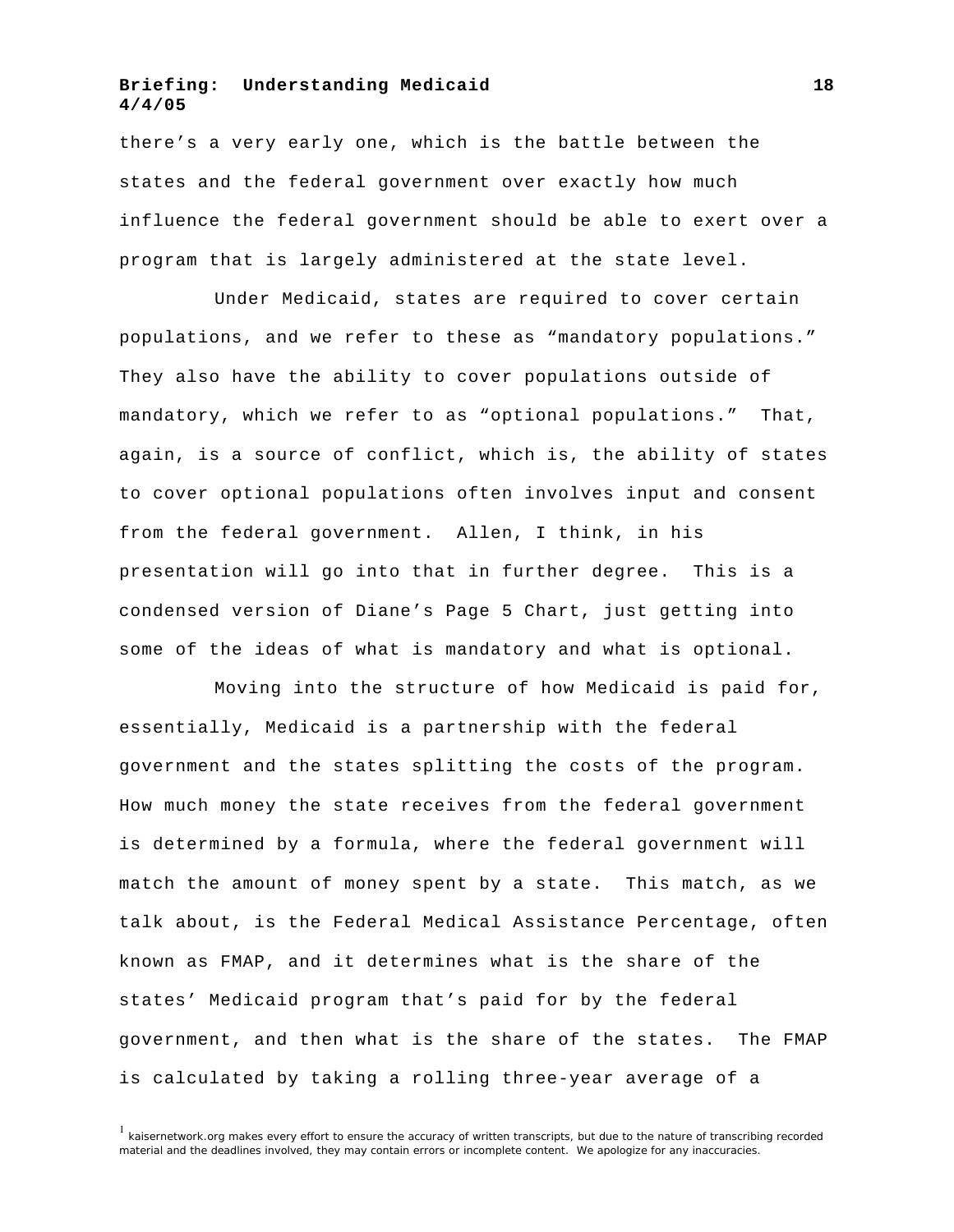state's per capita income. I actually went into the code to see if I could put up actual numbers up here, but it's way too complex, and I would butcher it if I tried, so we'll just say again, that it is a rolling three-year average of a state's per capita income. In theory, this number is supposed to accurately capture the fiscal health of the state. How much is the FMAP? The average is 57 percent, and that means for every 43 cents a state spends, the federal government sends the state 57 cents. The highest, for the 2006 estimates, is Mississippi, at 76 percent. There are 12 states that have the minimum, as Diane represented, meaning that at least half of the program is paid for by the federal government, of 50 percent.

Okay. Now, the Federal Medical Assistance Percentage is controversial in this sense: Since the FMAP represents a state's fiscal health, when a state's doing poorly economically, it should receive increased federal funding. When a state is doing better economically, it should receive less funding from the federal government. In that sense, Medicaid is what we call a counter-cyclical program. When times are good, the states should not have to spend as much money on Medicaid, and should have more money of their own. In theory, the states' tax income should be much higher, and so they should be better able to fund their own Medicaid programs. When times are less well economically, the state is not receiving as much in terms of tax revenues, and therefore is dependent

 $1$  kaisernetwork.org makes every effort to ensure the accuracy of written transcripts, but due to the nature of transcribing recorded material and the deadlines involved, they may contain errors or incomplete content. We apologize for any inaccuracies.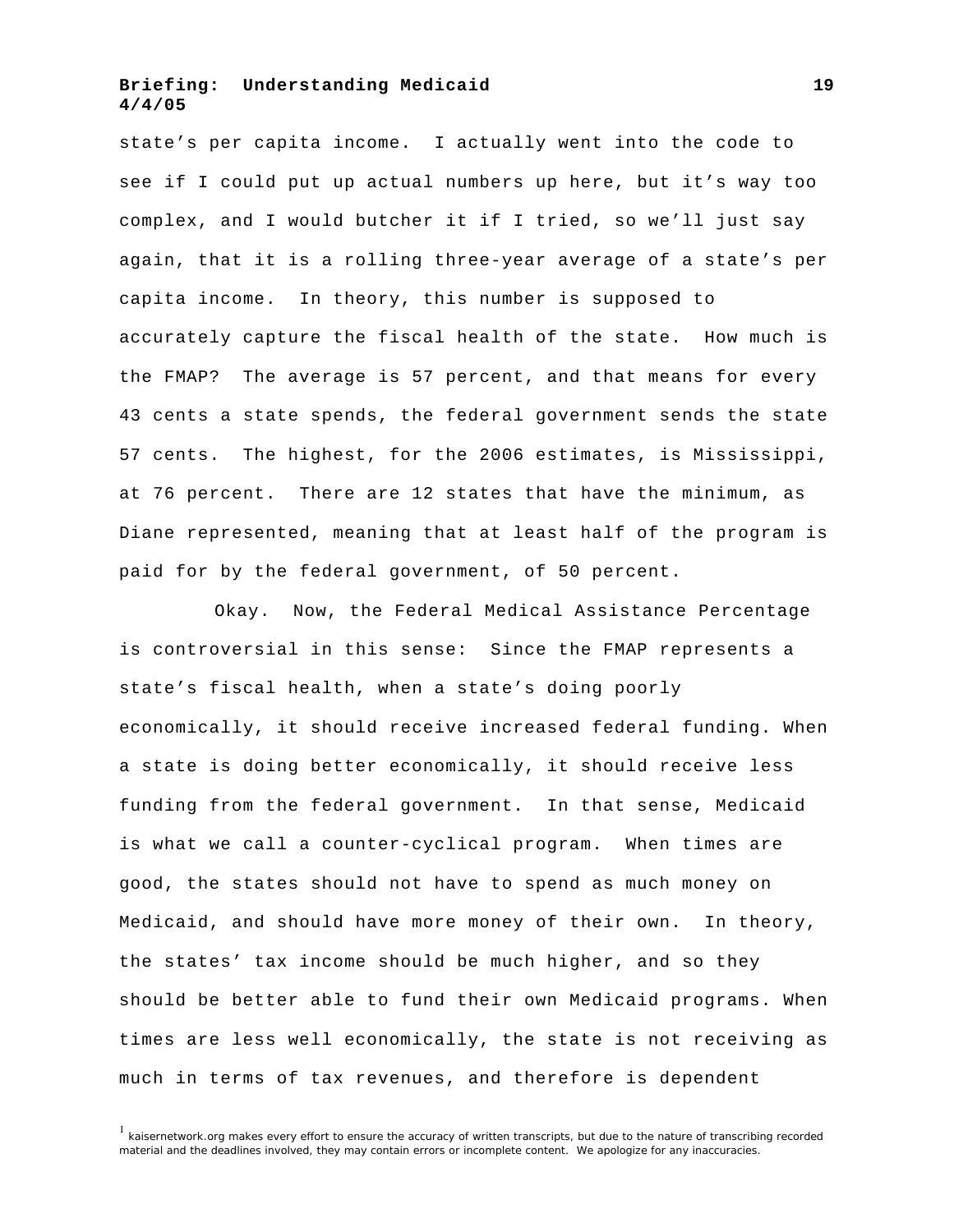further on the federal government and should receive more in terms of federal funding. One of the complexities about the FMAP and sources of controversy is over whether or not the FMAP actually meets the states' needs, and that states are going to be able to adequately fund their Medicaid program with the monies that are coming to them from the FMAP. We will likely see that become an issue here shortly, as current projections for the 2006 FMAP show that 29 states will be receiving decreases. Now, again, for those of you back in the states who are watching this, that means that 29 states are going to receiving less money from the federal government. Now, many states have to balance their budgets. Any time the FMAP goes down it does create some fiscal difficulty back in the states, and so, while the numbers for the FMAP are supposed to be a reflection of improving economies in the states, that may not necessarily be viewed as such by the people back home who have to make their budgets for their Medicaid programs.

Talk for a minute about the growth of federal Medicaid spending, just to give you a sense of the program and its scope, particularly over the next ten-year window. Working from data provided to Congress by the Congressional Budget Office, over the next ten years, Medicaid is going to grow from the federal share, which is \$190 billion, to almost \$390 in the year 2015. It's growing on average by seven percent and is going to just over double over the next ten years, and that's

 $1$  kaisernetwork.org makes every effort to ensure the accuracy of written transcripts, but due to the nature of transcribing recorded material and the deadlines involved, they may contain errors or incomplete content. We apologize for any inaccuracies.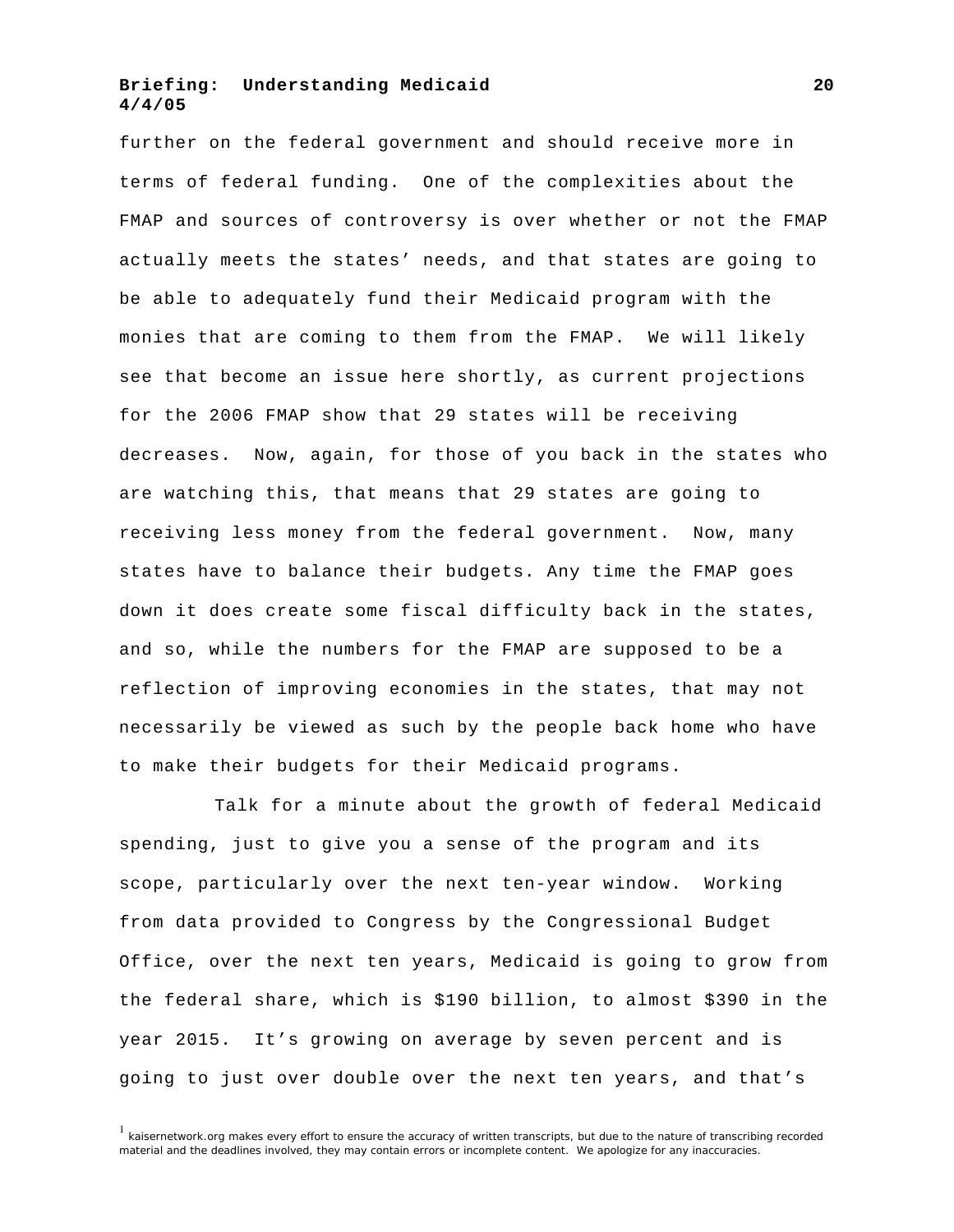it, represented graphically. Its enrollment is also growing as well, such that in the year 2006, CBO estimates that Medicaid will serve 58.6 million people, and 63.9 in 2015. It's growing on average by one percent with a nine percent growth over the next ten years. And again, there's the graphical representation.

Now, one area where Medicaid is going to undergo change in the benefit side—this is my segue to Alan—that currently Medicaid does cover prescription drugs for certain populations in states where they have chosen to do so, and that would be in Medicare-eligible individuals. The Medicare Modernization Act, MMA, also known as the Prescription Drug Bill, will transfer the responsibility of covering drugs for Medicare-eligible populations so that Medicaid will no longer cover that. That is a responsibility that the states will no longer bear, and will become that of the federal government. But even that has its complexities as to how states try to figure out exactly how that's going to work, which I believe is something Alan's about to cover.

**ED HOWARD:** Thank you very much Rodney. Alan Weil is our next speaker. By the way, I'm not doing justice to any of our speakers. There is biographical information about them all in your packets. One of the things in the packets is an article Alan wrote a couple of years ago for Health Affairs, in which he described Medicaid as a program that is "loved by few,

 $1$  kaisernetwork.org makes every effort to ensure the accuracy of written transcripts, but due to the nature of transcribing recorded material and the deadlines involved, they may contain errors or incomplete content. We apologize for any inaccuracies.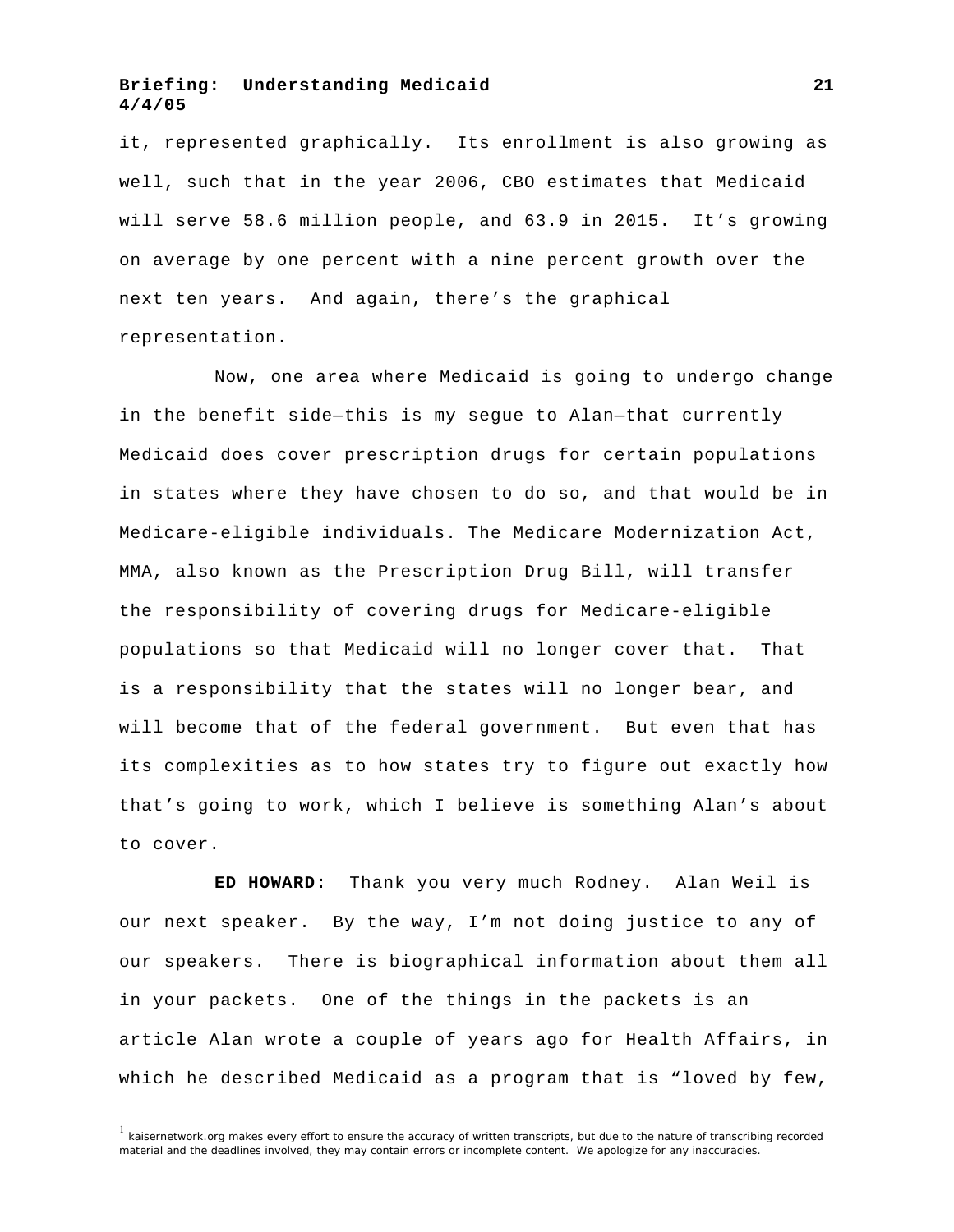denigrated by many, and misunderstood by most." He's here to clear up at least the third part of that dilemma. He's now the Executive Director of the National Academy for State Health Policy. He's former cabinet member from Colorado in charge of Medicaid, and headed the Urban Institute's assessing the New Federalism Project for about seven years. We're looking forward to the misunderstandings being cleared up for us, Alan.

**ALAN WEIL:** In ten minutes or less. Thank you, Ed, and thank you, Senator Rockefeller, for your ongoing leadership with the Alliance. It's sessions like this that hopefully reduce the degree of misunderstanding about these programs. I've been asked to address two issues, waivers and MMA, and how those two play a role for states. I speak often and this time I got some direction that I've never gotten before as a speaker, so I want to share with you that panelists were asked to stick to accepted facts about the program and refrain from making judgments on policy questions during structured remarks, so I will try to be appropriately bland [laughter].

With that in mind, there are three types of waivers you should be aware of if you're interested in the Medicaid program. Section 1915B of the Social Security Act allows HHS to waive three requirements of the Medicaid statute: statewideness, which as its name suggests, without a waiver you must run a uniform program throughout your state. If you want to try something in a region of the state, you do need a

 $1$  kaisernetwork.org makes every effort to ensure the accuracy of written transcripts, but due to the nature of transcribing recorded material and the deadlines involved, they may contain errors or incomplete content. We apologize for any inaccuracies.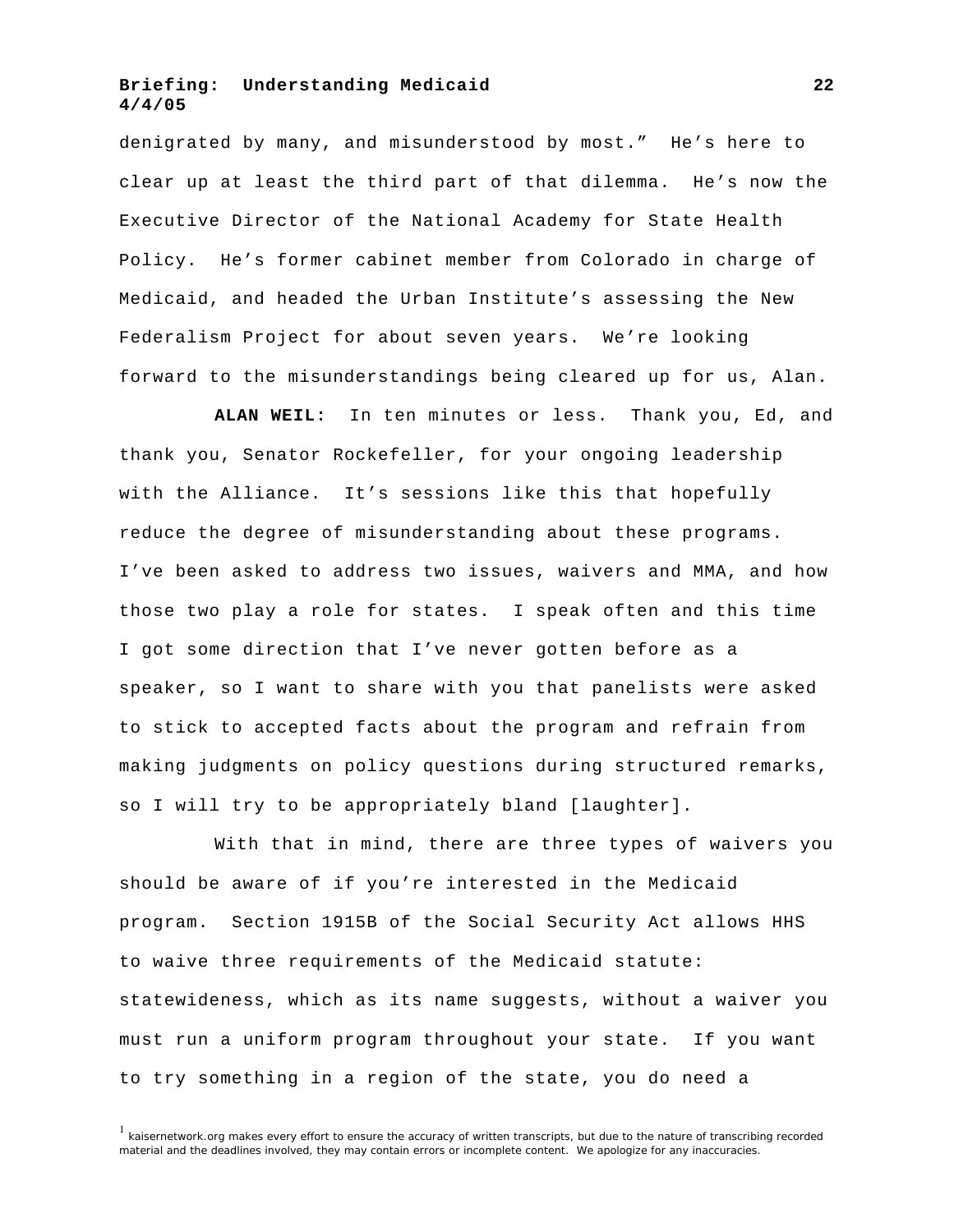waiver. Comparability requires that you provide comparable benefits to all of your Medicaid recipients within two broadly defined categories. If you wish to target benefits to one group or another, you need a waiver. And freedom of choice is probably what 1915B waivers are best known for. Under the Medicaid statute enrollees have the right to choose their provider. If you wish to constrain that choice in any way, a waiver is required.

Section 1915C waivers are known as home and communitybased services waivers, or HCBS. These are the waivers that states use primarily to provide social supports and other services that enable people with long-term care needs to remain in the community.

And Section 1115 of the Social Security Act is for research and demonstration waivers. It's important to note that Section 1115 waivers are not just for Medicaid. They extend to CHIP, to the Taniff [misspelled?], to the welfare program. It's a broader degree of authority for states that wish to pursue either research projects or to demonstrate innovations consistent with the statute.

One aspect of waivers that tends to receive a good deal of attention is the requirement for budget neutrality. Waivers must be budget-neutral to the federal government, but it's important to note that this does not appear anywhere in the statute, it's simply a matter of long-standing federal

 $<sup>1</sup>$  kaisernetwork.org makes every effort to ensure the accuracy of written transcripts, but due to the nature of transcribing recorded</sup> material and the deadlines involved, they may contain errors or incomplete content. We apologize for any inaccuracies.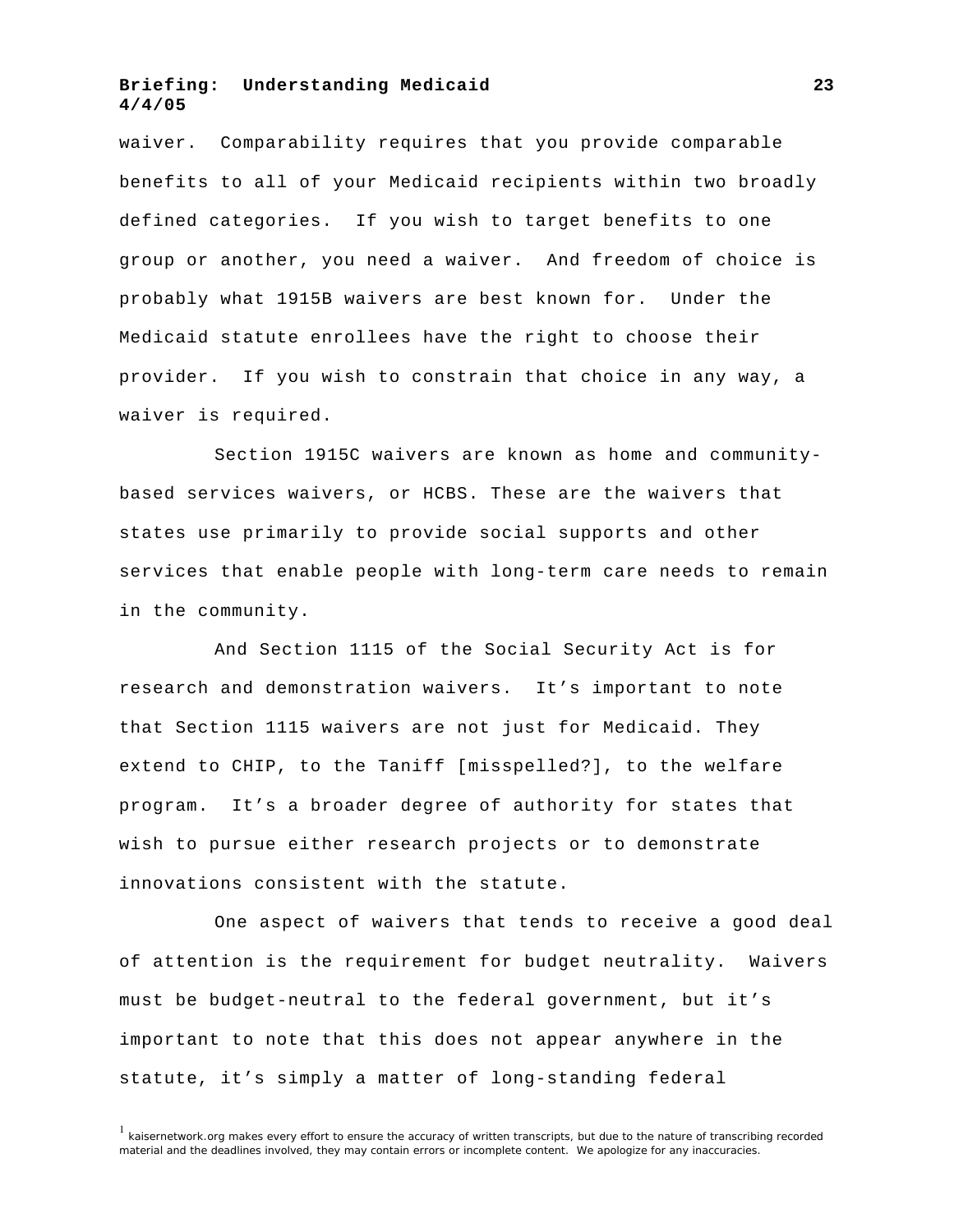government practice. When states oppose waivers, and particularly states that require expansions, they have to find savings to offset those expansions, and the traditional sources for finding those savings are in managed care, which over the years has been shown to reduce costs, to reprogram funds that would have otherwise been spent through the Disproportionate Share Hospital program, or DISH. Recently, states have been reallocating their unspent CHIP funds and using those as a resource to make their waivers budget-neutral, and under the new HIFA—Health Insurance Flexibility and Accountability waivers of the current Administration, states have been authorized to scale back benefits to some populations in order to extend them to others.

Waivers do play a very important role in the Medicaid program. They were central to the advent and spread of managed care in Medicaid. Without waivers, managed care was not possible, and now managed care is routine within Medicaid. Waivers have completely redefined the scope of long-term care services within Medicaid. Medicaid retains its historical institutional bias towards nursing home services, but through waivers, states have been able to greatly expand home and community-based options for their enrollees. Waivers have enabled expansions to otherwise ineligible populations, most notably, as you heard earlier, adults without custodial children are not eligible for Medicaid, but with waivers, so

 $<sup>1</sup>$  kaisernetwork.org makes every effort to ensure the accuracy of written transcripts, but due to the nature of transcribing recorded</sup> material and the deadlines involved, they may contain errors or incomplete content. We apologize for any inaccuracies.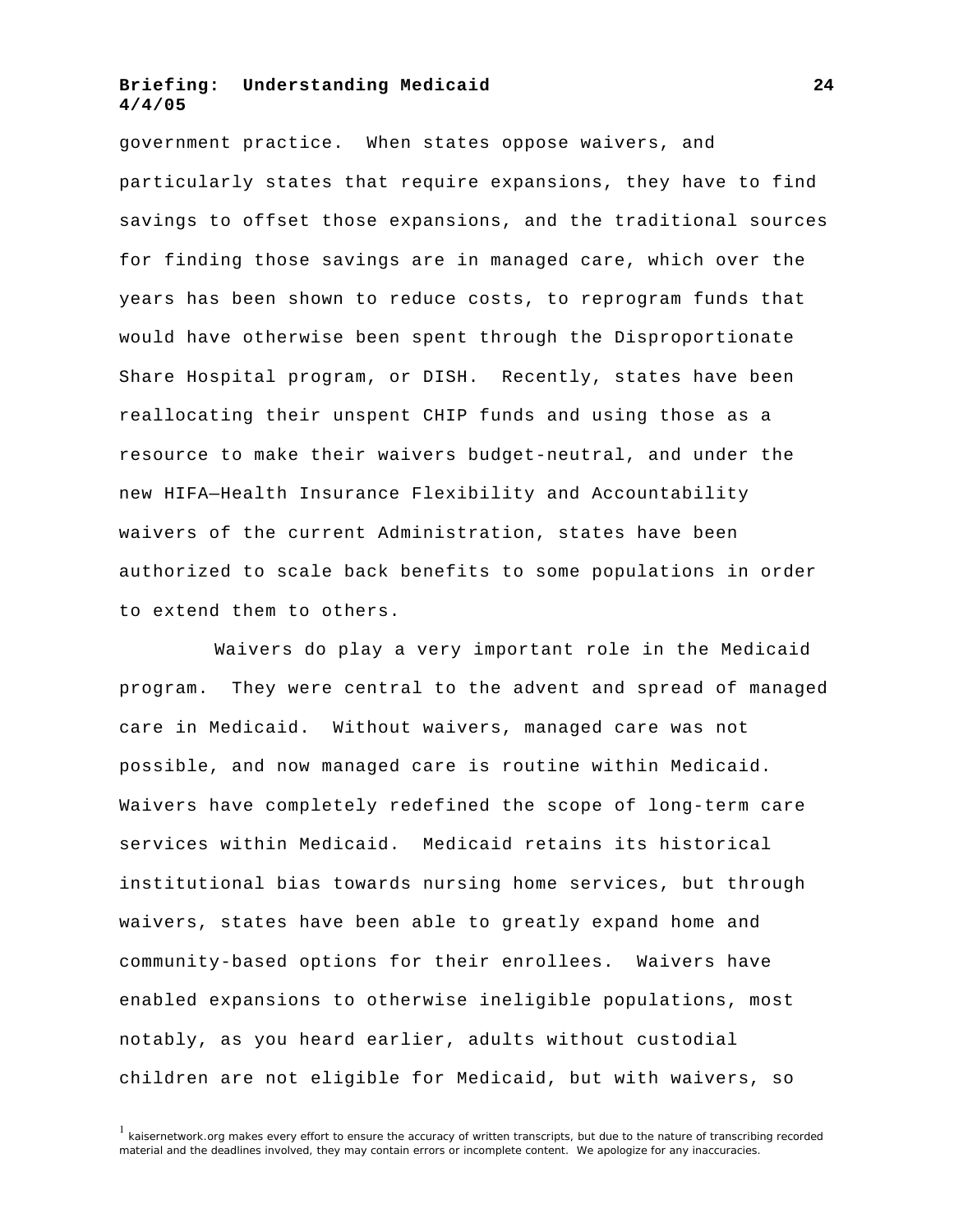long as they can come up with the funding, they can, and some states have covered portions of this population. And some of the more innovative approaches to Medicaid that have gained fame over the years, I supposed today the more publicly noted example would be Ten-Care, but historically, approaches like Oregon's effort to set priority, diagnoses and treatments has all been under the purview of Section 1115 waivers.

Without getting into the realm of making judgments, I will say that states have some thoughts about waivers. It is long-standing policy of the National Governor's Association that if one state receives a waiver and successfully implements it, other states should be able to replicate that waiver without having to go through all of the review processes required for new waivers. The most common term governors use to describe applying for a waiver is to come to Washington on bended knee. And governors object to that metaphor, as they seek permission to run their programs as they see fit and as their citizens suggest that they should. Over the years, because of the long processing time for waivers, there have been various efforts to create timelines. If the CMS or before them, HICFA doesn't respond within 30 days, 60 days, the waiver will be granted. These efforts have never succeeded because there are always ways to stop the clock, and so the processing of waivers continues to take some time.

<sup>&</sup>lt;sup>1</sup> kaisernetwork.org makes every effort to ensure the accuracy of written transcripts, but due to the nature of transcribing recorded material and the deadlines involved, they may contain errors or incomplete content. We apologize for any inaccuracies.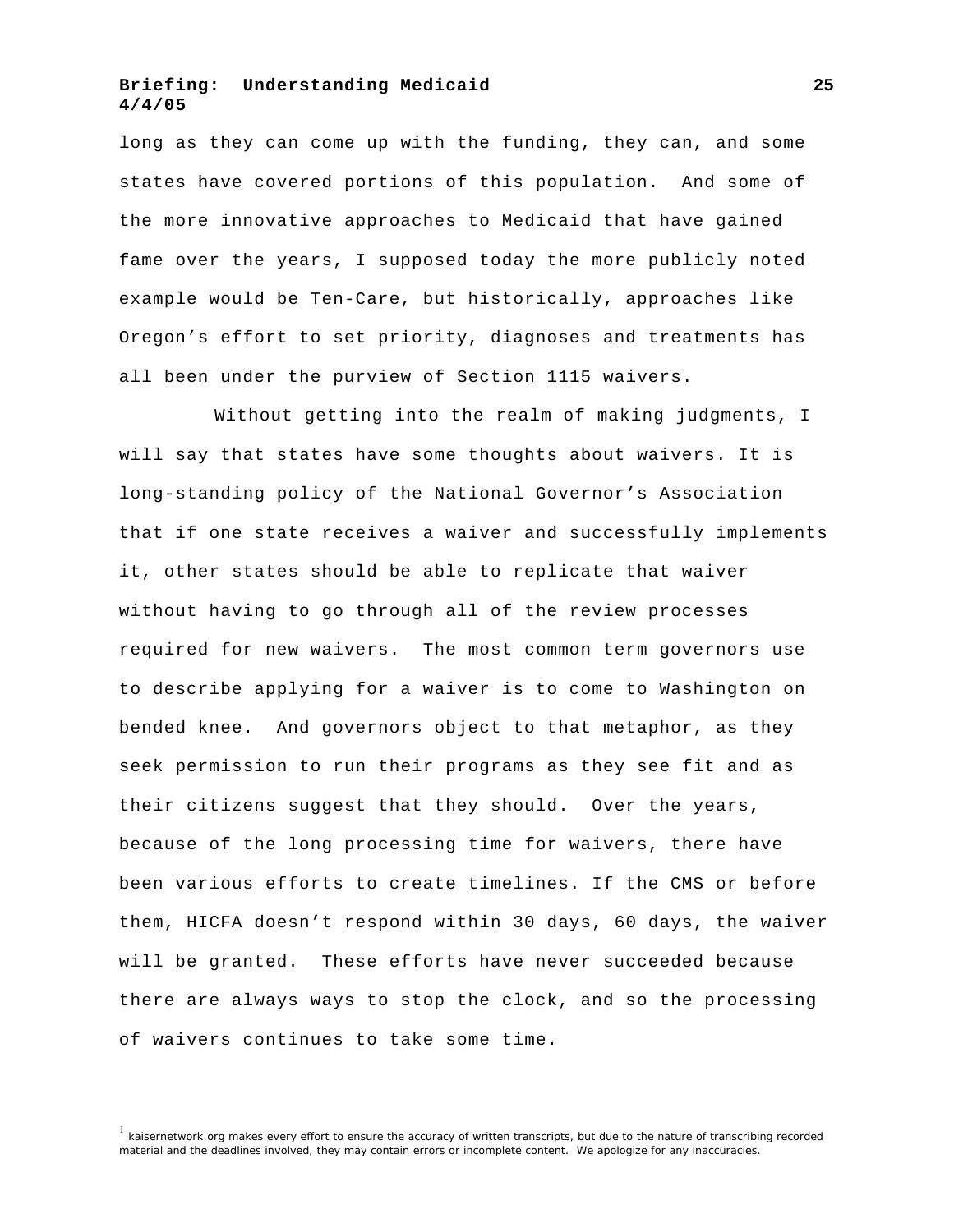Let me turn to the second topic, which is the Medicare Modernization Act and the role of states. States basically have four roles with respect to the MMA: First states are large employers, and like all employers, particularly employers who offer retiree benefits, states are affected by the provision of prescription drug benefit within the Medicare program.

Second, Medicare under Part D now has a means test for the subsidies within Part D and states have a role in conjunction with the federal government in administering the income and asset tests included in the statute.

Third, states are now funders of the Medicare program. By statute, states must send check to the federal government to cover what were anticipated to be the savings, or a portion of the savings states would receive as Medicare picked up the cost of prescription drugs. This is commonly and affectionately known as the claw-back.

And fourth, states administer their Medicaid programs and the change in Medicare has substantial implications for Medicaid. Now, these first three roles are very important, and particularly the third of the four, claw-back, has received a good deal of attention, and I think it's safe to say that many states believe that they will lose money on the deal, but we don't know that, because the time has not yet passed to give us

<sup>1</sup> kaisernetwork.org makes every effort to ensure the accuracy of written transcripts, but due to the nature of transcribing recorded material and the deadlines involved, they may contain errors or incomplete content. We apologize for any inaccuracies.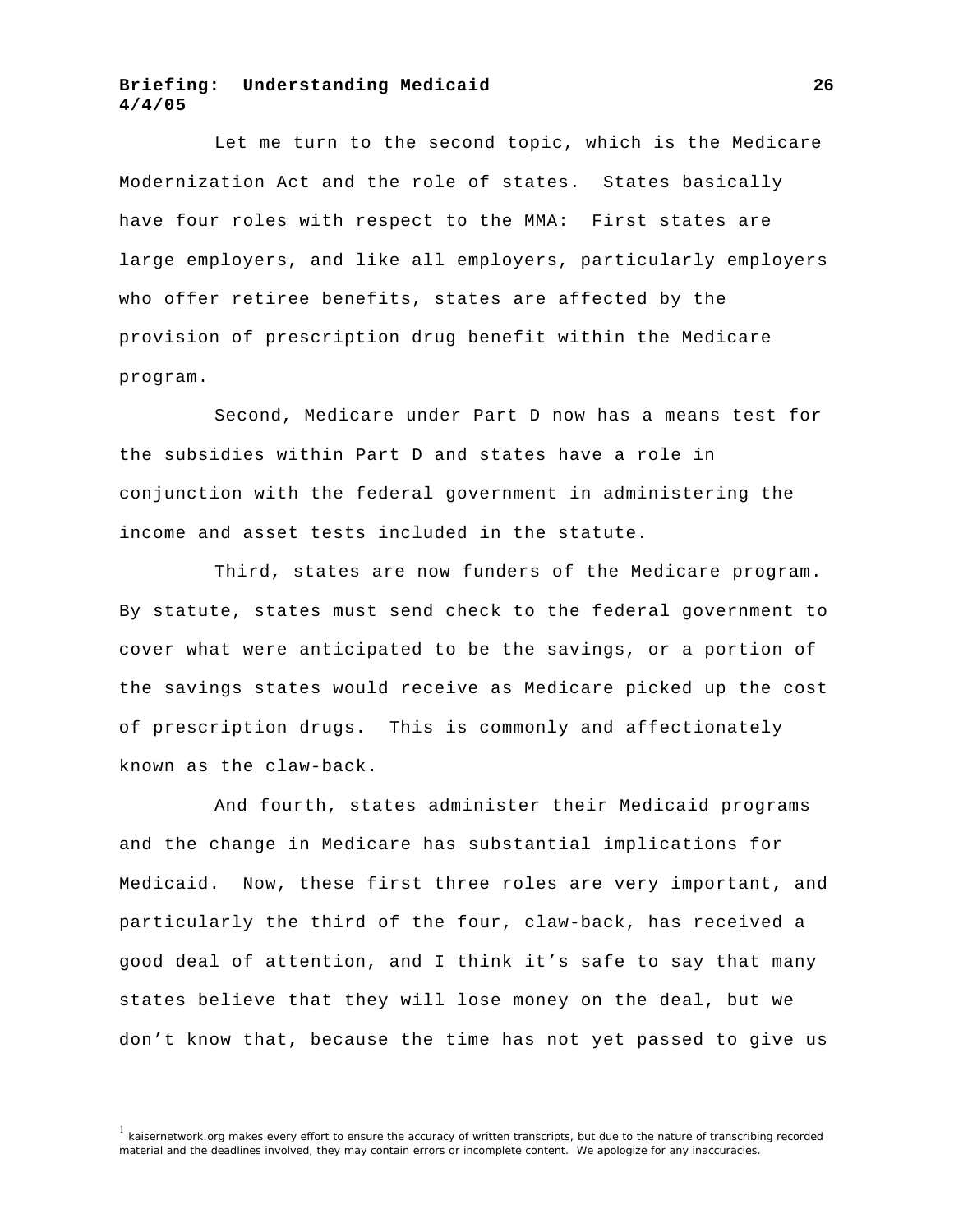the evidence we would need. But I'm going to focus on the fourth, because this is Medicaid 101.

The most important change from states' perspective with respect to Medicaid and the MMA is that on January 1, 2006, six million so-called fully dual-eligibles who have received their prescription drugs through the Medicaid program will no longer be eligible for Medicaid drug coverage. That benefit will be eliminated, and those beneficiaries will receive their prescription drugs through the new Medicare Part D benefit. We throw around the term dual-eligibles a lot, and just so you understand that these are, as Diane alluded to earlier, the sickest and the poorest of the Medicare and Medicaid beneficiaries, half of them in fair or poor health, 71 percent with incomes below \$10,000, much more likely to reside in an institutional setting than in the community, and to have ceratin health conditions that make their care expensive and complex. And so at the risk—and I think this is the closest I'm making to a judgment this afternoon—let's just say that states have some concerns about how they are going to respond to the changes in Part D.

I do want to spend a moment on these. Of course we don't have any data because the shift hasn't happened yet, so I'm just reporting the facts, which are that there are concerns, which isn't to say that these will all be realized. First concern from the state perspective is that the timeline

 $1$  kaisernetwork.org makes every effort to ensure the accuracy of written transcripts, but due to the nature of transcribing recorded material and the deadlines involved, they may contain errors or incomplete content. We apologize for any inaccuracies.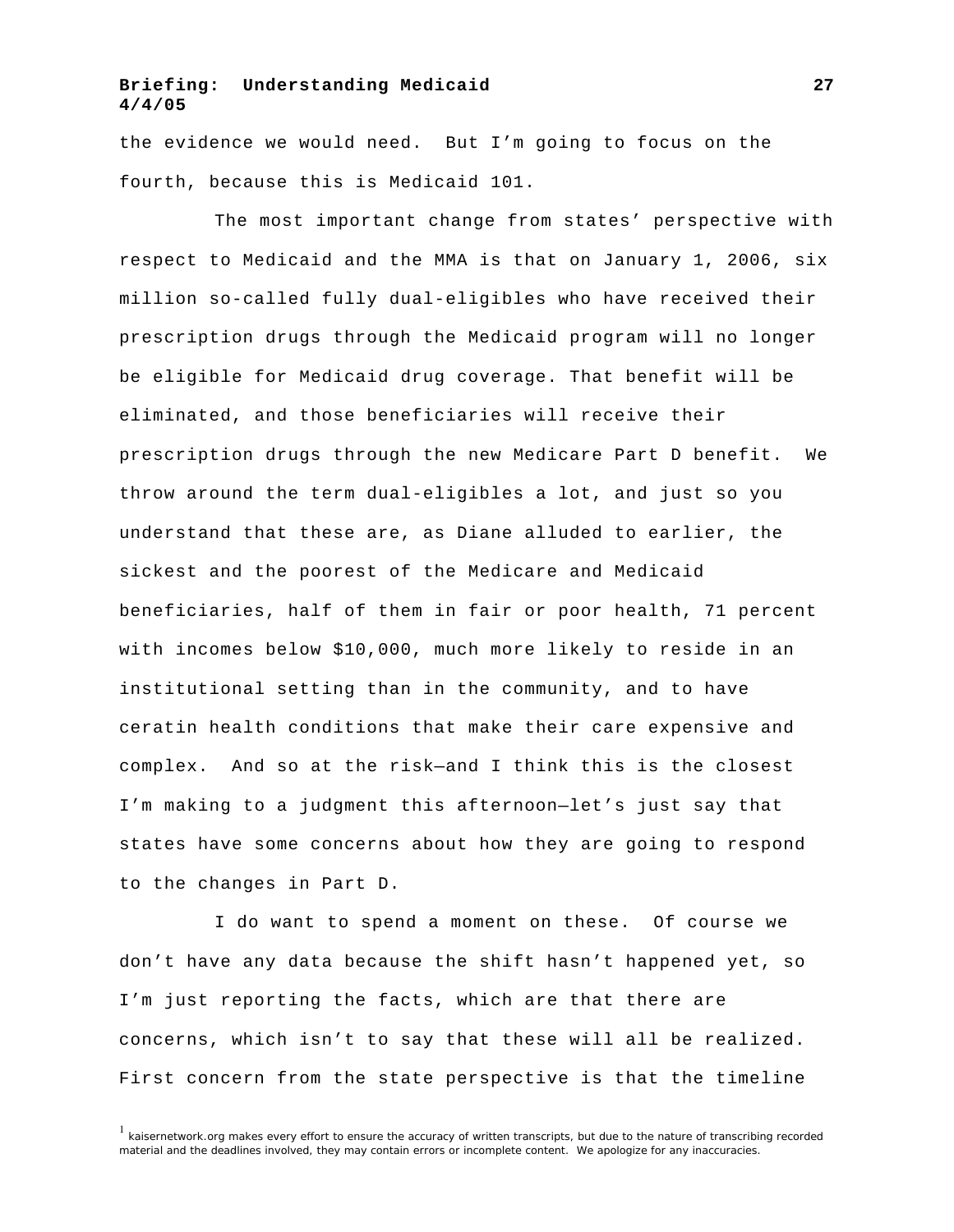for assignment of dual-eligibles to Medicare plans is rapid. By rapid, what we mean is six million people in six weeks. States have a good deal of experience with auto-enrollment of their Medicaid enrollees, not those as complex as the dualeligibles, into managed care, and I think it's safe to say that most states have learned that when you auto-assign into plans, fast is a recipe for problems.

Second, a concern is that some enrollees may not be able to navigate this new system. These are enrollees who are accustomed to a particular way of receiving their benefits that has been fairly open-ended, but they will now move into a new and privately-based system that they may or may not be able to understand. States will not obtain any information about the drug utilization of enrollees, so while they continue to be responsible for all of the Medicaid benefits other than prescription drugs for this population, because they won't be paying for these services, they will not know whether or not people are getting their medications. Therefore, from the state perspective, the risks associated with this transfer are substantial.

I do want to be clear in closing that this is states' concerns with respect to the dual-eligibles in Medicare/Medicaid. I'm not trying to suggest that states have a negative opinion about Part D in general, and I think they're very understanding of the benefit, the new benefit that's being

 $1$  kaisernetwork.org makes every effort to ensure the accuracy of written transcripts, but due to the nature of transcribing recorded material and the deadlines involved, they may contain errors or incomplete content. We apologize for any inaccuracies.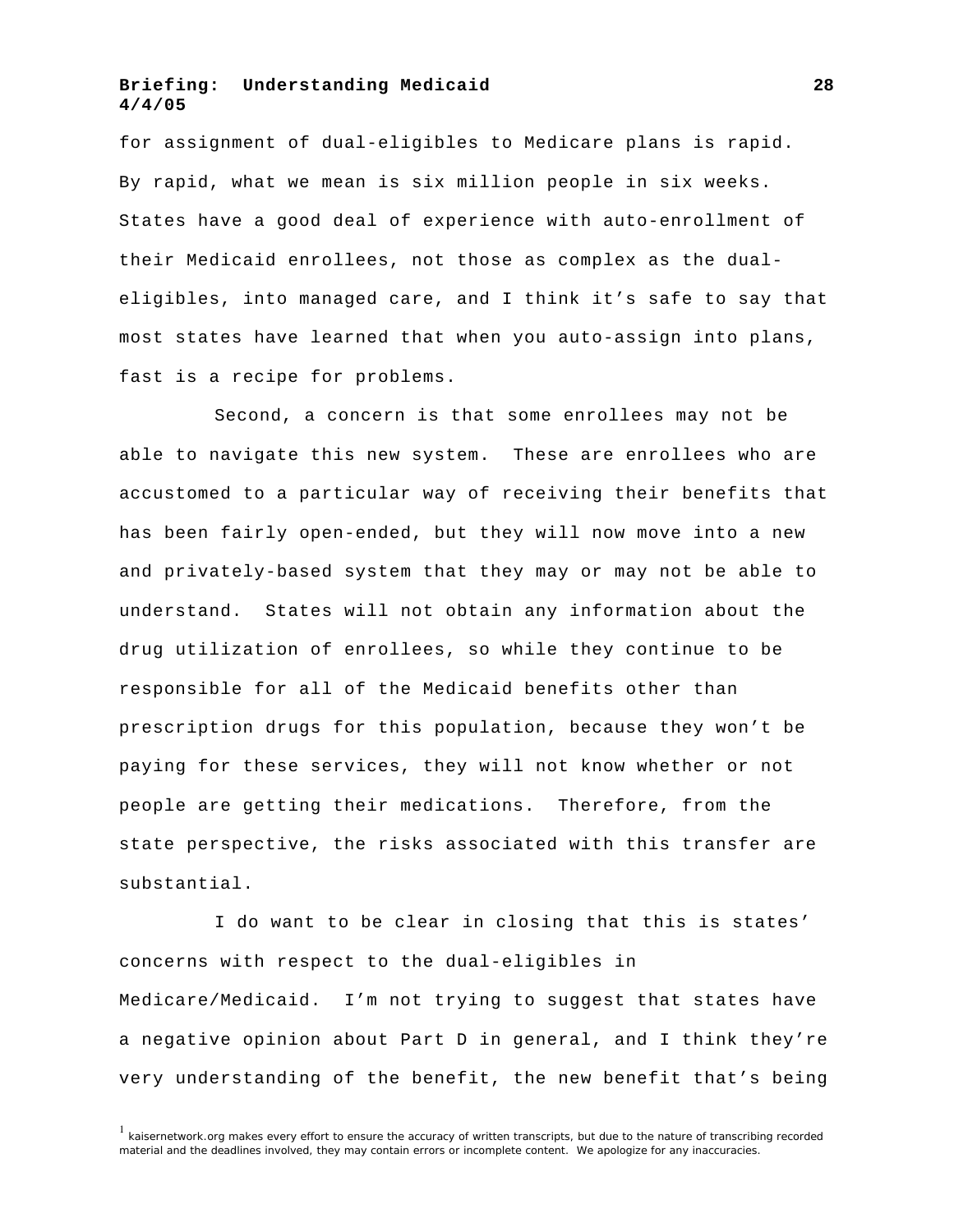offered to many Medicare beneficiaries who otherwise would not have drug coverage at all, but for those who have been in Medicaid, there are some concerns about this transition.

**ED HOWARD:** Fact-filled. Thank you. We're now at the point of this program that we want you to ask questions. As I said, there are green question cards for those of you in the room, and microphones both at the front and the rear of the room that you can use to ask them in your own voice. Those of you who are watching or listening to this program from outside of Washington, we're channeling your questions through the Alliance. Our phone number is 202-789-2300. You can also email your question to frontdesk—all one word—@allhealth—also all one word—.org (frontdesk@allhealth.org). And, if you have a green card with a question on it, hold it up and someone will snatch it from your hand.

I should encourage the other panelists, if you've heard something that triggers a comment, or a clarification, you should feel free, and Senator Rockefeller, if you want to put any of these folks on the grill, you can do that, too. Yes, we have a question in the back.

**BRIDGET TAYLOR:** Yes, hi. My name is Bridget Taylor and I work for the Energy and Commerce Committee ranking member, Mr. Dingle [laughter]. I keep hoping, I can't help it. I just have a question, because both Rodney and Alan talked a lot about what the states' role is, and how the states are

 $<sup>1</sup>$  kaisernetwork.org makes every effort to ensure the accuracy of written transcripts, but due to the nature of transcribing recorded</sup> material and the deadlines involved, they may contain errors or incomplete content. We apologize for any inaccuracies.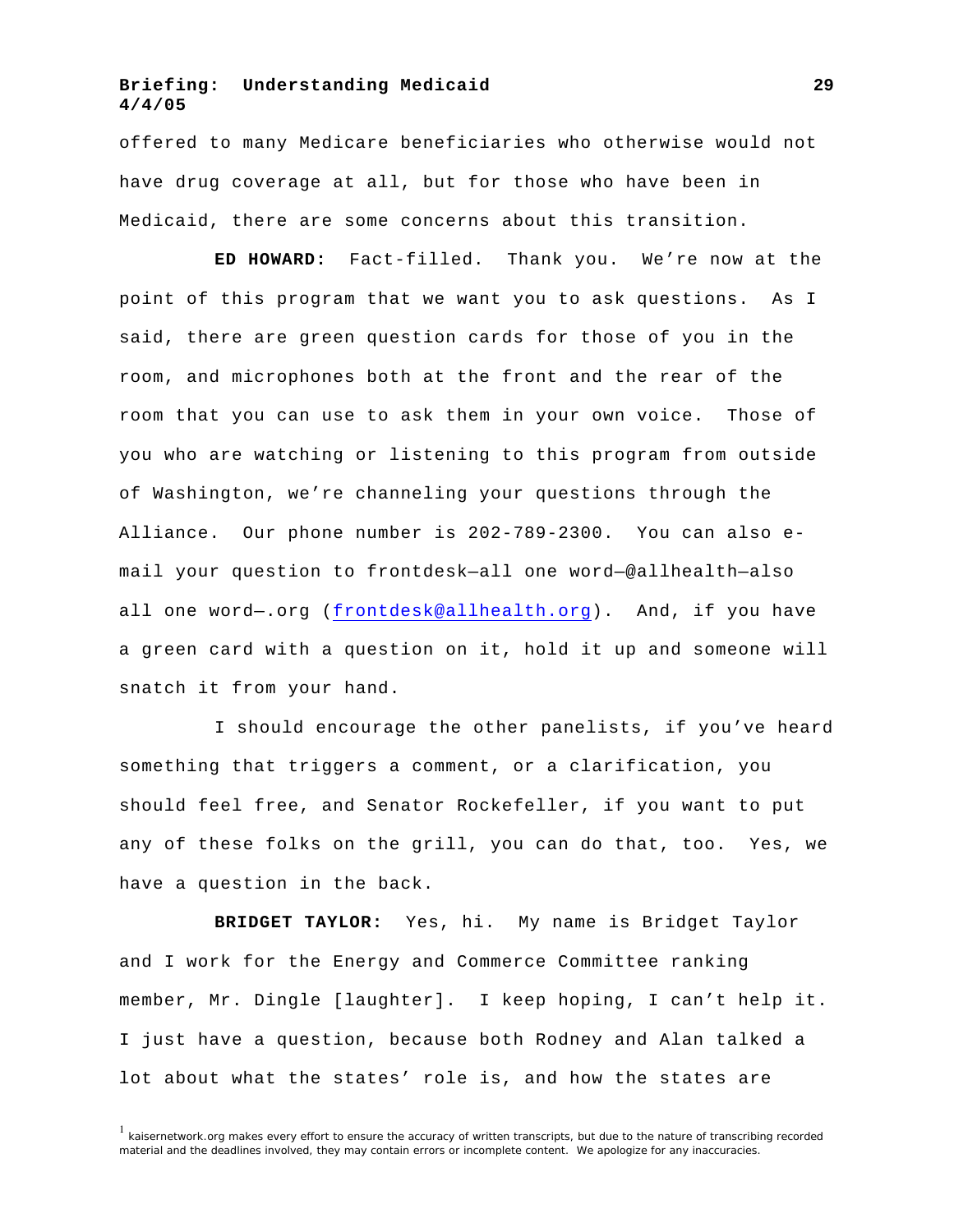concerned about this and how the states manage the program and everything. I wonder, given that most of what the federal government requires now are things just that are uniform, like the level of benefits, number of people covered, who are mandatory, but they give them a lot of flexibility on optional populations and other things like that. Do you all—maybe Senator Rockefeller might want to answer this one too—Do you all think there's too much of a requirement by the federal government given that we put in over 60 cents on the dollar on average for everything that we do?

**SENATOR JAY ROCKEFELLER:** I'm not meant to have opinions [laughter]. Bill Frist and I maintain this policy. We have throughout the years, but my answer is no. In other words, if you thought it was too much, I don't think the answer—in fact, one of the things that I was kind of musing about goes back to Diane's presentation is the word optional because it's a fascinating word. I'm not quite sure who invented it, but you have the mandatory items and you say, "Well, that's Medicaid. That's Medicaid." But then you have these optional things, like a chocolate soufflé or something off there. And then you look down at what they are—they're prescription drugs, and all kinds of things, and the important factor—which was important in the budget debate—is that the optional cost of Medicaid, if I'm not incorrect, Diane, is about two-thirds the entire cost of Medicaid. So the word

 $<sup>1</sup>$  kaisernetwork.org makes every effort to ensure the accuracy of written transcripts, but due to the nature of transcribing recorded</sup> material and the deadlines involved, they may contain errors or incomplete content. We apologize for any inaccuracies.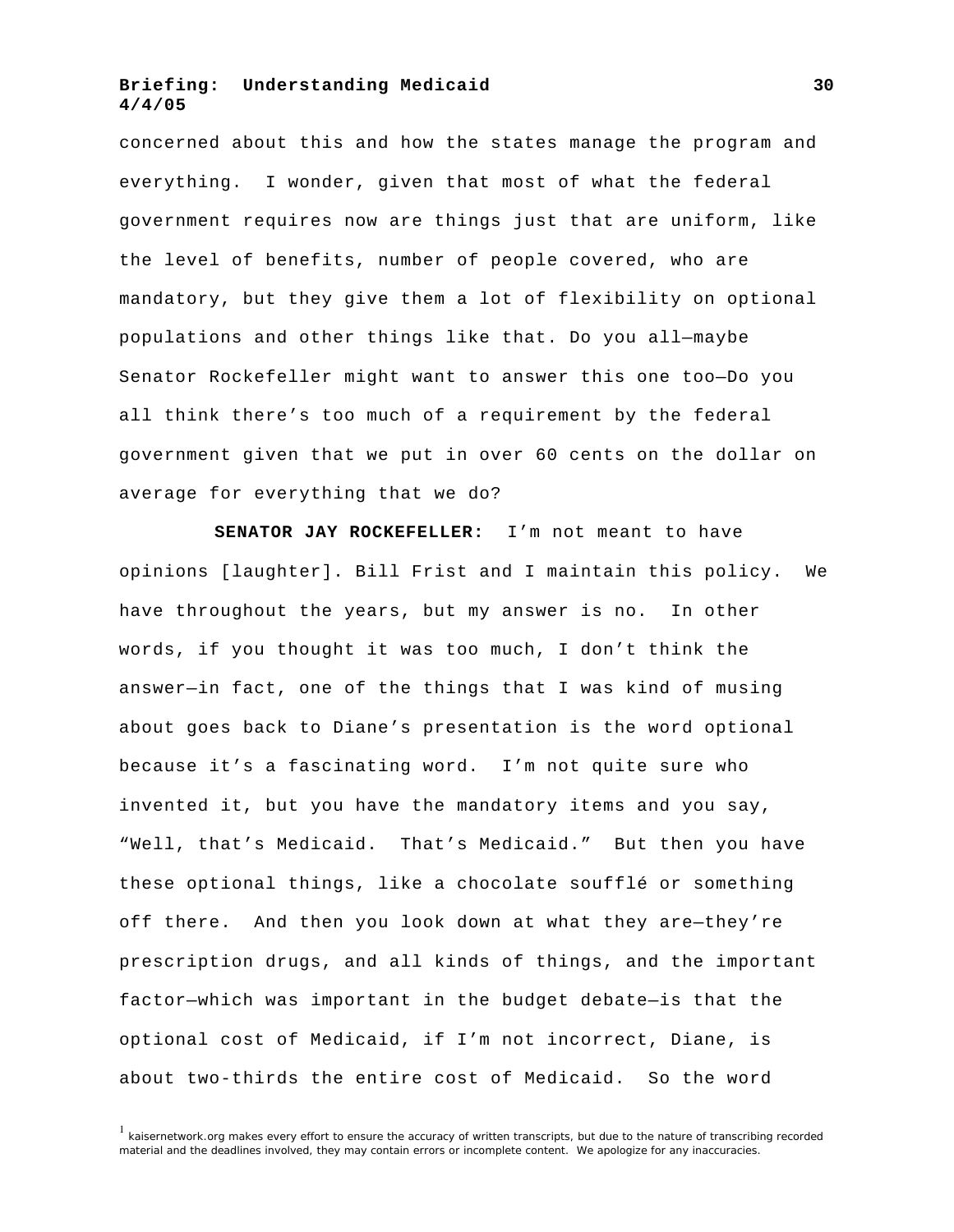option is one which I found interesting. I did not answer your question, but said what I wanted to say.

**ED HOWARD:** Yes, Rodney?

**RODNEY WHITLOCK:** I think—where'd Bridg go? I can't even see him anymore. There you are! Hey, Bridg! I think that one of the things we do face as we're looking at Medicaid right now, is a question of rationality of the policy, and trying to determine the difference between what is a federal requirement and what state options we should have. But I think we may well be to a point where I think it's appropriate to step back and look at—I mean, Diane's Figure 5 chart. I mean, determining what is mandatory, what is optional, and why? And how those decisions are being made. Particularly I know that you, and Alice is sitting beside you and she's hiding—that we've talked about what is being, how the waiver process is being used, and how that process is being used to determine what can be covered, what is allowed, what is not allowed, and is it being appropriately used? And so I think it's that your question generally is, should the federal government take a more active role? Should it be the policies we pay as much as we do. What should we be doing, I think may be the baseline question there. Should we pay as much as we do? What should we be doing, I think may be the baseline question there.

Certainly over the history of the program, we've known that where you have an option, it's mostly because the states

 $1$  kaisernetwork.org makes every effort to ensure the accuracy of written transcripts, but due to the nature of transcribing recorded material and the deadlines involved, they may contain errors or incomplete content. We apologize for any inaccuracies.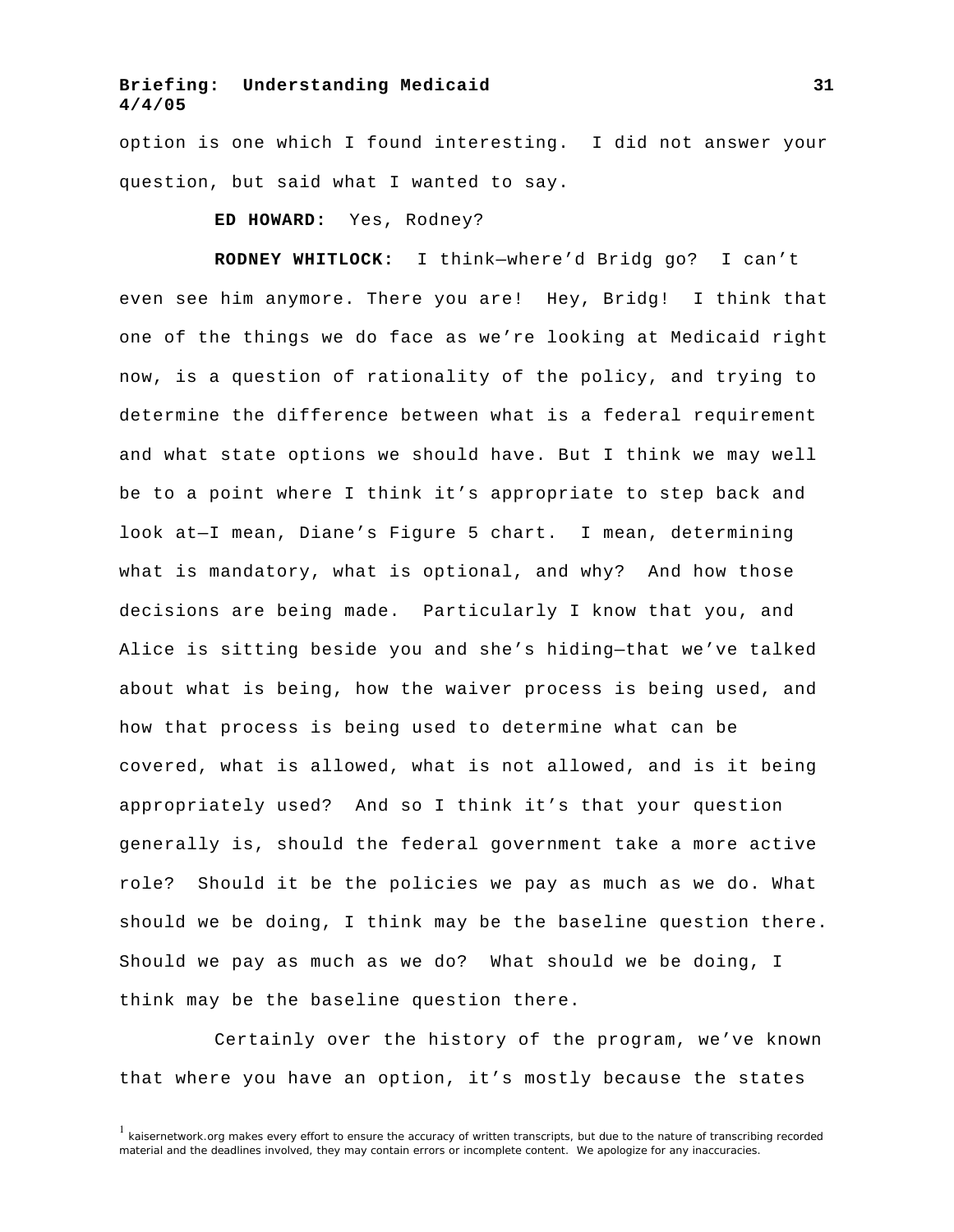have argued that they can't all afford to do it, or they don't all want to do it, and clearly, we've also seen that where the federal government has put requirements in, like that all children up to the poverty level be covered, that's been a very important mechanism of using federal dollars to establish a floor across the country, and I think that really is the issue. Where do we want to have a floor in return for the federal dollars, versus give states the ability when they don't have as much revenue to put up a broadened program to provide optional coverage, but I don't think there's any such thing as an optional person, or when someone needs medical care as an optional service.

**ED HOWARD:** We've got a question on a card that actually is directed to Rodney. It might have come from somebody in South Dakota as opposed to somebody in the Dirkson Building. And they want to know what those 29 states are who are going to experience decreases in their federal matching percentages next year.

**RODNEY WHITLOCK:** I do not have it with me. I think if you go to either CMS's website or Social Security's, because one or the other is where I found it. You can go do the work from there. Or if that person, whoever it is, wants to send me an e-mail, they can do so as well. That's probably in the biopacket, wherever. Then I'll look at that for you.

<sup>1</sup> kaisernetwork.org makes every effort to ensure the accuracy of written transcripts, but due to the nature of transcribing recorded material and the deadlines involved, they may contain errors or incomplete content. We apologize for any inaccuracies.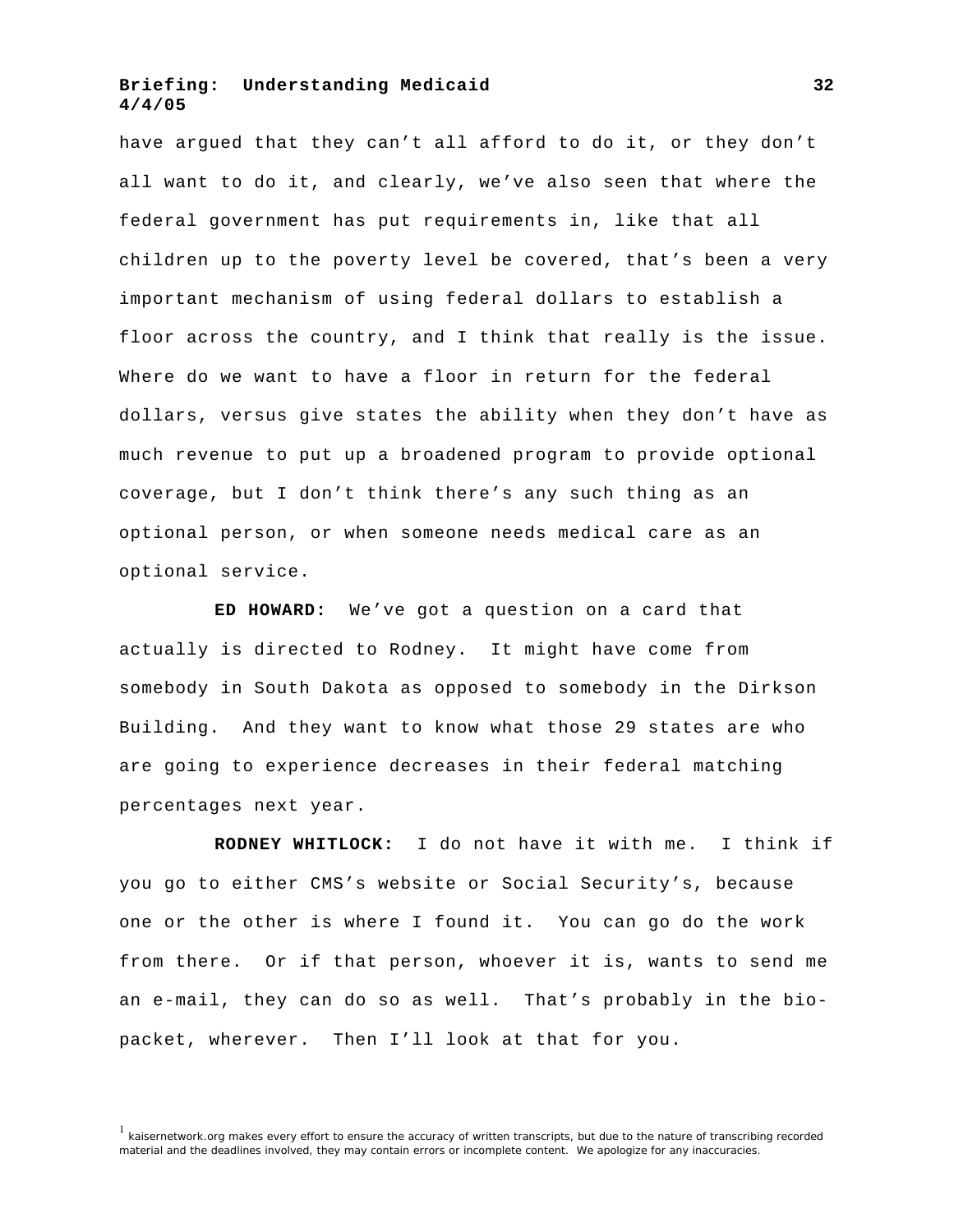**ED HOWARD:** And when you get it, if you give it to us, we'll make sure we post it on our websites as well. There are a number of questions on this one card about waivers. Ordinarily you wouldn't want four questions on the same card, but they're all sort of inter-related. What impact are home and community-based waivers having on reducing the institutional bias in Medicaid for the elderly and people with disabilities? Are states expanding the use of those waivers? How detrimental is the requirement for budget neutrality? And, do you think we'll ever see the day when you have to get a waiver for institutional care as opposed to a waiver to stay in your own home? Alan, you want to take a crack at those?

**ALAN WEIL:** The easiest of those to answer is the second, are states expanding their use? The answer is yes. I don't have a slide, but you can look at the trend lines in spending on institutional and home and community-based services and the number of people served by them, and it shows that quite clearly. The waivers definitely help shift the focus of the program and help reduce the institutional bias. The requirement for budget neutrality is not exactly a detriment in this area, as opposed to in some other aspects of waivers, at least today. There used to be some rules around budget neutrality. One of my favorite Medicaid terms was the "cold bed" rule, that is that no longer exists. But today, states are concerned as much as the federal government about opening

 $1$  kaisernetwork.org makes every effort to ensure the accuracy of written transcripts, but due to the nature of transcribing recorded material and the deadlines involved, they may contain errors or incomplete content. We apologize for any inaccuracies.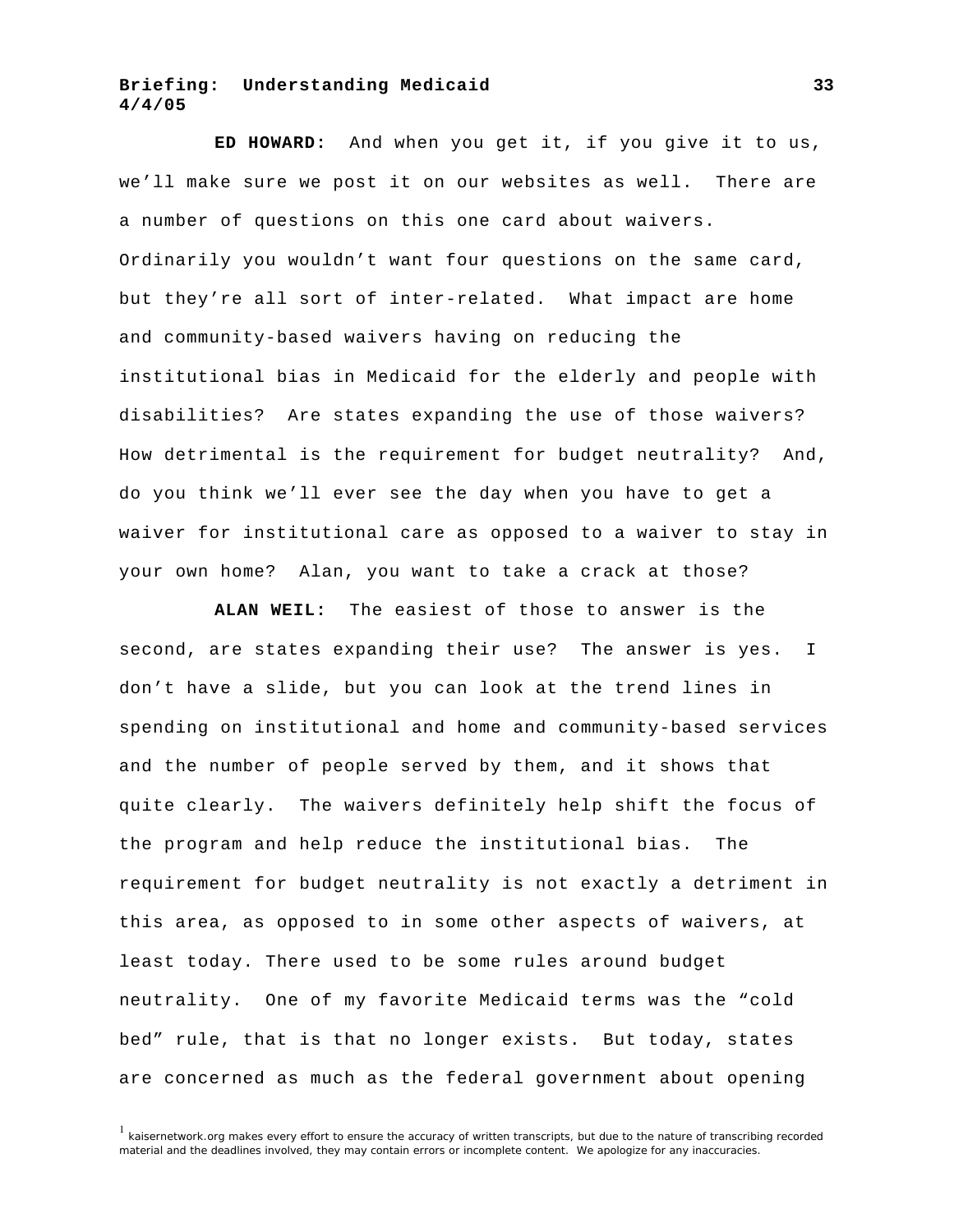the door widely to home and community-based services because of concerns about what's known as the woodwork effect, which is that if you offer only nursing home benefits, a lot of people who could use some help won't take you up on those benefits because they're not interested in being in a nursing home. If you offer home-based services and community-based services, there are a lot of people who would benefit from someone helping them—homemaker services and things like that—and so you worry that they'll come out of the woodwork seeking those services. So states are interested in capping the number of people who can be served through these waivers, and I would say that interest is shared by the states and the federal government for budget reasons, so I don't think it's a federal budget rule. Primarily, that is an impediment, although I know in some states it is. I don't think we'll see a day where you need a waiver for institutional services. However, there are plenty of people who are talking about trying to put institutional and non-institutional services on an equal footing. That is not an easy thing to do, but it is of sufficiently great interest to enough people that I think we could get ourselves to that point.

**ED HOWARD:** I am reminded by that string of questions of something I should have said in the beginning, which is, the whole point of this exercise is to get at your basic questions, so don't worry if it seems simplistic or obscure; ask the

 $<sup>1</sup>$  kaisernetwork.org makes every effort to ensure the accuracy of written transcripts, but due to the nature of transcribing recorded</sup> material and the deadlines involved, they may contain errors or incomplete content. We apologize for any inaccuracies.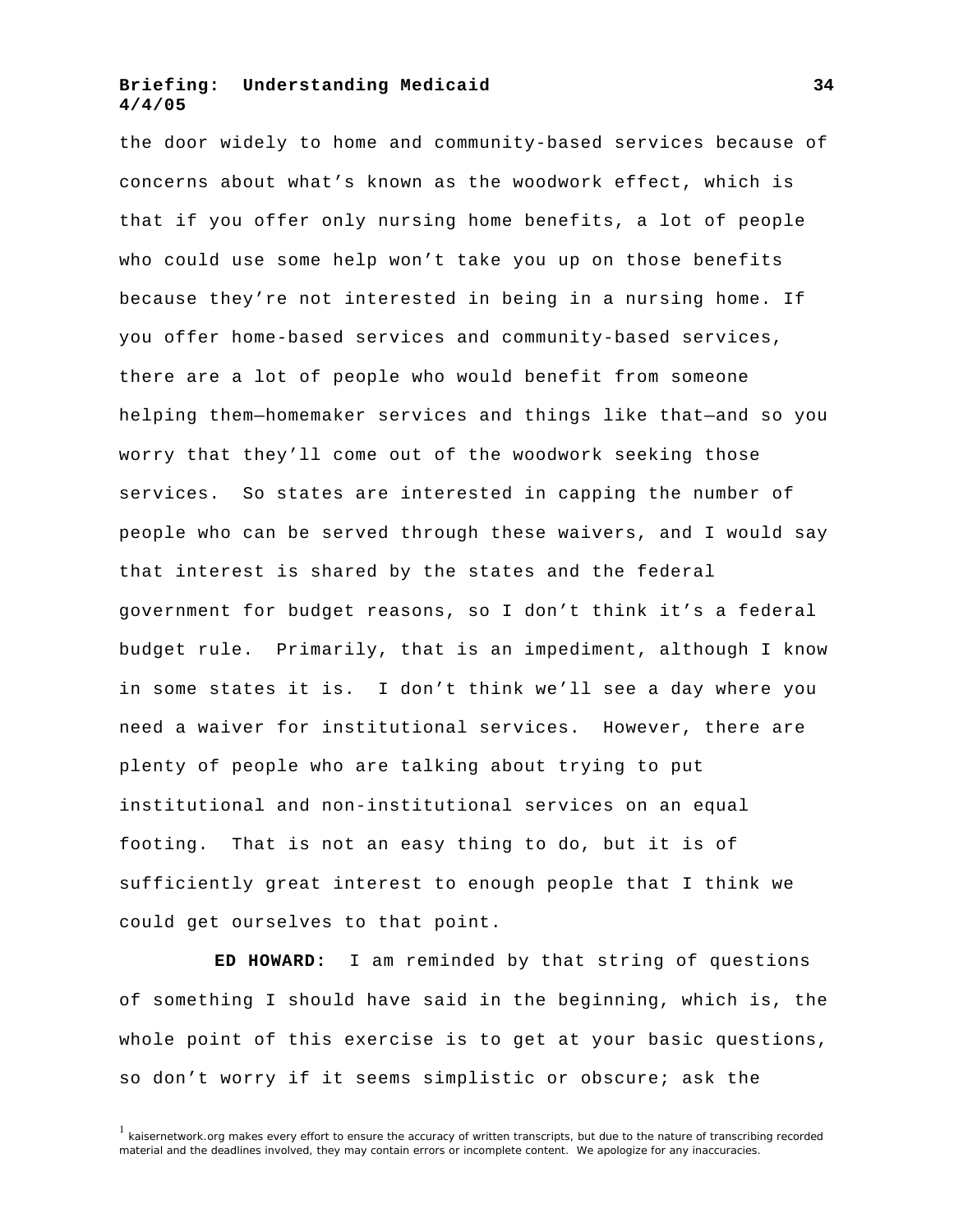question. That's why we have such luminaries up here with which to respond to your questions. Here's a fairly straight-forward one on a card. As enrollment in Medicaid increases, are the numbers of elderly increasing more rapidly than other populations, and if so, how much more?

**DIANE ROWLAND:** Actually, most of the enrollment growth in Medicaid recently has come on the part of children and some of their parents, in part due to the fact that when we have an economic downturn, more people fall into the lower income groups and lose their employer-based coverage and turn to Medicaid for assistance. The disability group is growing somewhat more rapidly than in the past, but the elderly have stayed pretty much stable in terms of enrollment. That's not to say that the cost side of the equation has been that stable, because overall in this nation, healthcare costs are going up and Medicaid is facing those for its population.

**ED HOWARD:** A question about the dreaded claw-back you mentioned, Alan. What's the amount or percentage that states are going to have to pay back to the federal government for the new drug benefit?

**ALAN WEIL:** Okay, I am not a claw-back expert. There is a formula based on historical spending, and I think the primary reason states are concerned that the formula will require them to pay back more than they would have otherwise paid is because prescription drug costs have been growing

<sup>&</sup>lt;sup>1</sup> kaisernetwork.org makes every effort to ensure the accuracy of written transcripts, but due to the nature of transcribing recorded material and the deadlines involved, they may contain errors or incomplete content. We apologize for any inaccuracies.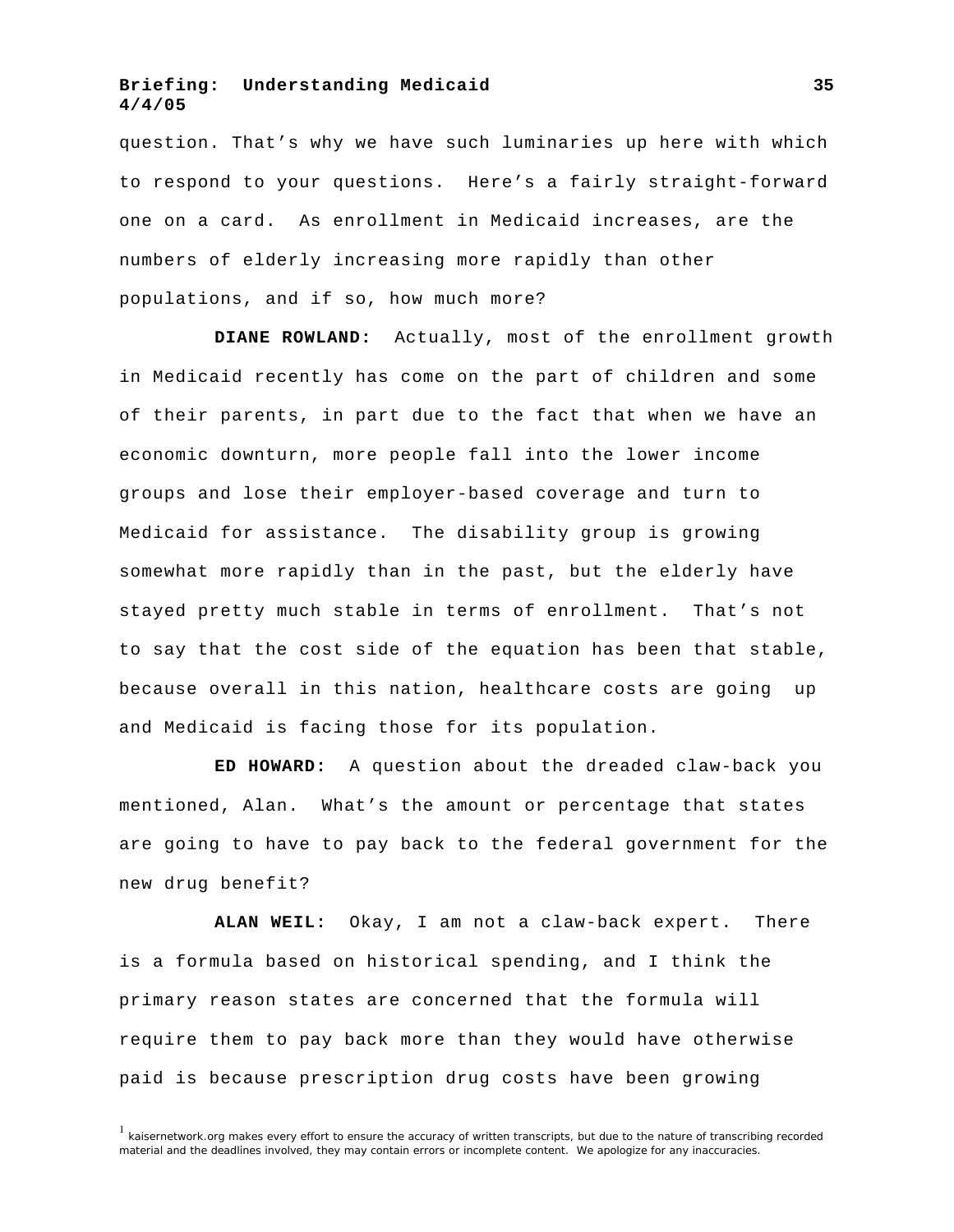rapidly. For a number of years states have put into place some cost-containment methods and many of those ideas and methods were only implemented and thought of after the base year, and therefore, if they've been able to bring the rate of growth down, that's not reflected in a formula. The actual percent and base, how that's calculated, I'm afraid I don't carry that I my head.

**RODNEY WHITLOCK:** And neither do I, but I think the important following to what you just said is that it is a phase-down over time until it phases out completely, so states theoretically should be paying less and less each year until at a point in time out in the far-distant future, certainly from the state perspective, it will eventually become zero.

**ED HOWARD:** And we'll volunteer to collect some information about the claw-back formula, and the claimed impact on various states and put it on our websites within the next few days. We have a question about intergovernmental transfers. We didn't hear any of that in the presentations, but the question reads, as such: The Administration and HHS have said that there are many states inappropriately or illegally using their Medicaid funding via intergovernmental transfers. Congress has asked the Secretary for a list of these states. Recently the Administration has proposed a savings to the Medicaid program in the budget, a savings that would be made if Congress or HHS stopped these improper

 $1$  kaisernetwork.org makes every effort to ensure the accuracy of written transcripts, but due to the nature of transcribing recorded material and the deadlines involved, they may contain errors or incomplete content. We apologize for any inaccuracies.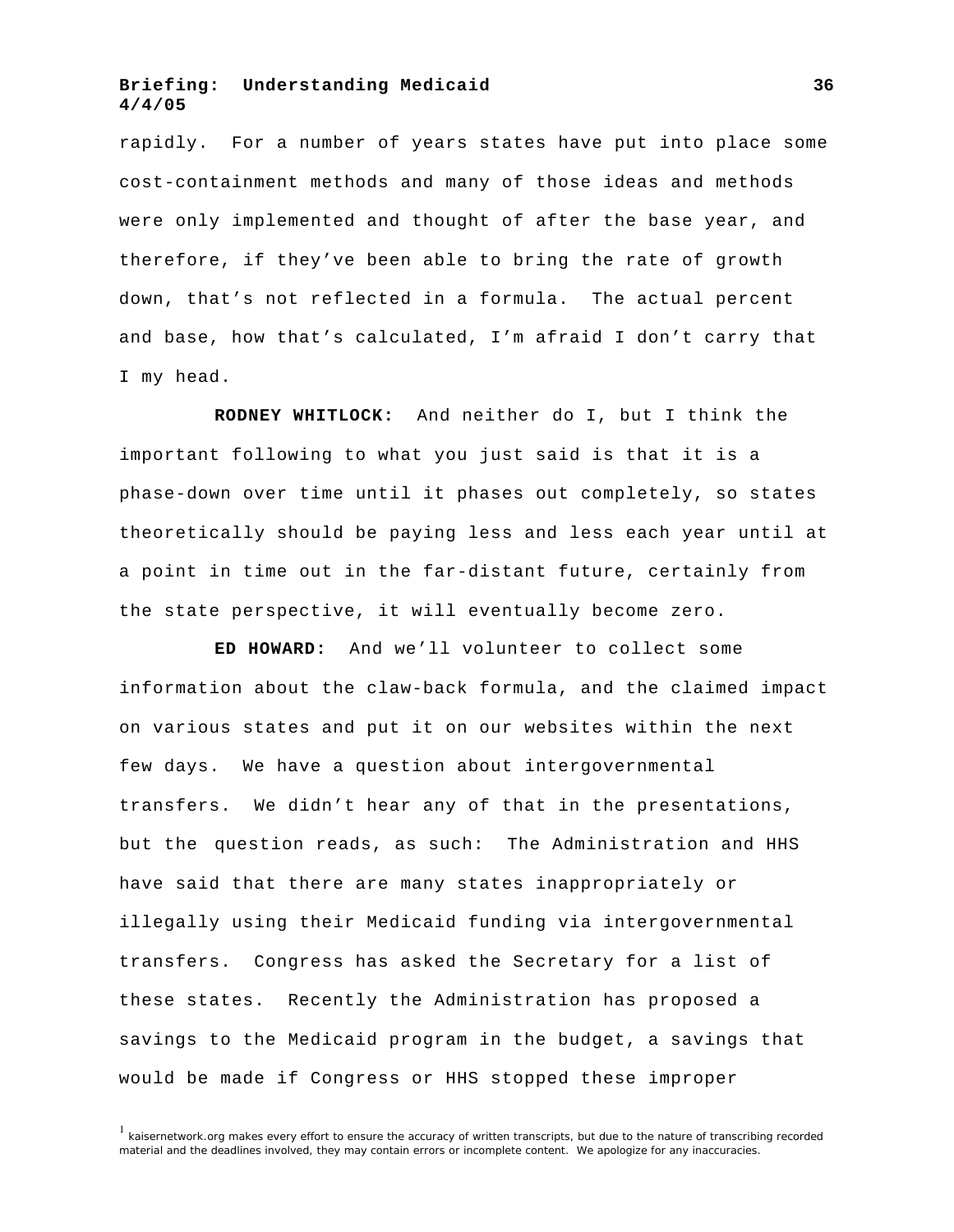financial transfers. Is that a judgment? Secretary provided a list to the Senate Finance Committee, but they have not shared it with the public, so the question is, what is going to happen next? And Mr. Whitlock, won't you release this hit list to the public?

**RODNEY WHITLOCK:** You couldn't let that PS go, could you, Ed [laughter]?

**ED HOWARD:** I didn't make it up.

**RODNEY WHITLOCK:** I do not have a copy of the so-called hit list. I have not seen one. I've heard of its existence. Generally, to the issue of intergovernmental transfers, I think that the question is historically there have been some cases where money being used from federal Medicaid funds or certainly state Medicaid funds were going places it should not have gone, and I'd like to think there's at least somewhat agreement that Medicaid shouldn't be going to roads, bridges, stadiums, et cetera; it should go to Medicaid beneficiaries. And so, that is the core issue that has historically created concerns about intergovernmental transfers. Should that policy now be refined to more specifics, the Administration has certainly spoken towards that in their budget. CBO had a hard time understanding it, and was not able to come up with a score related to the policy that the Administration was trying to suggest. Where we as the Finance Committee and our role in looking at IGTs, I think one thing we do have as a concern is

 $<sup>1</sup>$  kaisernetwork.org makes every effort to ensure the accuracy of written transcripts, but due to the nature of transcribing recorded</sup> material and the deadlines involved, they may contain errors or incomplete content. We apologize for any inaccuracies.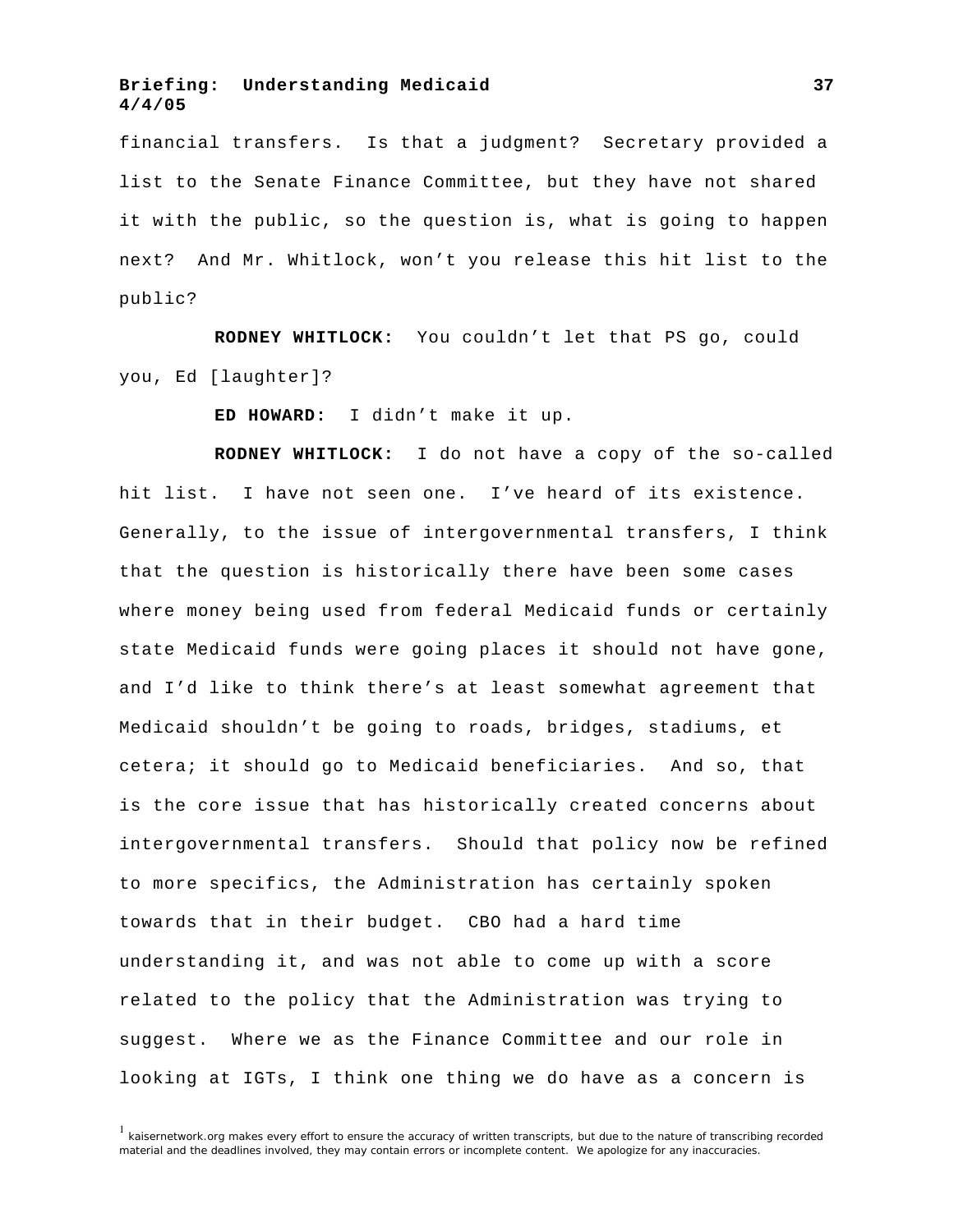understanding whether or not any policies regarding IGTs are being administered in a uniform way, that certain states are being shut down on IGTs while others are being allowed. And that's something that we need in the minimum to be concerned with in that level. So, in terms of the specific hit list, I don't have anyone to help you with right at this particular moment.

#### **ED HOWARD:** Alan?

**ALAN WEIL:** I of course can't speak to the hit list. It is a sort of sad day when IGTs make it into a Medicaid 101 discussion. This ought to be a graduate course in Medicaid if we're going to get to this. I think it is important to understand that first of all, the notion that intergovernmental transfers are illegal is a fairly odd concept here. It is long-standing practice in some states to rely on levels of government other than the state, particularly localities, to participate in paying the state's share of the Medicaid program, and that is a reasonable and not particularly controversial thing for states to do. The only point I really want to make in response to this question is, as we throw around the terms of IGTs and their other companion terms, disproportionate share of hospital program and upper payment limit, and certified public expenditures and the like, these are all real things that are real ways that states can and appropriately should pay for their Medicaid programs. But what

 $1$  kaisernetwork.org makes every effort to ensure the accuracy of written transcripts, but due to the nature of transcribing recorded material and the deadlines involved, they may contain errors or incomplete content. We apologize for any inaccuracies.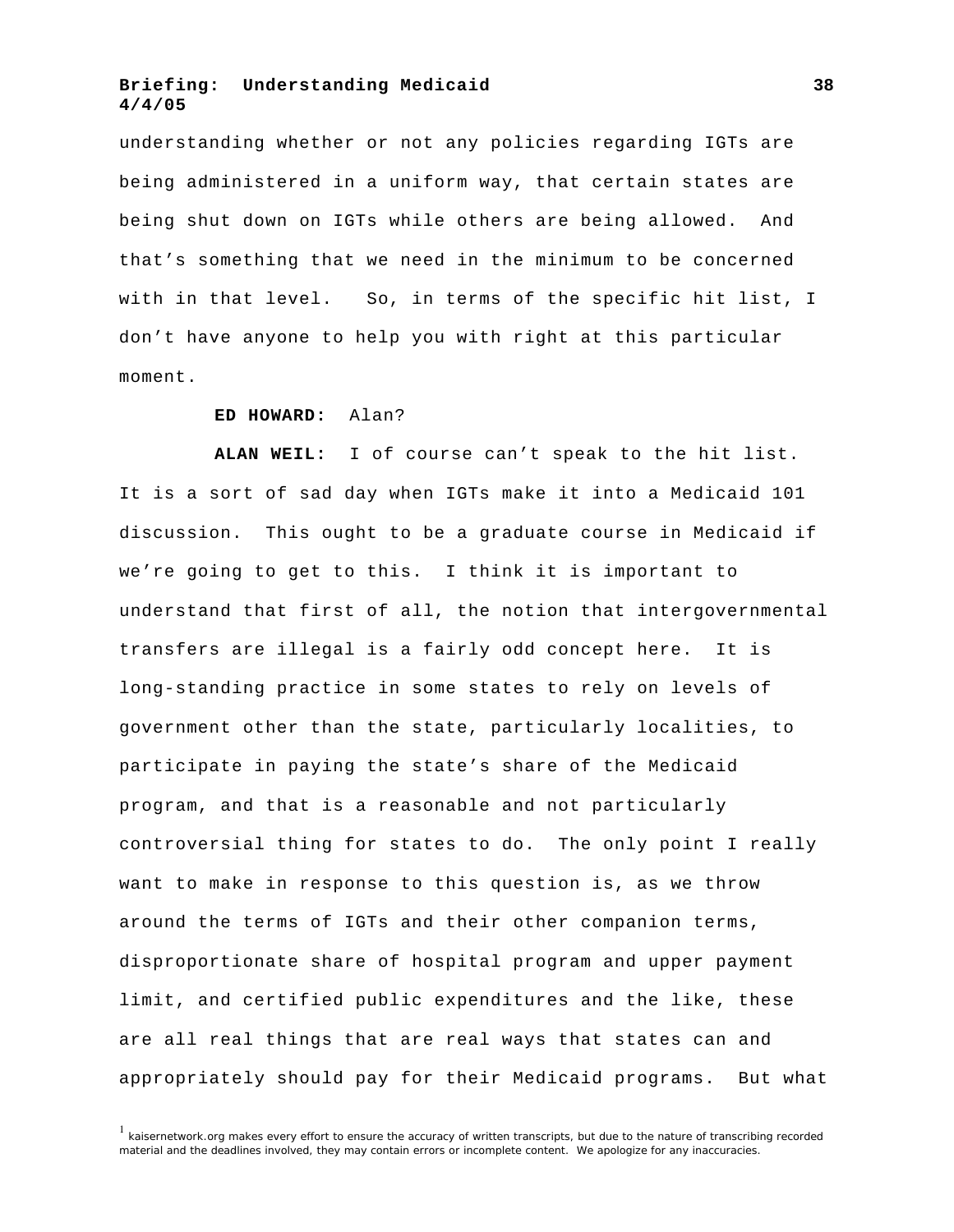is troublesome is when it appears that states are engaged in what look more like paper transactions than real expenditures, and although some states have pushed the boundaries of what they're permitted to do under federal law, just as happens in lots of areas of the law, it's also the case that I think most states would welcome clarification and certainty with respect to what the federal rules are going to be, and particularly are interested in a prospective approach to these issues as opposed to going back and revisiting plans and approaches that the federal government already told the state were acceptable. A fair discussion about how the financial and fiscal integrity of the program can be maintained or improved is one that I think many people would welcome, but it does need to be based on understanding that in many instances states are doing exactly what the federal government wants them to do in terms of using legitimate sources of funds to raise the money to pay for their share of the Medicaid program.

**SENATOR JAY ROCKEFELLER:** Let me add a comment on that if I could. I remember 25 years ago, West Virginia was one of the first states that sort of started that scam, and it was a problem for a while. Medicaid money was abused. I was not governor, I hasten to point out. But, it was a problem, and it was a problem because it was a fairly new source of creativity on the part of enterprising governors, and everybody needed money, and the federal government had a lot of it at that

<sup>&</sup>lt;sup>1</sup> kaisernetwork.org makes every effort to ensure the accuracy of written transcripts, but due to the nature of transcribing recorded material and the deadlines involved, they may contain errors or incomplete content. We apologize for any inaccuracies.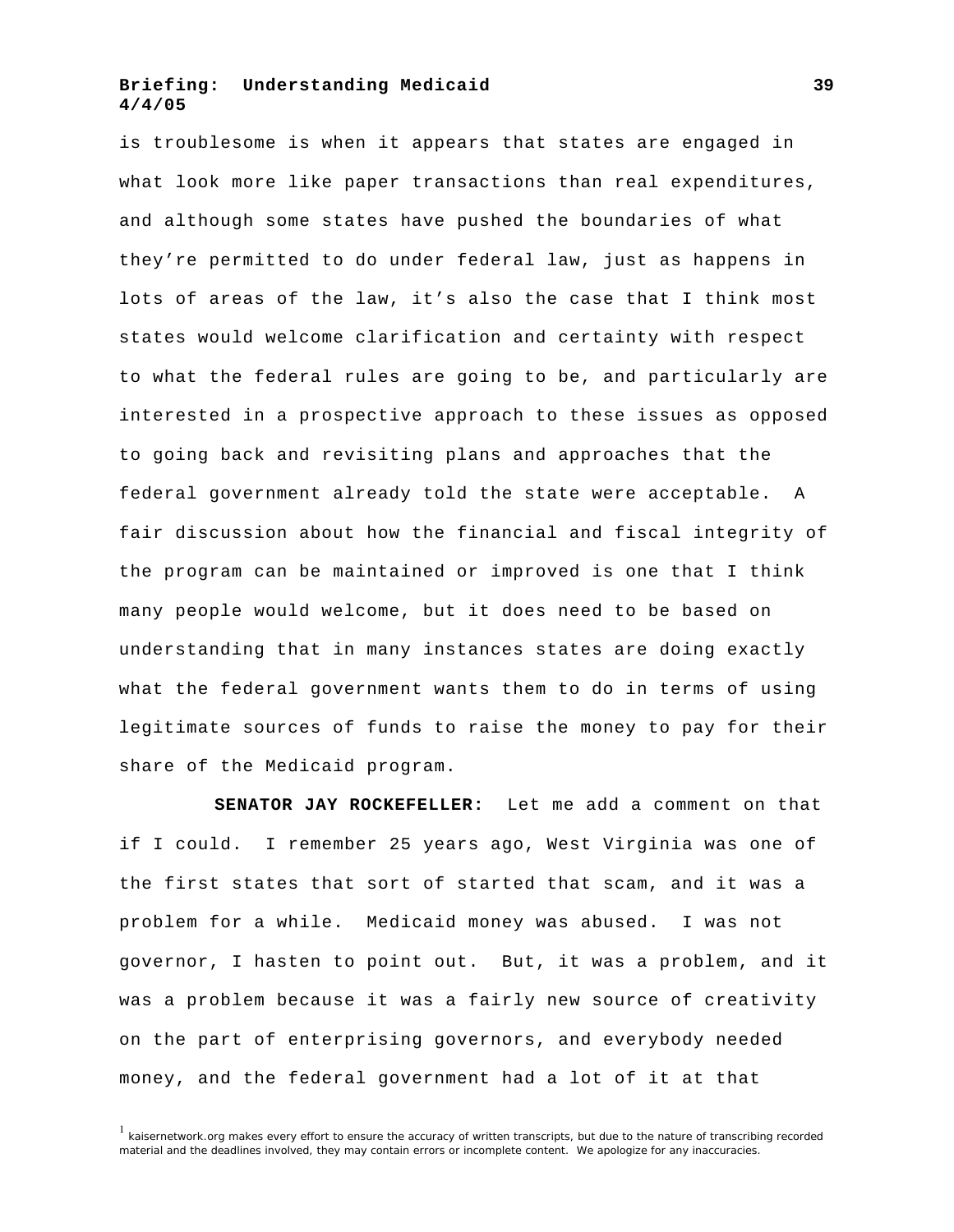point. But I think that pretty much except for the intergovernmental transfers, all the ways that that can possibly happen have been eliminated by Congress. I don't think that there are any of the creative ways that were used to abuse that system that remain, unless any of the panelists contradict me, in which case, they'll probably be correct. But I don't think that that is any longer a problem, except for the intergovernmental transfers.

I want to make another comment. And of course, part of that money is going to come back with this so-called claw-back, and the 29 FMAP changes. I know in West Virginia's case, what we're going to have to pay is going to rise by two percent and what the federal government is going to have to pay is going to decrease by two percent, which is not exactly the trend of the way things are going in West Virginia, but that's just the way the math works out, so that will be an absorbed cost, which you can say in some ways would have West Virginia returning money to the federal government.

I want to go back on this optional, because I think the optional is really important, because in the Finance Committee we had a lot of hearings on this, and people would come before the Finance Committee and they would say, "Well, I have always believed and I still do believe that there should be no cap on Medicaid items and services, that is, the real Medicaid." And then it would take, actually, a fairly careful observer to say,

 $<sup>1</sup>$  kaisernetwork.org makes every effort to ensure the accuracy of written transcripts, but due to the nature of transcribing recorded</sup> material and the deadlines involved, they may contain errors or incomplete content. We apologize for any inaccuracies.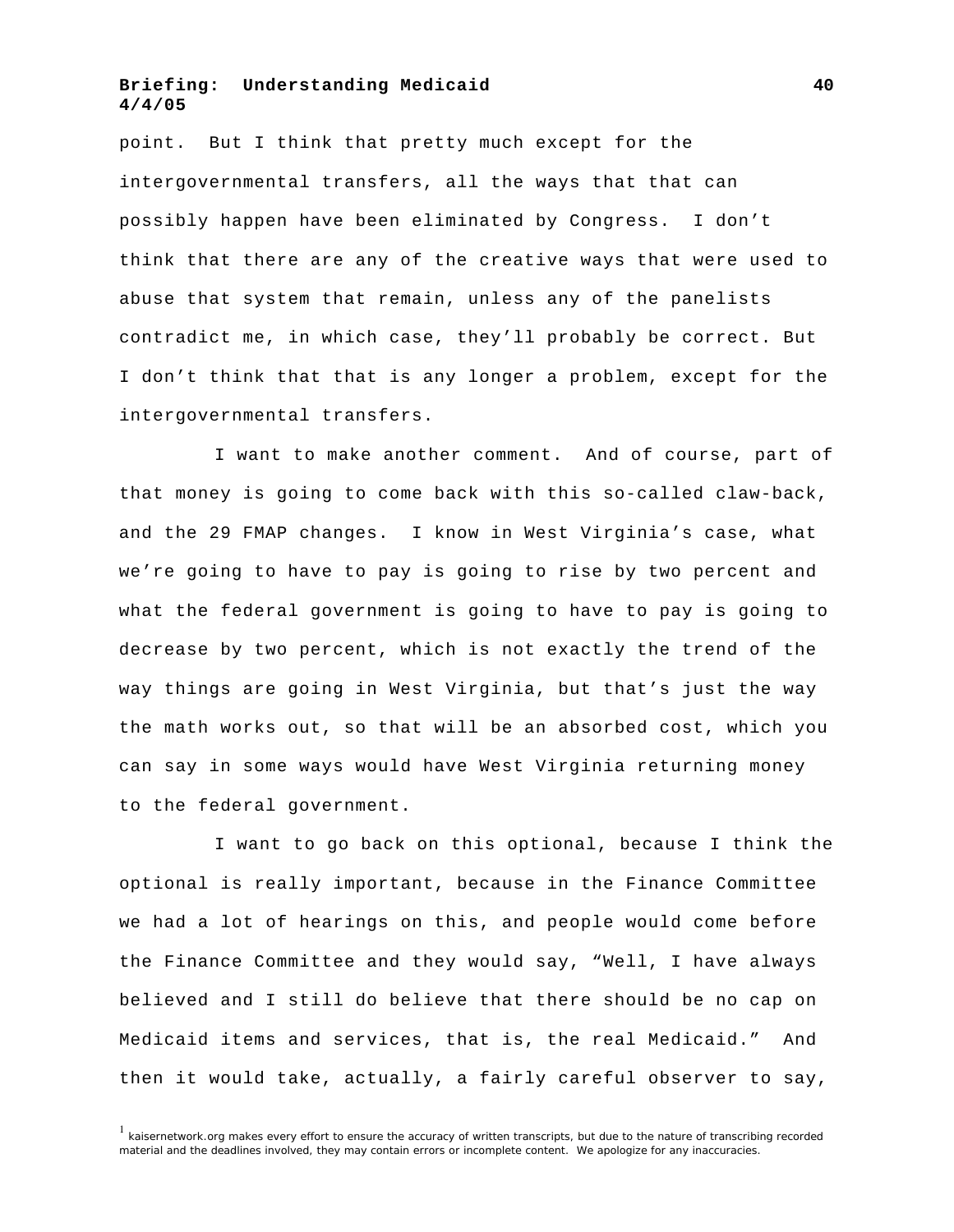"Well what about the optional part?" And the reason it would be difficult would be that the optional wouldn't seem to be terribly important. I mean, you look down here and you see hospice services, and clinic services, and inpatient facility, psychiatric home health services, as I mentioned, prescription drugs, a lot of other things. And, when the follow-up question was asked, "Well what about caps on optional services?" "Oh, well that's a different thing," came back the answer. Therein lies, I think, a major moral question, and that is, what is what affects people more than other people. What—and I think the panel has suggested this—there ought to really be a new working out of what is optional and what isn't, what is Medicaid and what isn't, or even a renaming of the word optional. But it was very confusing, and many members of the Finance Committee didn't understand that at that time, so the person who gave the testimony got away with it by claiming that he said there would be no cap on Medicaid, and it wasn't until the second hearing that somebody asked, "Well, what about the optional?" and he said, "Oh, well, that's different." So, that I think, is a very serious problem in the future of Medicaid.

**ED HOWARD:** Yes, Sir? You want to identify yourself? **JESSE BUSHMAN:** My name is Jesse Bushman and I work in the Legislative Office with CMS. I had considered asking the luminous Rodney Whitlock to exercise speed and fairness as he grades the final exams for folks in the GWU program, but that

 $<sup>1</sup>$  kaisernetwork.org makes every effort to ensure the accuracy of written transcripts, but due to the nature of transcribing recorded</sup> material and the deadlines involved, they may contain errors or incomplete content. We apologize for any inaccuracies.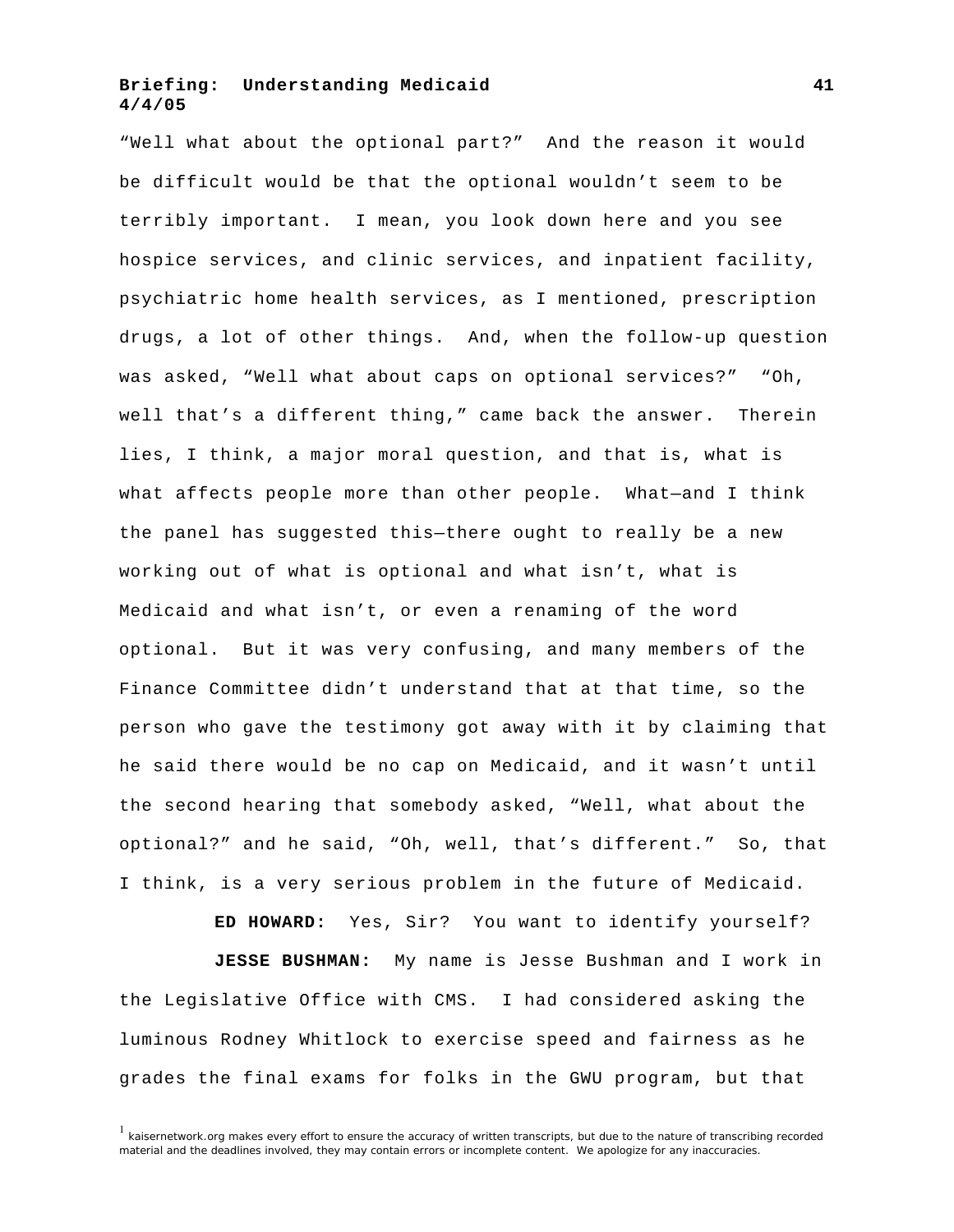would be inappropriate of me, and so I'd like to ask another question.

I'm thinking about the interplay between the payment system for physicians in Medicare and Medicaid. Right now, as some of you probably know, physicians under Medicare are slated to get a four or five percent cuts for the next few years, and the argument that's used to say that we should increase funding for them is that you will reduce access for beneficiaries if those cuts go into place. My interchange or my interaction with a number of physician group managers has led me to believe that Medicaid in general pays somewhat less than Medicare to physicians for their services, so my question would be, do you guys have a perception of an access problem for Medicaid beneficiaries as they go to get physician services? And if there is [coughs]—Excuse me—such a problem, do you think that says anything about what should be done with Medicare? And also, do states peg their payment rates for physician services to the Medicare fee schedule, and if nothing is done about the Medicare fee schedule, will states have concurrent cuts in the Medicaid payments that will make access that much more difficult?

**DIANE ROWLAND:** Well, certainly one of the areas that states have had the most discretion over is provider payment rates. It is undeniable that Medicaid provider payment rates are among the lowest and on average very much lower than the

 $1$  kaisernetwork.org makes every effort to ensure the accuracy of written transcripts, but due to the nature of transcribing recorded material and the deadlines involved, they may contain errors or incomplete content. We apologize for any inaccuracies.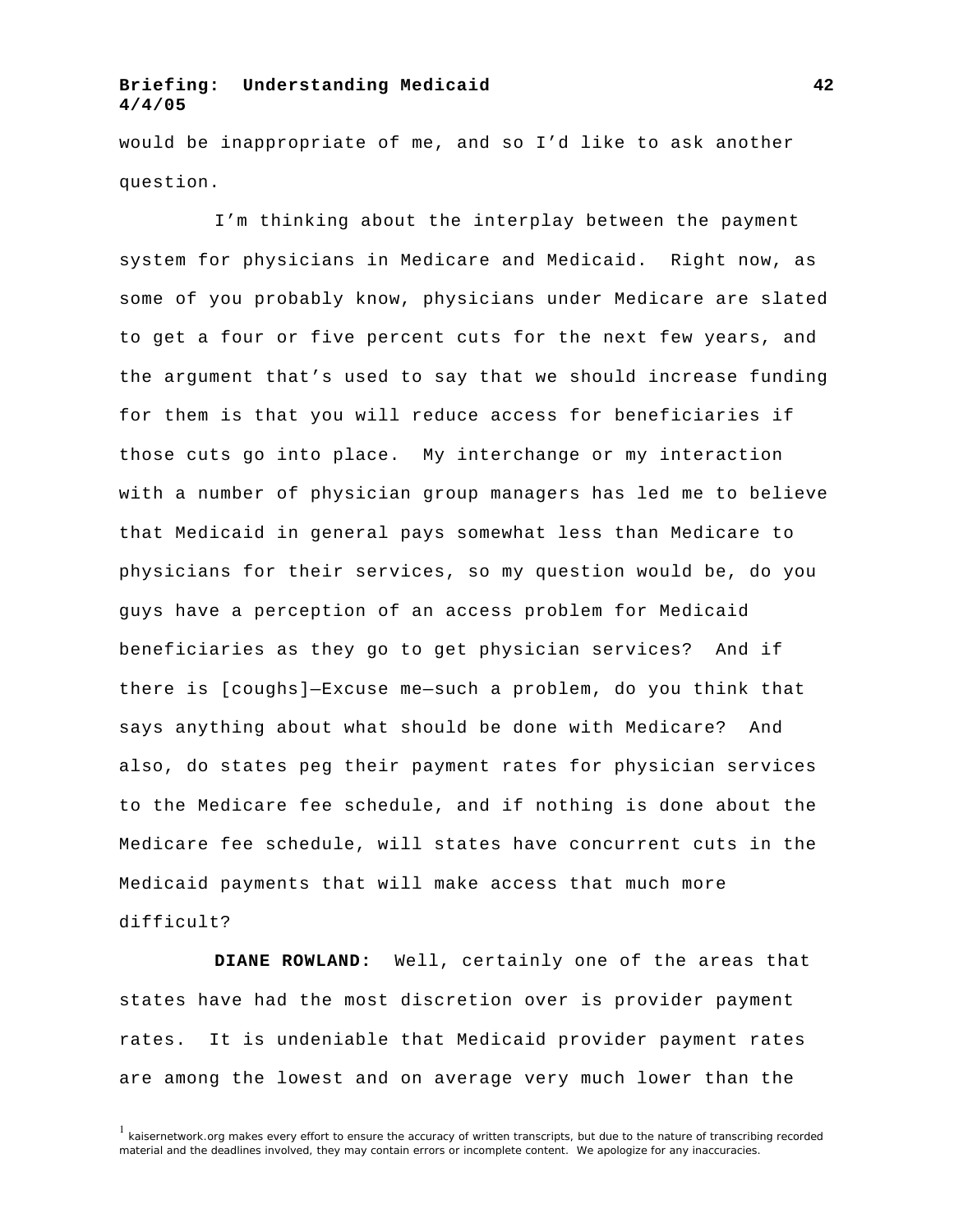Medicare rates. Most of the states use a fee schedule. Many have turned large portions of their populations to managed care, where the managed care plans then negotiate the payment rates for physicians. We have a long-standing history of access problems for the Medicaid population because of their inability to find physicians who would take their Medicaid card, but I'm not aware that any inaction on the Medicare payment side will do much to influence where the Medicaid payment rates are, because those really are driven mostly by state policy, and that has been an area where many states have either frozen their physician payment rates, sometimes for more than a decade, and in other cases are looking at reductions in provider payment as one of the ways they're gonna balance their budgets this year and next year.

**ALAN WEIL:** Let me just add that although we do know of access barriers within Medicaid, if you look at the national data, the general measures of access and utilization for services for low-income Medicaid recipients is as good as and in some instances better than for the equally low–income privately insured. Poor people tend to use fewer healthcare services, so if you compare them to a higher-income population it looks like they're not doing very well, but they're doing as well in the aggregate in Medicaid as they are if they have private coverage, so, as a way of providing access, it does a pretty good job, but not as good perhaps as we would like it

 $<sup>1</sup>$  kaisernetwork.org makes every effort to ensure the accuracy of written transcripts, but due to the nature of transcribing recorded</sup> material and the deadlines involved, they may contain errors or incomplete content. We apologize for any inaccuracies.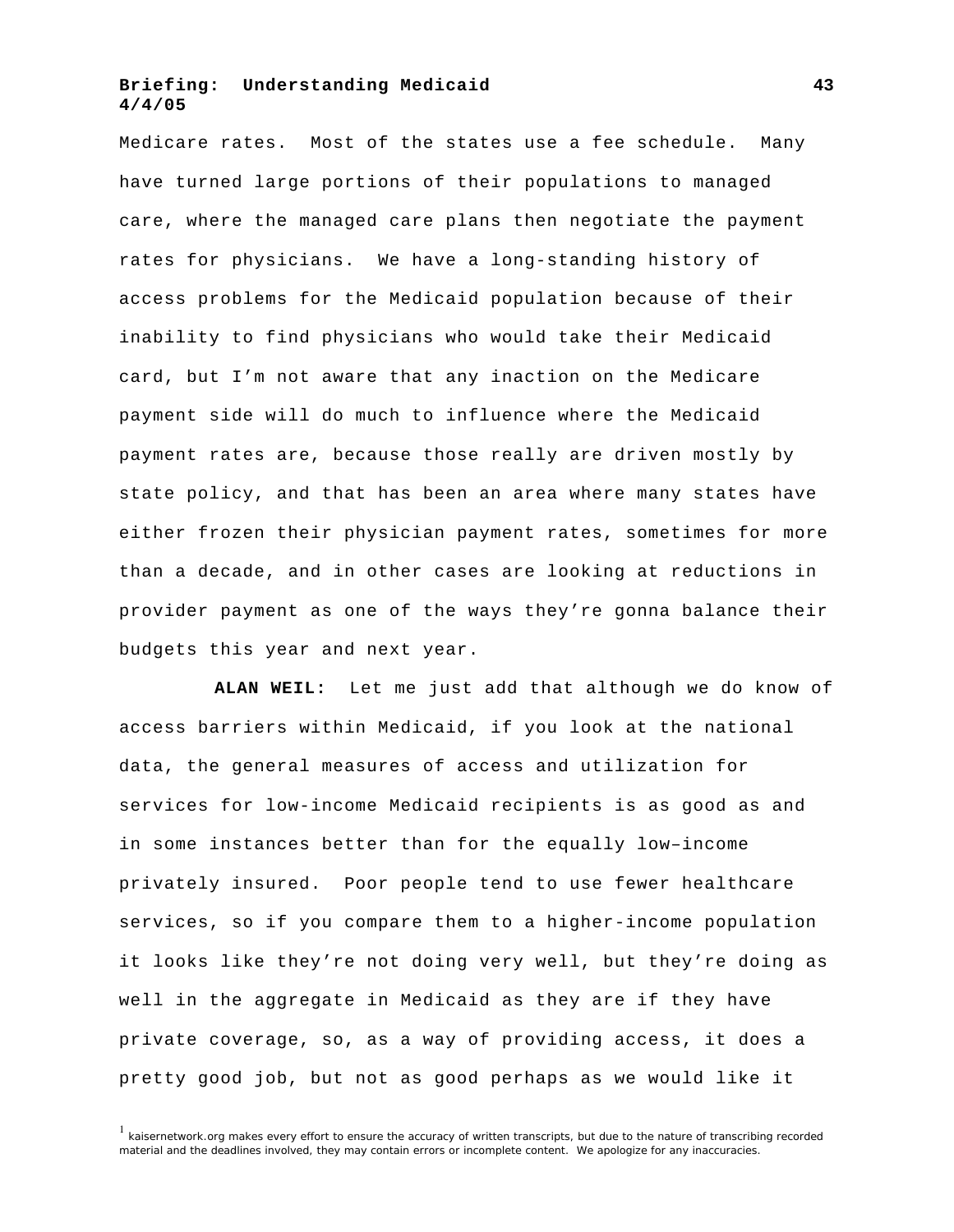to. The only other thing I would say is because those are sort of aggregates, that can mask some significant pockets of access difficulties. We know particularly, for specialty care, for dental care, there are certain areas of service where Medicaid has long-standing issues of inadequate access.

**RODNEY WHITLOCK:** And I think that your experience would speak to this, which is that it's much more difficult for a private practice physician to choose not to take Medicare than to choose not to take Medicaid, and I think that will continue to be the case.

**ED HOWARD:** We've got a question from a congressional office in Minnesota. How do immigration issues, that is to say, undocumented immigrants figure into the Medicaid program itself? Are they usually covered?

**ALAN WEIL:** Undocumented immigrants are eligible for emergency services only within the Medicaid program. One or two states have applied for, and I'm not completely up to date on receiving waivers to enable them to wrap a little bit around those in a way to reduce the demand on the emergency system, but those emergency services are the only benefits available to that population.

**DIANE ROWLAND:** There are also restrictions for legal residents who are very recent in terms of a state being able to obtain Medicaid financing for that population, so people within five years of coming into the country, even if legal, are not

 $1$  kaisernetwork.org makes every effort to ensure the accuracy of written transcripts, but due to the nature of transcribing recorded material and the deadlines involved, they may contain errors or incomplete content. We apologize for any inaccuracies.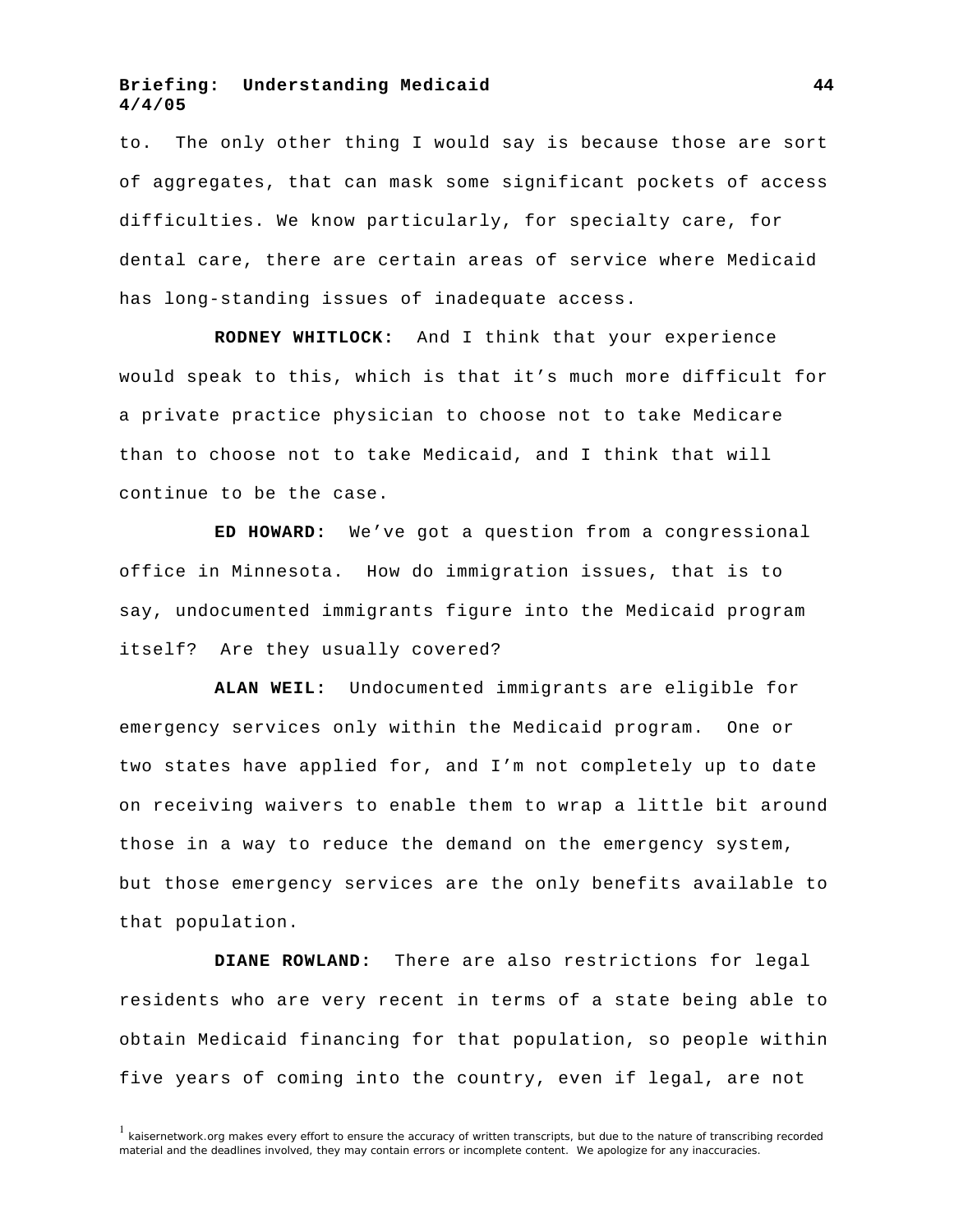covered under the Medicaid program unless the state does so with its own dollars.

**RODNEY WHITLOCK:** And, I think one thing that is an interesting question, and I know that we dealt with in the last office I worked for, is, there is an issue as to whether or not the state actually asks if you are legally or illegally in the country, and that has created, certainly a source of conflict within the State of Georgia, because within the last couple of years we became aware that the state simply did not ask Medicaid recipients whether or not they were legal or illegal. So in that sense, I think there is a question as to its impact that I think would be worthy of at least consideration and exploration.

#### **ED HOWARD:** Yes, Tom?

**TOM MILLER:** Tom Miller, Joint Economic Committee. That previous question from the floor triggered this one: Senator Rockefeller's not here anymore, but he referred to the efficiency of Medicaid, but we mostly heard about measures of inputs, dollars spent, numbers of people and types of people covered, with no indication of the value of the outcomes produced by Medicaid coverage. Current health policy debates, we know there are various efforts to improve or measure the cost-effectiveness and the value of private health insurance coverage, and we know that in Medicare there's wide variation across regions and providers in terms of that same type of

 $1$  kaisernetwork.org makes every effort to ensure the accuracy of written transcripts, but due to the nature of transcribing recorded material and the deadlines involved, they may contain errors or incomplete content. We apologize for any inaccuracies.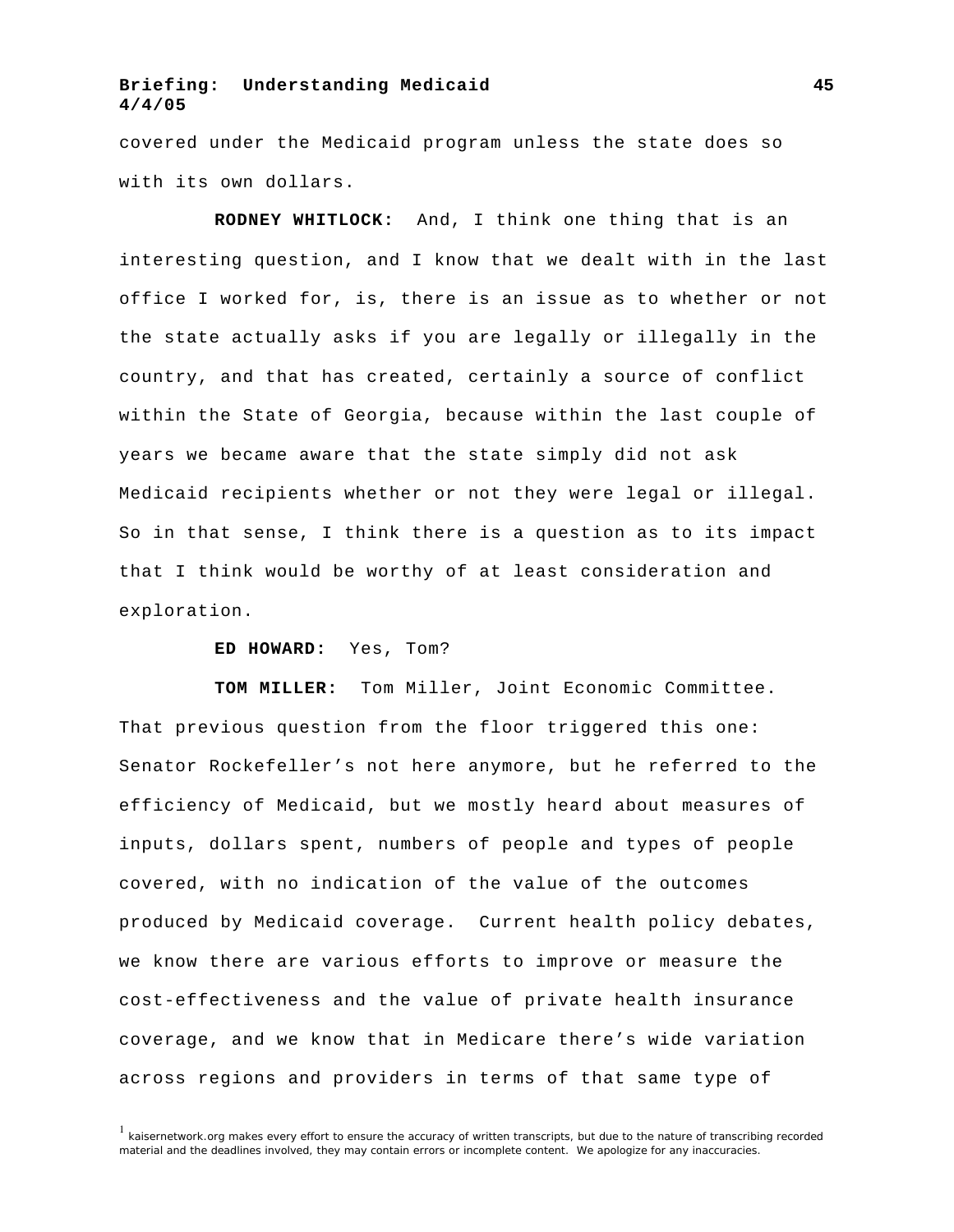measure. Do we know very much, if anything, about the value and cost-effectiveness on the outcome side of Medicaid coverage, or do we just kind of hope that any additional dollars are as good as we can do, so as long as there's more spending and someone's being covered, that's the best we can do? I guess the question is not just the access and utilization, because we know that Medicaid pays a lot less for particular services, but what do we know about kind of different ways to perhaps pay more for the things that work well, or to pay them differently, or to organize it differently, that might improve the quality and the value of the coverage being funded in Medicaid? Is there anything out there you can speak to?

**ED HOWARD:** Good question!

**ALAN WEIL:** I'll take a start. I mean, I am sure there's a lot that I don't know about the answer to this question, but let me start with a few things. First of all, it is important to keep in mind that a huge portion of the spending in the Medicaid program is for populations where there is sort of no other payer that we can compare them to as a benchmark. With respect to elderly, people with disabilities, the measures that are moving through the private sector in terms of outcome tend to be not targeted to the populations that have as complex health and social needs as the Medicaid populations. It is a little hard to know what our reference

<sup>1</sup> kaisernetwork.org makes every effort to ensure the accuracy of written transcripts, but due to the nature of transcribing recorded material and the deadlines involved, they may contain errors or incomplete content. We apologize for any inaccuracies.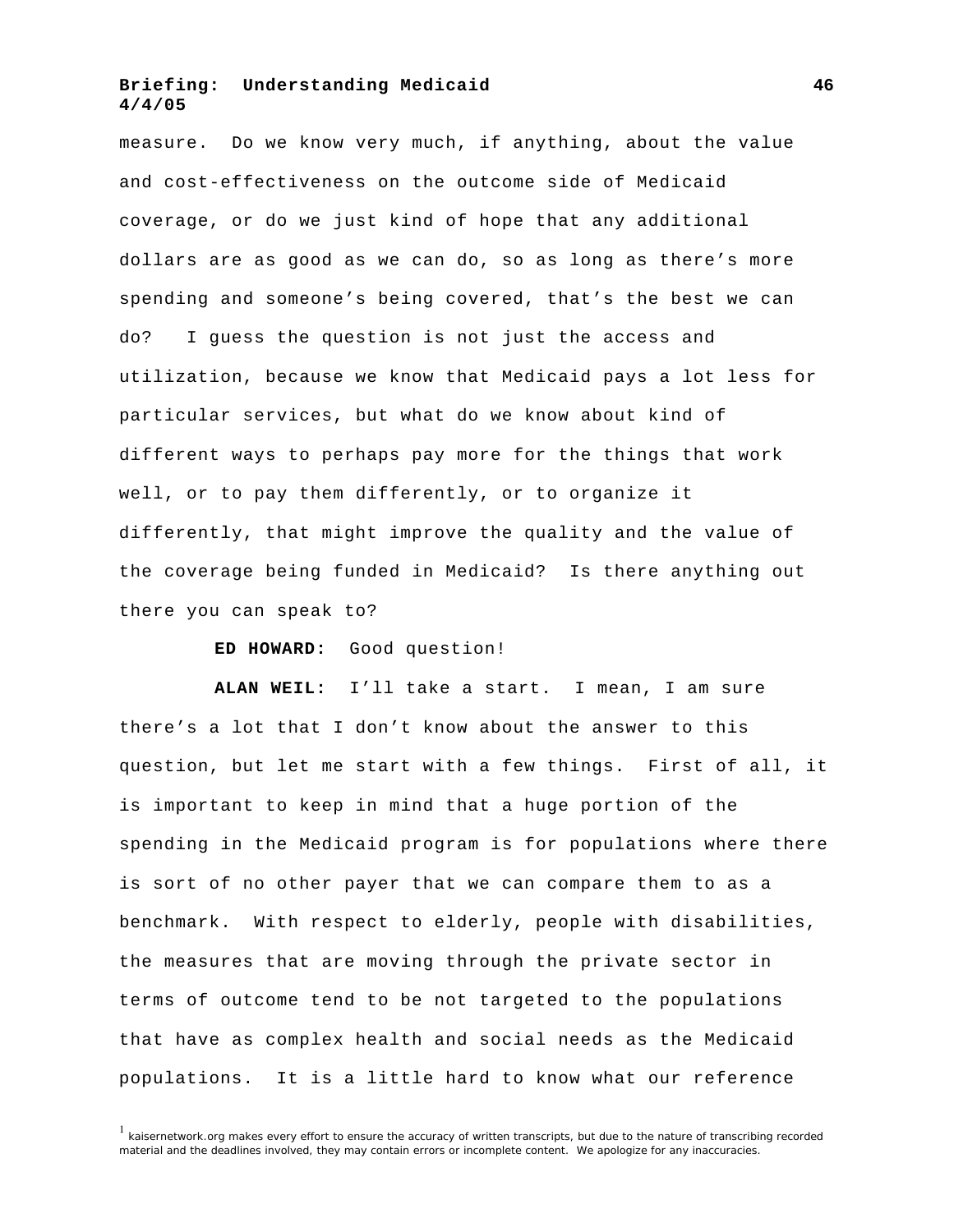point should be. That's not to absolve Medicaid of any responsibility trying to answer your question, but it is to say that for where most of the dollars go, it's a hard one.

Secondly, certainly the move to managed care for the Moms and Kids population was a combination of an effort to save some money and to improve and organize the delivery system for those folks who often did have access barriers, to move them more into mainstream plans. Some of that happened, some of it didn't, but many states made major efforts to try to measure and hold plans accountable for outcomes in some of the same Hedas [misspelled?] and other kinds of measures that we use in the private sector. There the primary impediment is that the Medicaid population is very volatile. You might have one percent a month turnover in your private enrollment; you have ten percent a month turnover in your Medicaid enrollment. When you're asking questions about people who are on for a year, you find that in Medicaid your number of people who you can track for a few years to see how they're doing ends up being very small relative to the commercial population, which is more stable. So I'm giving you a lot of excuses. I think you're asking the right question, and I think there are many states that are asking that question, and part of some of the challenges that Medicaid faces are inherent to the program. Some of them, I think, can be overcome. I would say Medicaid is a part of the solution and a part of the effort to measure

 $1$  kaisernetwork.org makes every effort to ensure the accuracy of written transcripts, but due to the nature of transcribing recorded material and the deadlines involved, they may contain errors or incomplete content. We apologize for any inaccuracies.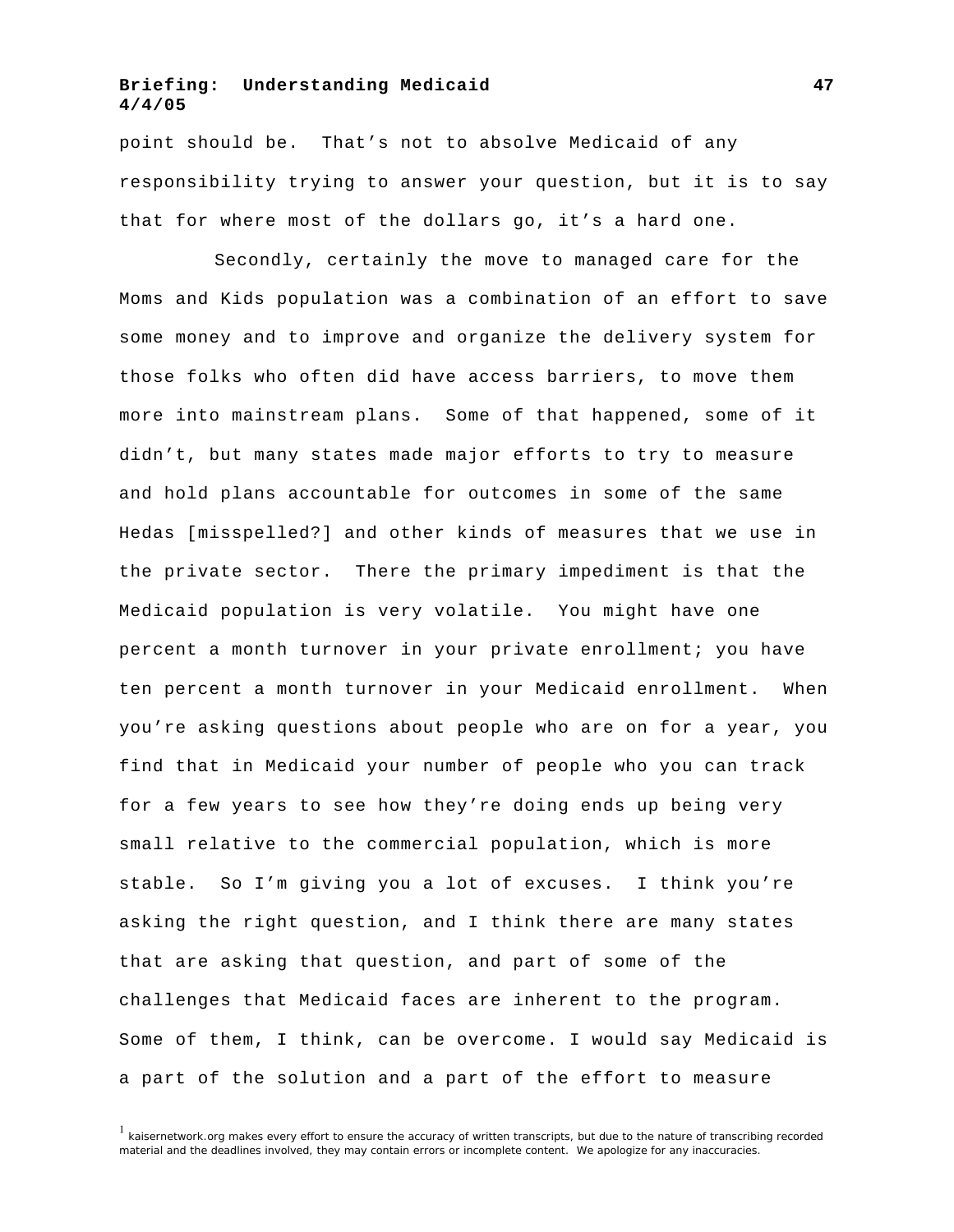value. It's not at the forefront with respect to some of the commercial population measures, but I'd say it's ahead of the game when it comes to some of the more complex populations, but it's a challenge that many people are talking about. As I said, there is probably a lot more going on than I can speak to.

**DIANE ROWLAND:** The one area where I think we are trying to measure some of the value is the performance in school of some of the children who are now covered through Medicaid, and receiving vision, dental and some of the wraparound services through the EPSDT program. We know those children do better than uninsured children, but how much better and why and what the effect of their health coverage has been on their ability to learn and the function I think is a really important area of looking at and evaluating the impact of the program that has begun in some of the states, but is not very well underway nationally.

**ED HOWARD:** Bob, could I ask you to—for just a second. I want to get this question in. It's directed to Senator Rockefeller and to Rodney, so I guess you're going to have to answer for both of you [laughter]. And others can chime in if they would like. Given the stopgap piecemeal evolution of Medicaid, is there any appetite for overhauling the whole thing? In other words, if you're gonna spend \$300 billion on

 $<sup>1</sup>$  kaisernetwork.org makes every effort to ensure the accuracy of written transcripts, but due to the nature of transcribing recorded</sup> material and the deadlines involved, they may contain errors or incomplete content. We apologize for any inaccuracies.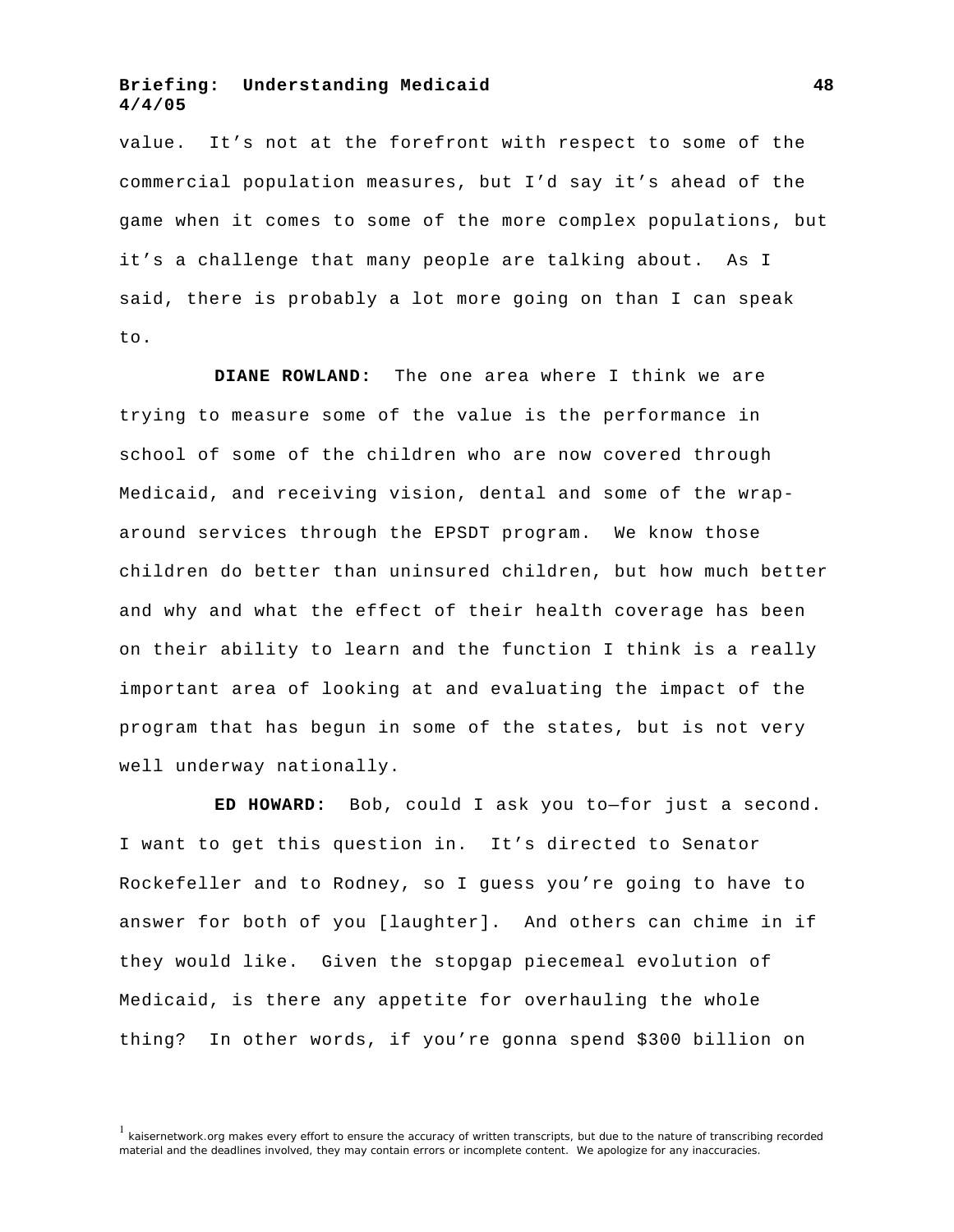care for the poor, elderly and disabled, is this what you would create?

**RODNEY WHITLOCK:** Let's see.

**ED HOWARD:** It might be in 102 instead of 101.

**RODNEY WHITLOCK:** It just occurred to me that the irony of me being asked a dramatic overhaul question from now working at the Senate Finance Committee is right delicious, since, four months ago I sat out there and asked the Senate Finance committee, "You can't possibly do dramatic overhaul!" Obviously I'm not going to speak for Senator Rockefeller. I do think that it is questionable whether or not Medicaid as it is currently structured and its piecemeal evolution is the best that you can do for \$300 billion. That said, I don't think I know any better idea right off the top of my head, but I think that is something that hopefully, with the input of distinguished colleagues of the panel, with the cooperation of both Republicans and Democrats, that perhaps we might be able to address, because there are obviously populations out there that are currently underserved. I think if you raise the question of what should a program look like, and what should a federal program be doing, I mean clearly, I think that anybody to go without healthcare coverage is questionable as a matter of public policy, because we pay for it otherwise, and so trying to find ways to approach that is of great utility to us.

<sup>&</sup>lt;sup>1</sup> kaisernetwork.org makes every effort to ensure the accuracy of written transcripts, but due to the nature of transcribing recorded material and the deadlines involved, they may contain errors or incomplete content. We apologize for any inaccuracies.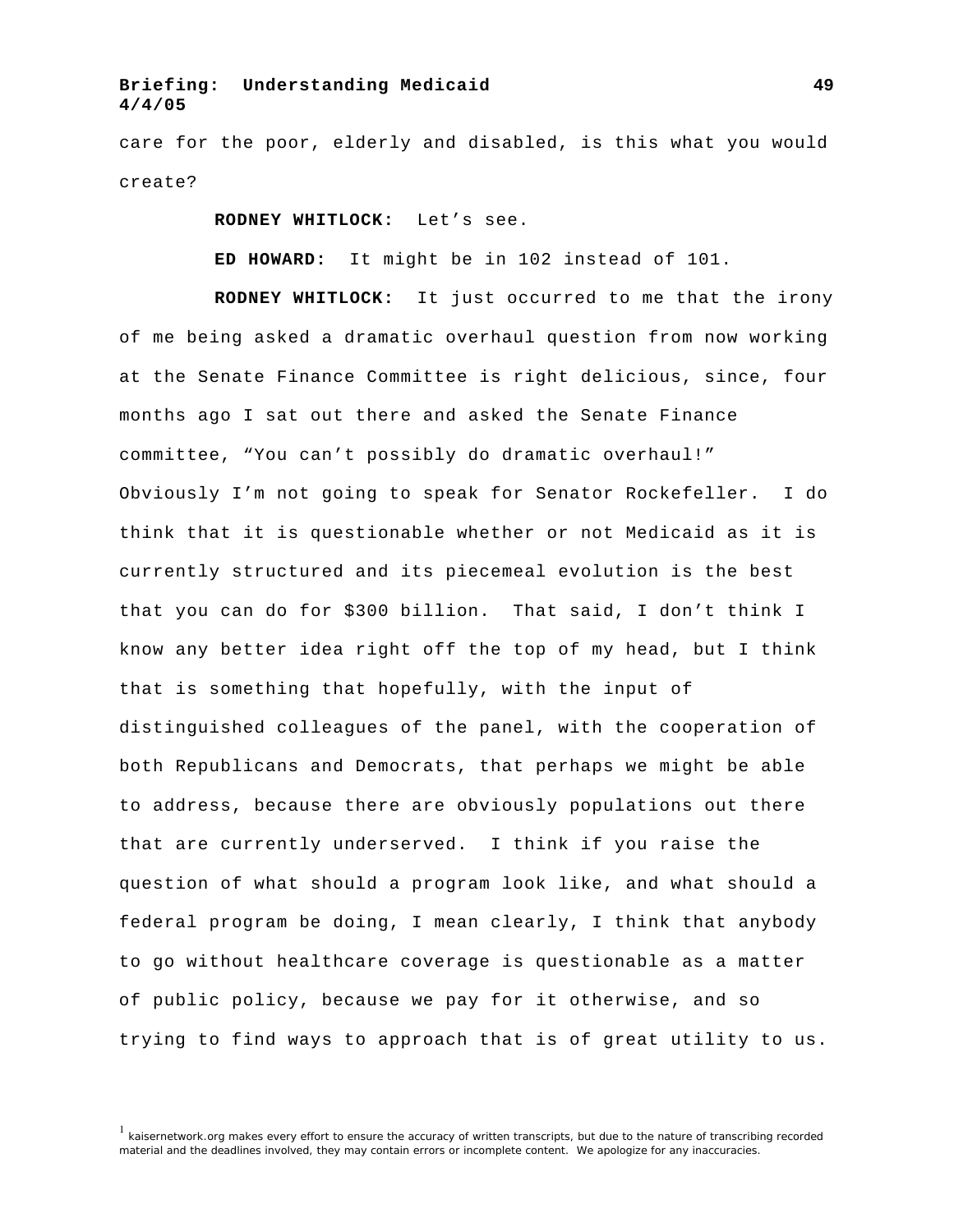**DIANE ROWLAND:** I think there are two ways to look at that. The first is perhaps it isn't Medicaid that needs the overhaul. Maybe it's our whole healthcare system and our way of financing and paying and assisting people with long-term care, and our lack, again, of universal coverage so that Medicaid has to fill these holes.

But the second thing I'd say is that when you look at Medicaid and you say \$300 billion, it sounds like, "Well, and there's lots of room in there to move dollars around." What we've learned from waivers, where there's a budget neutrality requirement, and what we've learned from watching Medicaid over its history is this is not a program that has a lot of excess spending, it just spends a lot on some very expensive populations, and I think it's kind of misleading to think that there's going to be a lot of savings that can be eked out of the existing program that can be applied to filling some of the holes, so I think that tradeoff is one to be very careful of.

**ALAN WEIL:** If I can get the camera to zoom in on my visual aid here, this question perfectly sets up a report released in January of this year from the National Academy for State Health Policy called Making Medicaid work for the 21<sup>st</sup> Century. This was the culmination of a year and a half, 25 person collaborative effort to try to come up with recommendations for improving the program. I won't take the rest of the time by describing what's included, although

 $1$  kaisernetwork.org makes every effort to ensure the accuracy of written transcripts, but due to the nature of transcribing recorded material and the deadlines involved, they may contain errors or incomplete content. We apologize for any inaccuracies.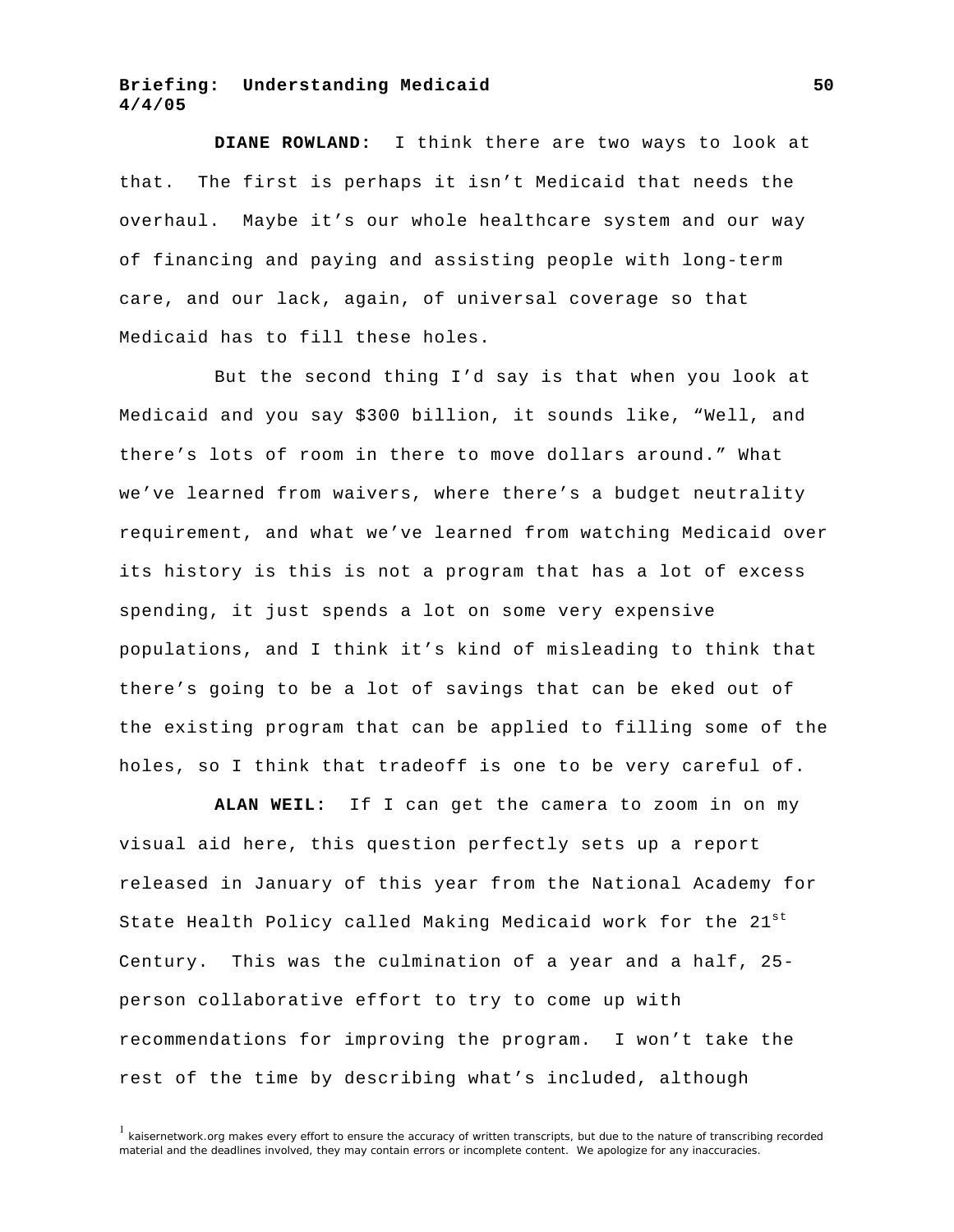there's a great simplification of the complex eligibility system, some redesign of the long-term care system. We didn't try to literally take a \$300 billion budget and come up with a new Medicaid program, but it does reflect some thinking about ways we could improve the program. If you are interested, you can get copies on our website, **[www.nashp.org](http://www.nashp.org/)** for National Academy for State Health Policy. Send me an e-mail, we'll get you a copy.

**BOB GRISS:** Bob Griss [misspelled?] with the Center on Disability and Health. We've been talking about the Medicaid program as a residual program for a population that basically doesn't have other coverage, but we've also talked about them as having more illnesses and disabilities than the general population, and yet serving only a fragment of that population, like only 20 percent of people with disabilities. Are states and the federal government looking at other solutions to the healthcare delivery system at the federal and state level that might provide other options than monkeying with the unique features of the Medicaid program that could make healthcare delivery more efficient and effective for serving all of the vulnerable populations? In other words, we're focusing mostly in this conversation on what's unique to the Medicaid statute and the way states use their discretion, but when are we going to be looking at other policy options that state have or that the federal government has that could be addressing the needs

 $1$  kaisernetwork.org makes every effort to ensure the accuracy of written transcripts, but due to the nature of transcribing recorded material and the deadlines involved, they may contain errors or incomplete content. We apologize for any inaccuracies.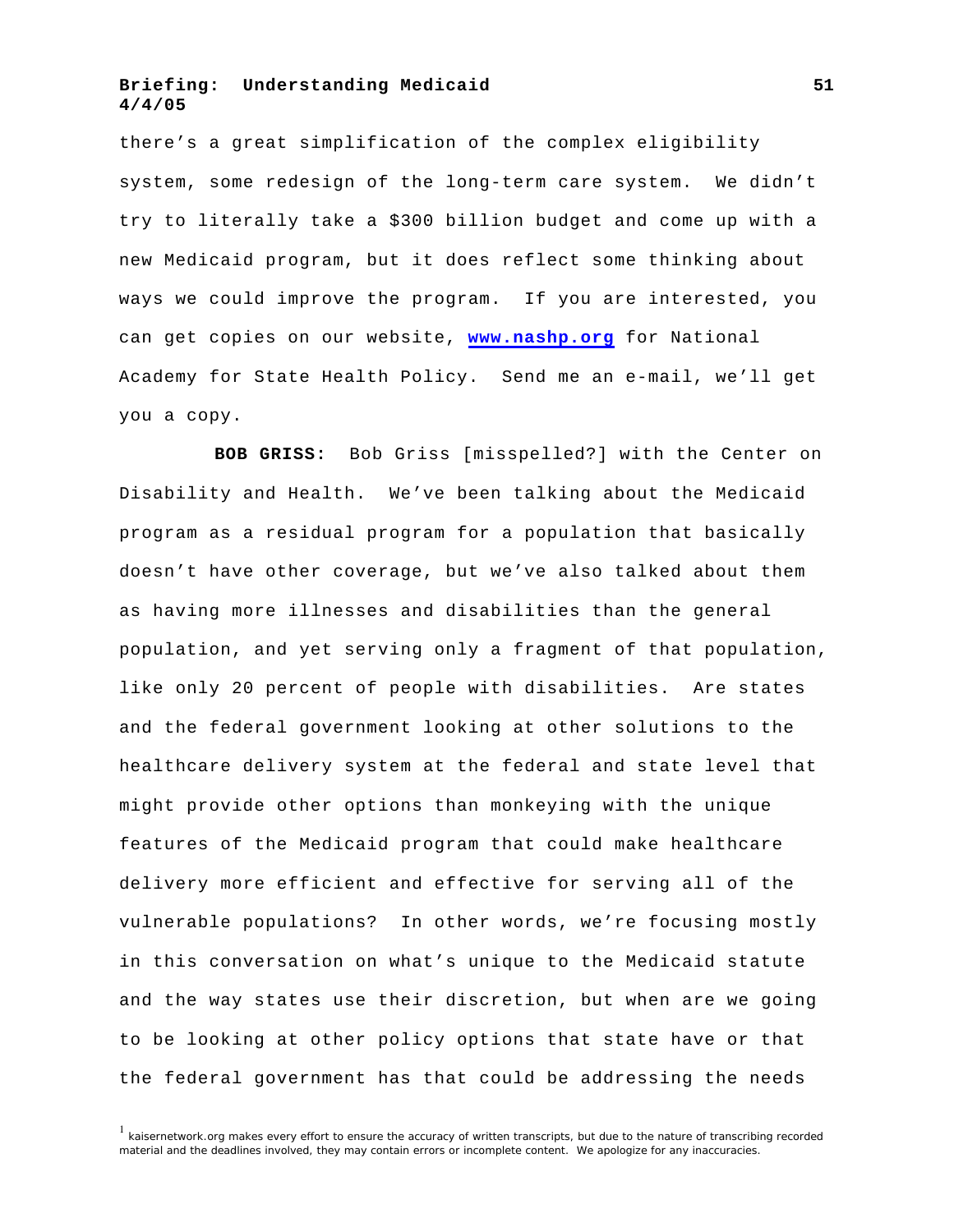of the Medicaid population and other people with those same needs more efficiently and effectively, and equitably?

**ED HOWARD:** In other words, how much of an appetite is there for a lot of reform.

**RODNEY WHITLOCK:** It's back to the same question, which is, what kind of reforms could we do if we were not necessarily taking a blank page approach, and maybe not throwing the incredibly long bomb that Diane threw out, which was general health reform, but somewhere betwixt the two, are there things we could be doing, money that we could spend differently? I'll pick out one, and I'm going to disagree albeit mildly with Diane in terms of being able to shift money around. If we found a way to get a third of the elderly currently being served by Medicaid into private dollars in say years six through ten of the next ten years, that's \$180 billion, and that's money that certainly could be spent in any number of different ways that might be more efficiently used in the population of which you speak.

**ED HOWARD:** Rodney, can I ask just a clarification? When you say into private coverage, you mean private coverage paid for by Medicaid or supplementing Medicare, or what?

**RODNEY WHITLOCK:** Private dollar coverage. I mean, if we can replace public dollars with private dollars to the tune of no more than on third over years six through ten of the tenyear cycle, it's about \$180 billion, and that's just a third.

<sup>&</sup>lt;sup>1</sup> kaisernetwork.org makes every effort to ensure the accuracy of written transcripts, but due to the nature of transcribing recorded material and the deadlines involved, they may contain errors or incomplete content. We apologize for any inaccuracies.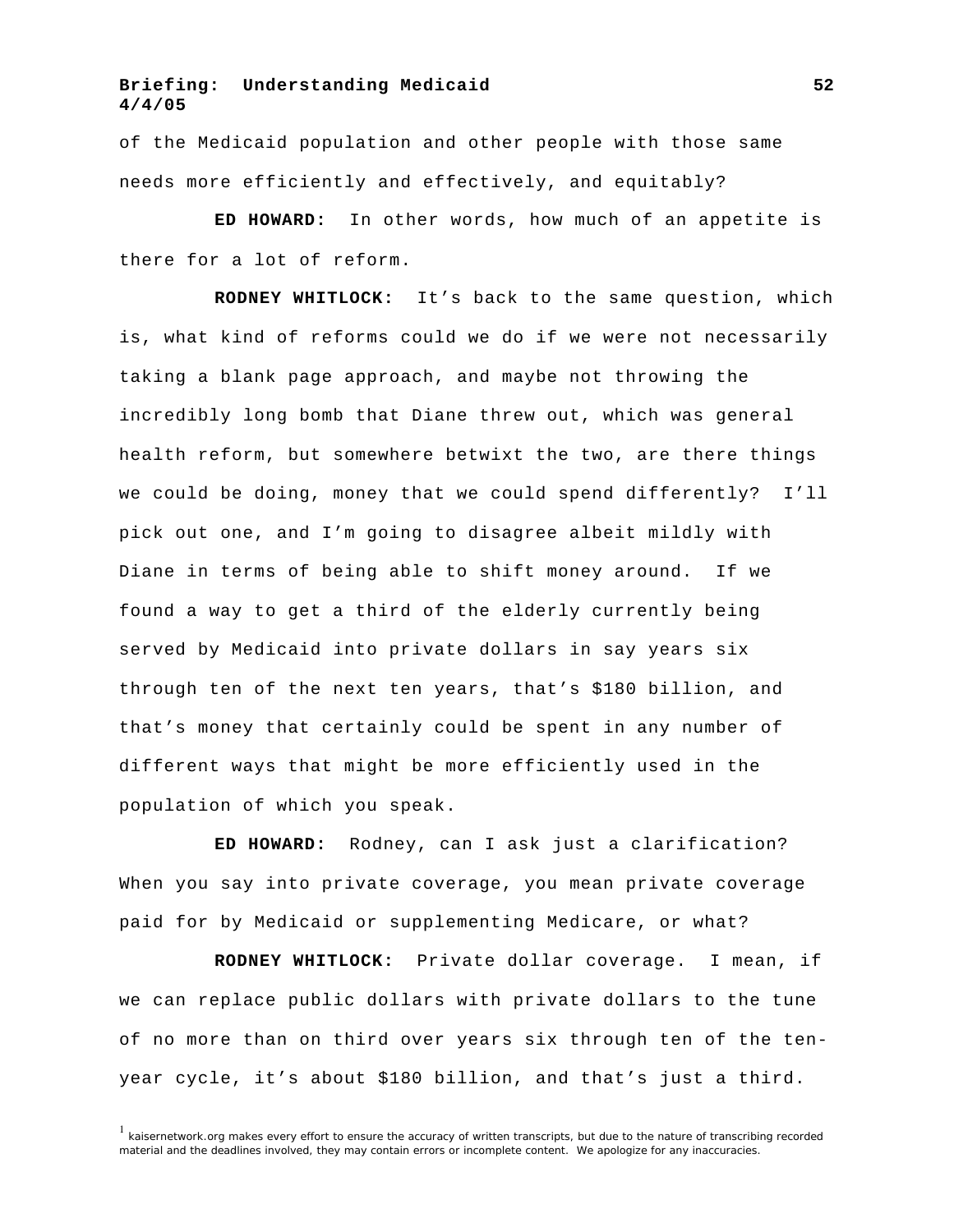I think that is something that, in terms of people who look at the issue of long-term care coverage for the elderly, that we ought to be thinking in terms of.

**ED HOWARD:** We've got a few more questions that we can get to. I just want to remind you that there are evaluation forms in your packets for those of you who are in the room. Those of you who are watching or listening, you can go to the website of the Alliance at <www.allhealth.org> and if you would, fill out an evaluation form that you can either do online or fax back to us. And if you do that, I'll read a couple of questions from the field offices that have come in in the last few minutes. This one's directed to Rodney. You mentioned that the claw-back will phase out, and the way it's phrased here is, "Is that true? [Laughs] But when is it phased out? How does it work? And eventually do the states get out from under completely?

**RODNEY WHITLOCK:** I'd like to say that I'm supposed to be the expert on claw-back. I'd like to go back and get the formula, get the absolute years. I know it's outside the tenyear window, which was always the universal thing for those of us watching the process, because it allowed the score to go lower than it was, and I can get that to you guys and you can post it.

**ED HOWARD:** Alan, you mentioned dental coverage. There's a lawsuit, according to this congressional staffer

 $<sup>1</sup>$  kaisernetwork.org makes every effort to ensure the accuracy of written transcripts, but due to the nature of transcribing recorded</sup> material and the deadlines involved, they may contain errors or incomplete content. We apologize for any inaccuracies.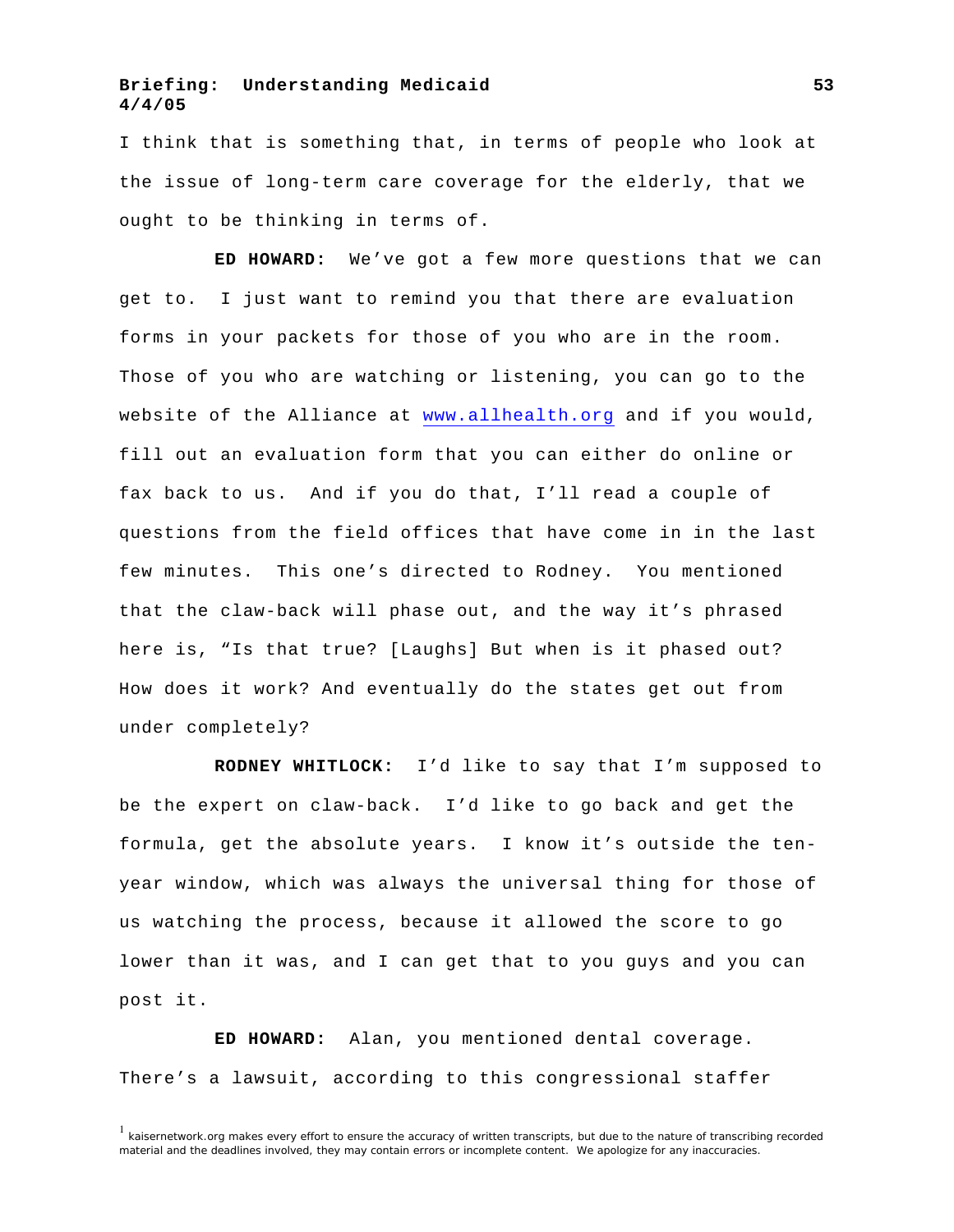currently pending in Massachusetts. The state's being sued for a lack of dental Medicaid reimbursement rates—I assume low rates—which have caused dentists to leave the program. Do you or anybody else on the panel foresee the judiciary, state or federal, having a role in forcing lawmakers to revisit federal matching rates, or funding options?

**ALAN WEIL:** There is language in the Medicaid statute regarding access to services, the reasonableness or comparability—I don't know the exact words—of access to coverage services. States can limit the amount, duration and scope of services, but in creating such limitations, they can't prevent those services from being able to serve their basic functions. These are all nice legal terms of art that I don't carry in my head. There certainly is room. There has been over the past, for instances where issues of payment rates or access have been litigated in federal court. I'm not familiar with the particular lawsuit mentioned in Massachusetts, but it is the case that periodically there are legal actions brought with respect to limited access to services.

**ED HOWARD:** Okay. Two questions, Alan, triggered by your comment about states not having access to drug information for dual-eligibles. Is this because there isn't an automatic transfer, or is the transfer prohibited? And can this be changed?

 $<sup>1</sup>$  kaisernetwork.org makes every effort to ensure the accuracy of written transcripts, but due to the nature of transcribing recorded</sup> material and the deadlines involved, they may contain errors or incomplete content. We apologize for any inaccuracies.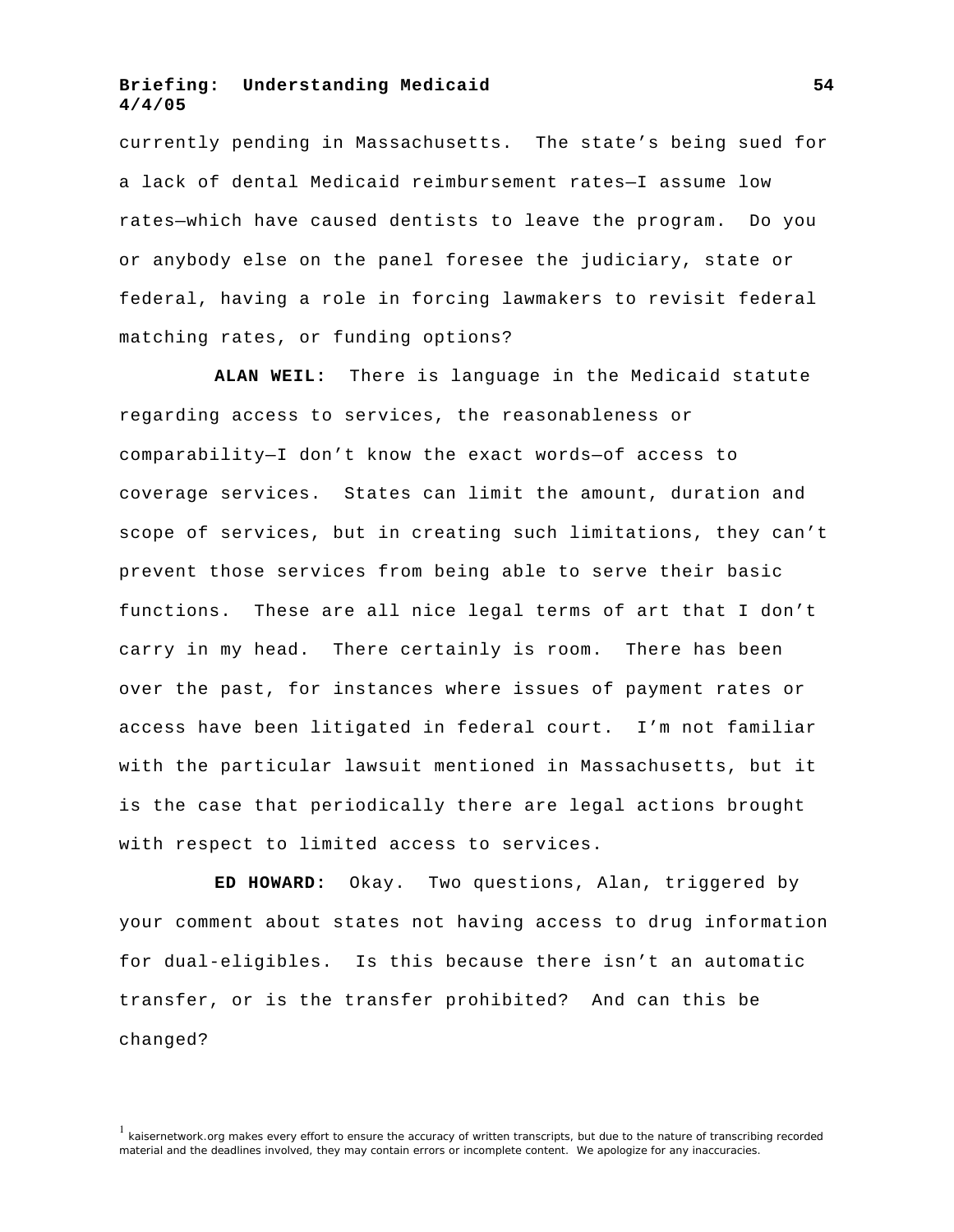ALAN WEIL: Well, as of January 1<sup>st</sup>, dual-eligibles will receive their prescription drug coverage through the prescription drug plans under the Medicare legislation, and unless someone compels those plans to give the states the information or the federal government through the Medicare agency collects that information and passes it on to the states, there is no way for the states to get it, and maybe over the long haul we can sort of have some information sharing, but in the real time when people may or may not be getting the drugs that they need given their health conditions, without someone requiring that these data change hands from the plans to the states, it just won't happen.

**RODNEY WHITLOCK:** But Alan, don't you trust the federal government?

**ED HOWARD:** We'll take that as a rhetorical question and actually, there's another one related that makes a similar inquiry. Assuming that auto-enrollment of dual-eligibles—six million of them in six weeks, is that what you said—does not go smoothly, thousands of Medicaid beneficiaries may have difficulty getting access to prescription drugs on January  $2^{nd}$ , 2006. Are states making provisions to cover medically necessary drugs temporarily if Medicaid beneficiaries are autoenrolled into plans whose formularies do not cover medications previously received by a given beneficiary? I guess related to that is, are states allowed to make those kinds of provisions?

 $1$  kaisernetwork.org makes every effort to ensure the accuracy of written transcripts, but due to the nature of transcribing recorded material and the deadlines involved, they may contain errors or incomplete content. We apologize for any inaccuracies.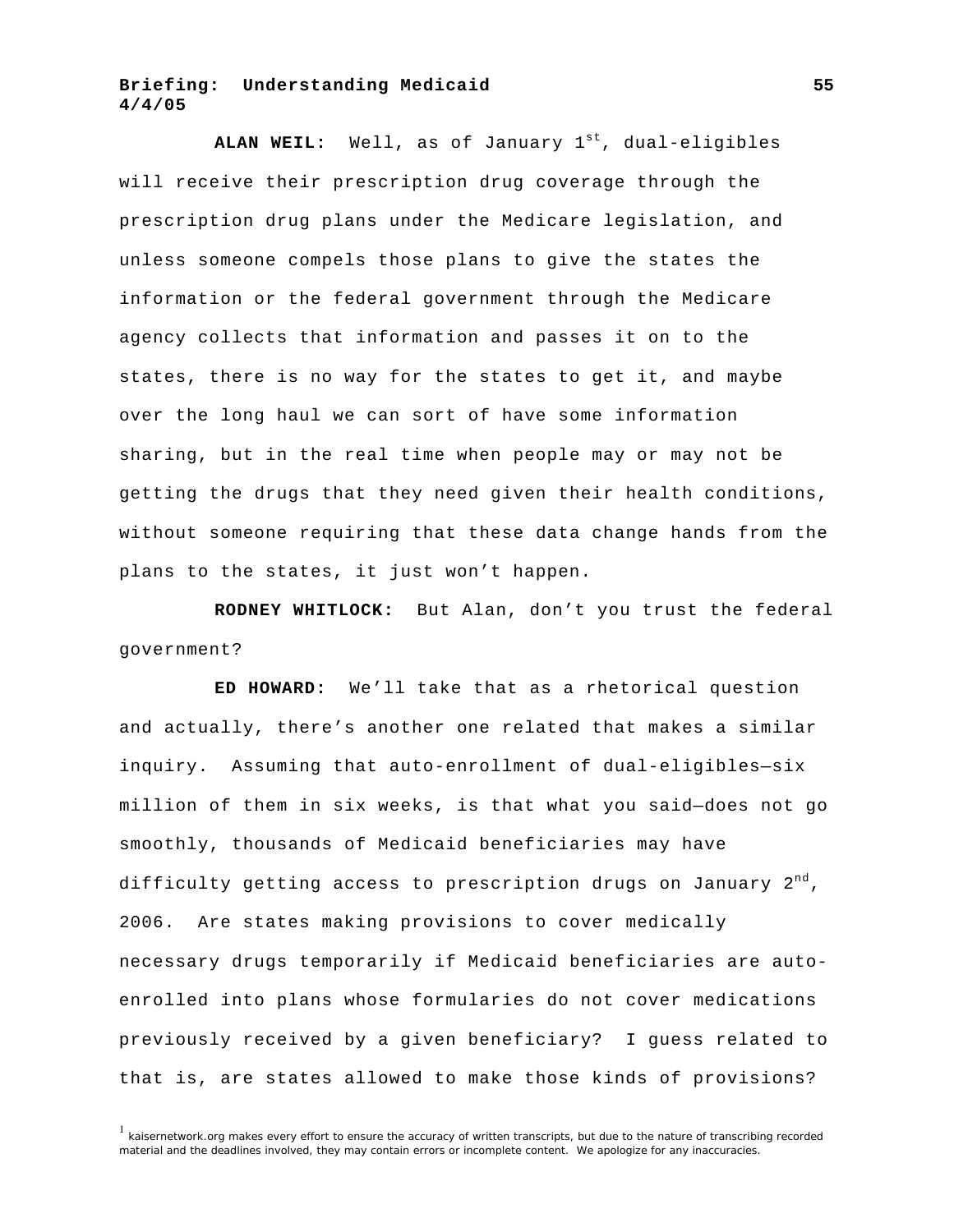**ALAN WEIL:** Well, states can pay for drugs out of their own pocket, but let's be clear: On January  $1^{st}$ , federal matching funds under the Medicaid program will not be available to states to provide prescription drugs to people who are covered by Medicare, and so, it would be 100 percent state dollars, again, without any promise of data to know what the federal government is paying for. States are certainly looking at their options in this instance, including CMS has been involved in talking about giving 60 to 90 day supplies in December so that the transition has a little longer. I would ask my rhetorical question, which is, if the federal government is going to stand up and make a big deal about how there's a new Medicare drug benefit, why on January 1<sup>st</sup> when that benefit goes into effect would we expect it to be the states through their Medicaid programs to solve the problems created by this new federal program? I mean, it is reasonable to ask what states are doing. It is also reasonable to ask whether or not states should be the ones that have to do it.

**DIANE ROWLAND:** I think one other thing that's very important to remember here is that the individuals who are being shifted for their prescription drug coverage from Medicaid to Medicare are still going to be on Medicaid for their long-term care and their other wrap-around services, and I think one of the huge concerns here is with the nursing home population and what happens to that group as well, so that the

 $1$  kaisernetwork.org makes every effort to ensure the accuracy of written transcripts, but due to the nature of transcribing recorded material and the deadlines involved, they may contain errors or incomplete content. We apologize for any inaccuracies.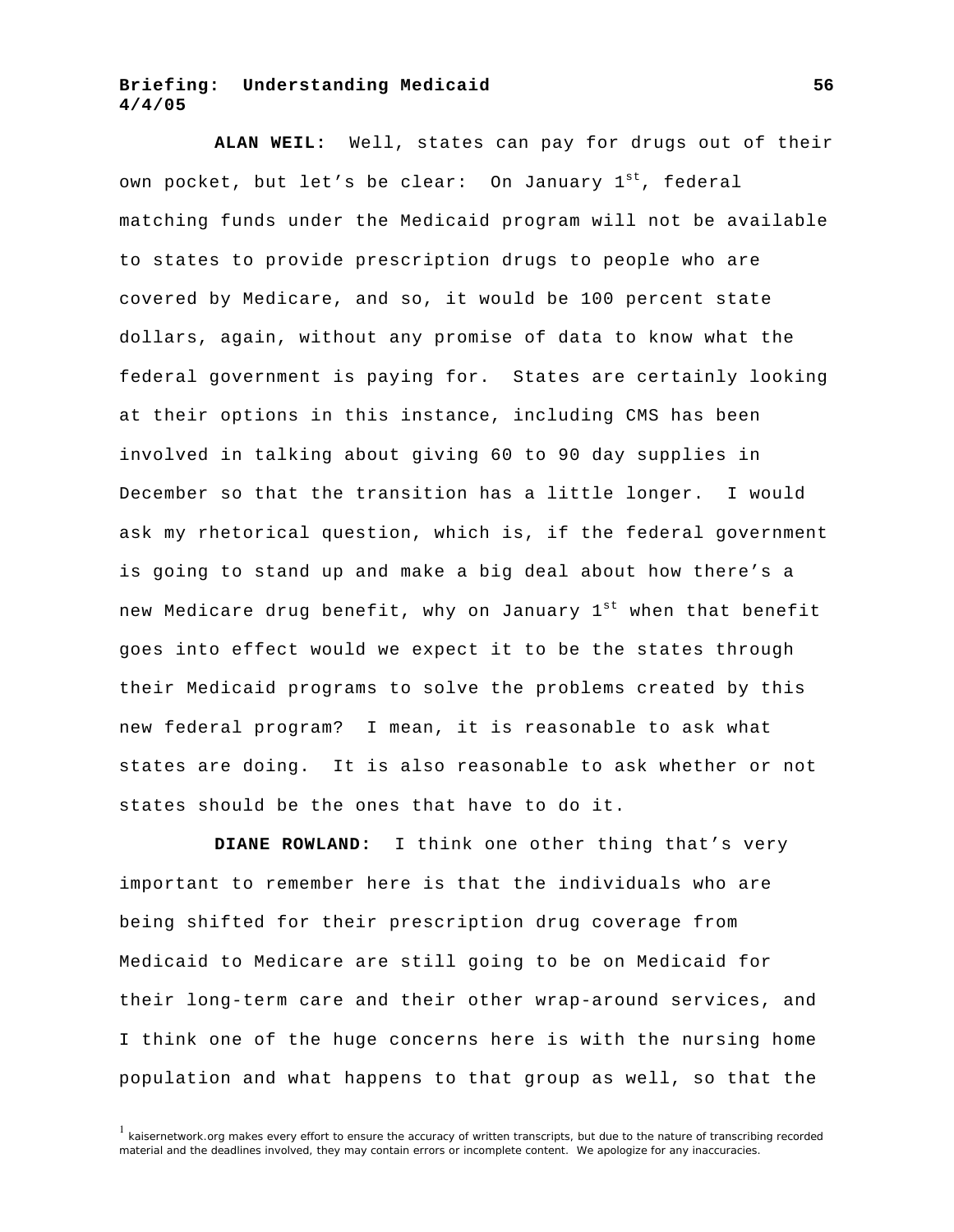states are not absolved of all responsibility for this population and part of their concern is if their medications don't get delivered and don't work, they're going to have individuals who will incur other health problems and costs that will ultimately be picked up by the states.

#### **ED HOWARD:** Rodney?

**RODNEY WHITLOCK:** Briefly, and I hear Alan very well, and I think he's making a very valid point, but it's April  $4<sup>th</sup>$ , and I actually will be surprised if you're still making the same point on October  $4<sup>th</sup>$ .

**ALAN WEIL:** And I should say, the questioner said, "Assuming it doesn't go smoothly," and perhaps the assumption is wrong.

**ED HOWARD:** Okay. We're just about out of time. I want to thank all of you for a very interesting session. We may not have answered all of your questions, but we got to a lot of them. Answer our question, if you will about how we can make these programs better, by filling out your evaluation forms, whether you're here in the room, or listening and watching in congressional offices around the country. I want to thank the Kaiser Family Foundation and the Commission on Medicaid and the Uninsured for their participation and support in this briefing, and I definitely want to ask you to help me thank our panel for what I think was a very helpful and enlightening discussion [applause].

 $<sup>1</sup>$  kaisernetwork.org makes every effort to ensure the accuracy of written transcripts, but due to the nature of transcribing recorded</sup> material and the deadlines involved, they may contain errors or incomplete content. We apologize for any inaccuracies.